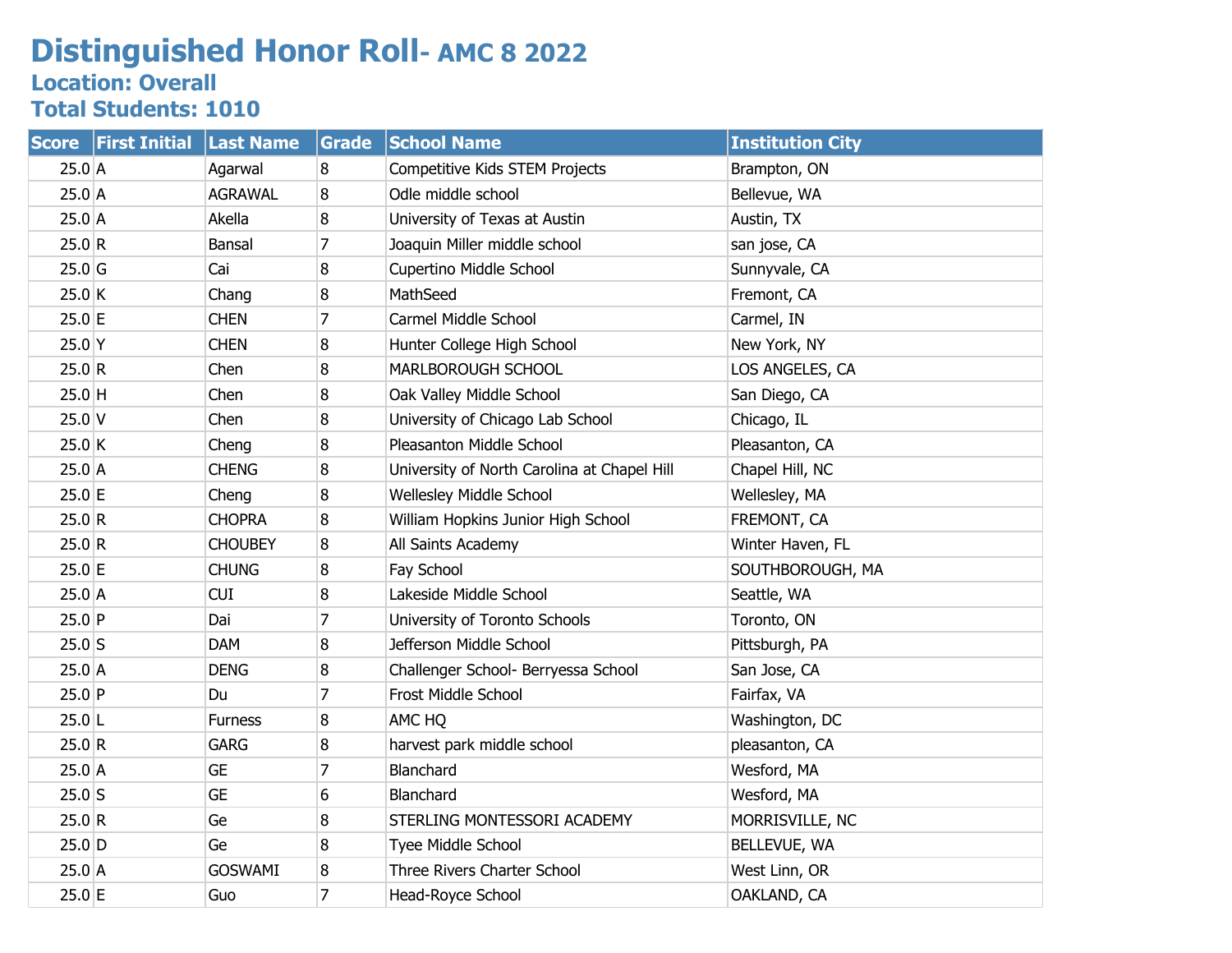| <b>Score</b> | <b>First Initial</b> | <b>Last Name</b> | Grade | <b>School Name</b>                  | <b>Institution City</b> |
|--------------|----------------------|------------------|-------|-------------------------------------|-------------------------|
| $25.0$ J     |                      | HE               | 8     | Daniel Wright Junior High           | Lincolnshire, IL        |
| $25.0$ A     |                      | Ho               | 8     | Oakton Community College            | Des Plaines, IL         |
| 25.0 W       |                      | <b>HUA</b>       | 8     | Jonas Clark Middle School           | Lexington, MA           |
| 25.0 N       |                      | <b>HUANG</b>     | 7     | Metrolina Regional Scholars Academy | Charlotte, NC           |
| 25.0 M       |                      | Huang            | 8     | Orange County Math Circle           | Santa Ana, CA           |
| 25.0 M       |                      | Iofin            | 8     | <b>Trinity School</b>               | New York, NY            |
| $25.0$ D     |                      | Ji.              | 7     | Random Math Inc.                    | Cupertino, CA           |
| $25.0$ S     |                      | Jia              | 5     | <b>IDEA MATH</b>                    | Exeter, NH              |
| $25.0$ S     |                      | Jin              | 8     | <b>Rutgers University</b>           | Piscataway, NJ          |
| $25.0$ J     |                      | JIN              | 8     | THE BISHOP'S SCHOOL                 | LA JOLLA, CA            |
| 25.0 A       |                      | Johnson          | 6     | Asheville Math                      | Asheville, NC           |
| $25.0$ O     |                      | Johnson          | 8     | MathSeed                            | Fremont, CA             |
| $25.0$ S     |                      | <b>KANUNGO</b>   | 8     | <b>Helios School</b>                | Sunnyvale, CA           |
| $25.0$ S     |                      | <b>KANUNGO</b>   | 8     | <b>Helios School</b>                | Sunnyvale, CA           |
| $25.0$ A     |                      | Kira             | 8     | AlphaStar Academy                   | Santa Clara, CA         |
| $25.0$ V     |                      | LAI              | 7     | SCOTT MIDDLE SCHOOL                 | LINCOLN, NE             |
| $25.0$ D     |                      | LAI              | 7     | Whitney M Young Magnet High School  | Chicago, IL             |
| $25.0$ A     |                      | Le               | 8     | Mount Nittany Middle School         | State College, PA       |
| $25.0$ C     |                      | LEI              | 8     | SCARSDALE MIDDLE SCHOOL             | SCARSDALE, NY           |
| $25.0$ A     |                      | LI               | 8     | Horace Mann School                  | Bronx, NY               |
| $25.0$ J     |                      | Li               | 8     | William Hopkins Junior High School  | FREMONT, CA             |
| $25.0$ H     |                      | <b>LIANG</b>     | 7     | Harker School-Middle School Campus  | San Jose, CA            |
| $25.0$ J     |                      | Liu              | 8     | Beachwood Middle School             | Beachwood, OH           |
| 25.0 K       |                      | Liu              | 8     | Mount Nittany Middle School         | State College, PA       |
| $25.0$ A     |                      | Liu              | 8     | Noble and Greenough School          | Dedham, MA              |
| $25.0$ K     |                      | LIU              | 8     | Westglades Middle School            | Parkland, FL            |
| 25.0 M       |                      | Liu              | 8     | William Hopkins Junior High School  | FREMONT, CA             |
| $25.0$ H     |                      | Loghashankar     | 17    | Lawson middle school                | cupertino, CA           |
| $25.0$ S     |                      | Lu               | 8     | AoPS Academy - Bellevue             | Bellevue, WA            |
| $25.0$ A     |                      | LU               | 7     | Redwood Middle School               | Saratoga, CA            |
| $25.0$ A     |                      | Lu               | 8     | Takoma Park Middle School           | Silver Spring, MD       |
| $25.0$ T     |                      | Madhavarapu      | 6     | AlphaStar Academy                   | Santa Clara, CA         |
| $25.0$ V     |                      | MANGIPUDI        | 8     | Odle middle school                  | Bellevue, WA            |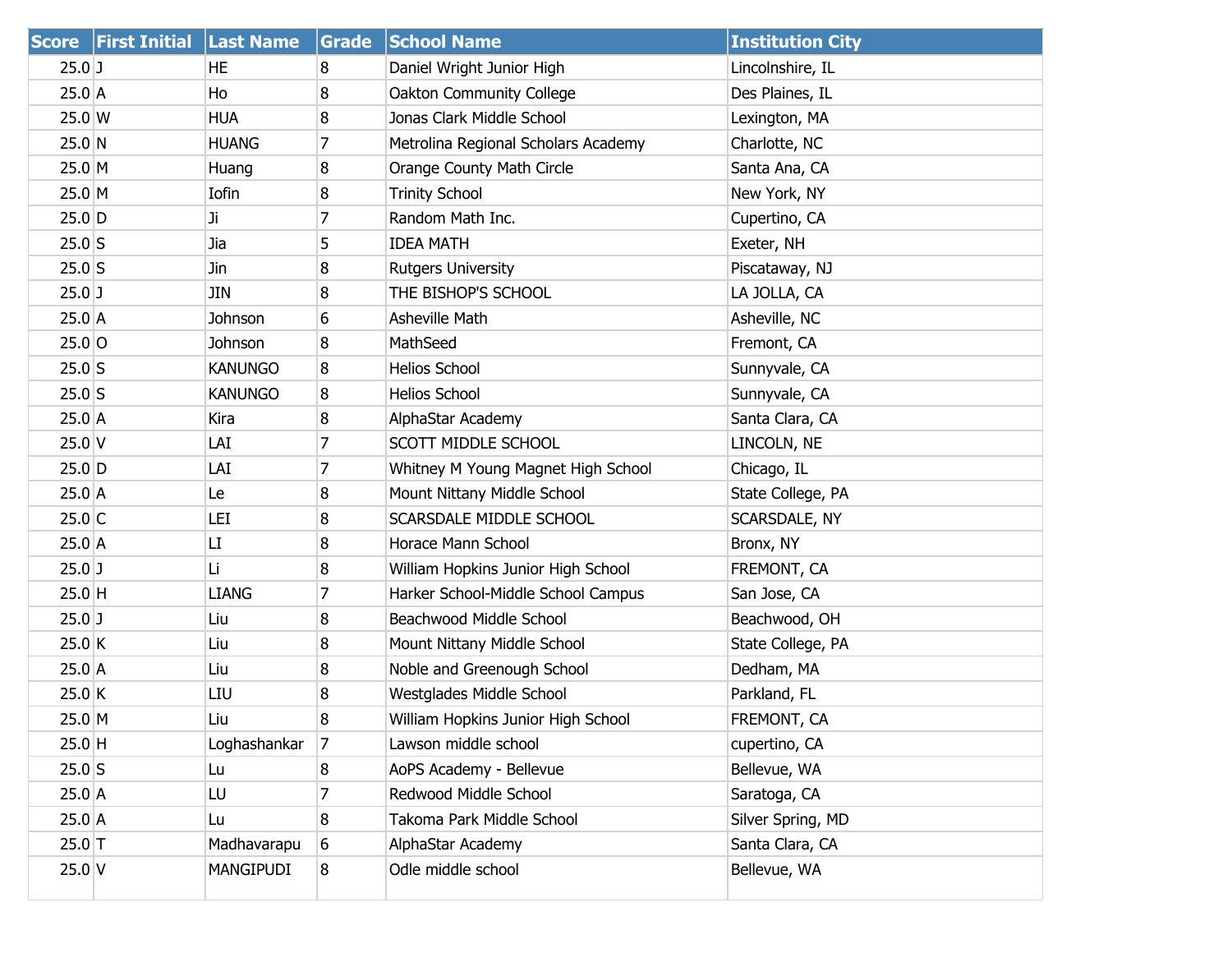| <b>Score</b> | <b>First Initial</b> | <b>Last Name</b> | Grade | <b>School Name</b>                       | <b>Institution City</b> |
|--------------|----------------------|------------------|-------|------------------------------------------|-------------------------|
| $25.0$ A     |                      | Mopuri           | 8     | Stanford Online High School              | Redwood City, CA        |
| $25.0$ H     |                      | Nukala           | 8     | Windemere Ranch Middle School            | San Ramon, CA           |
| $25.0$ S     |                      | <b>PAHK</b>      | 8     | West Somerville Neighborhood School      | Somerville, MA          |
| 25.0 E       |                      | Poon             | 8     | <b>IDEA MATH</b>                         | Exeter, NH              |
| $25.0$ A     |                      | Praveen          | 7     | Aptakisic Junior High School             | Buffalo Grove, IL       |
| 25.0 R       |                      | Prentice         | 7     | Wellesley Middle School                  | Wellesley, MA           |
| $25.0$ J     |                      | <b>PUNO</b>      | 8     | Sycamore School                          | Indianapolis, IN        |
| $25.0$ J     |                      | Quade            | 8     | North Buncombe Middle School             | Weaverville, NC         |
| 25.0 A       |                      | <b>RAJ</b>       | 8     | RSM - Reston                             | Reston, VA              |
| 25.0 M       |                      | Raspopov         | 5     | Competitive Kids STEM Projects           | Brampton, ON            |
| $25.0$ V     |                      | Rastogi          | 8     | University of New Hampshire              | Durham, NH              |
| $25.0$ S     |                      | Rathi            | 8     | Joaquin Miller middle school             | san jose, CA            |
| 25.0 N       |                      | <b>RAVIKUMAR</b> | 8     | Russian School of Mathematics Naperville | naperville, IL          |
| $25.0$ L     |                      | Reddy            | 7     | Waterford School                         | Sandy, UT               |
| 25.0 M       |                      | Retakh           | 8     | Paul J. Gelinas Junior High School       | Setauket, NY            |
| $25.0$ C     |                      | <b>RUAN</b>      | 8     | Harker School-Middle School Campus       | San Jose, CA            |
| $25.0$ I     |                      | <b>RUI</b>       | 7     | Odle middle school                       | Bellevue, WA            |
| 25.0 A       |                      | Samanta          | 8     | AlphaStar Academy                        | Santa Clara, CA         |
| $25.0$ S     |                      | Samanta          | 5     | AlphaStar Academy                        | Santa Clara, CA         |
| $25.0$ A     |                      | Sheffield        | 8     | <b>Village Community School</b>          | New York, NY            |
| 25.0 A       |                      | <b>SHEN</b>      | 8     | Creekside Middle School                  | CARMEL, IN              |
| $25.0$ S     |                      | Suresh           | 8     | Fulton Science Academy Private School    | Alpharetta, GA          |
| $25.0$ A     |                      | Vaishya          | 8     | Williams Middle School                   | Tampa, FL               |
| 25.0 R       |                      | Vir              | 8     | Random Math Inc.                         | Cupertino, CA           |
| 25.0 A       |                      | Wang             | 7     | Alpha STEM                               | Oakton, VA              |
| 25.0 R       |                      | <b>WANG</b>      | 8     | George Dawson Middle School              | Southlake, TX           |
| $25.0$ K     |                      | <b>WANG</b>      | 8     | Harker School-Middle School Campus       | San Jose, CA            |
| 25.0 A       |                      | Wang             | 8     | Millburn Middle School                   | Millburn, NJ            |
| $25.0$ L     |                      | <b>WANG</b>      | 8     | Redwood Middle School                    | Saratoga, CA            |
| 25.0 Y       |                      | <b>WANG</b>      | 8     | SCARSDALE MIDDLE SCHOOL                  | SCARSDALE, NY           |
| $25.0$ E     |                      | Wang             | 8     | TT Math School                           | Markham, ON             |
| $25.0$ B     |                      | Wang             | 8     | University of Chicago Lab School         | Chicago, IL             |
| $25.0$ B     |                      | <b>WANG</b>      | 8     | Valley Christian Junior High             | San Jose, CA            |
| $25.0$ A     |                      | Wen              | 8     | University of Texas at Austin            | Austin, TX              |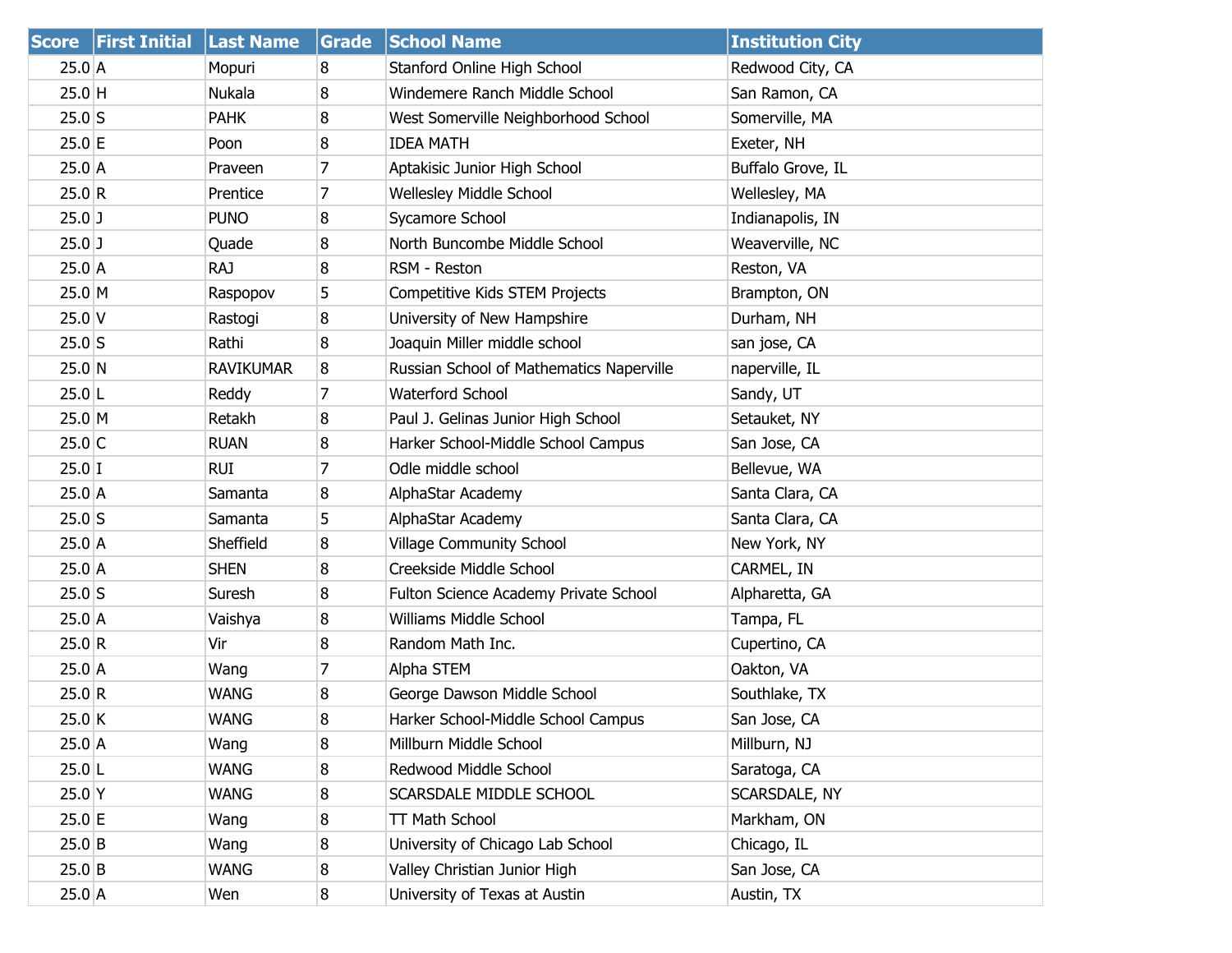|           | Score First Initial Last Name |                | Grade          | <b>School Name</b>                    | <b>Institution City</b> |
|-----------|-------------------------------|----------------|----------------|---------------------------------------|-------------------------|
| $25.0$ I  |                               | WHANG          | 8              | Lakeside Middle School                | Seattle, WA             |
| 25.0 P    |                               | Wong           | 8              | MathSeed                              | Fremont, CA             |
| $25.0$ A  |                               | WU             | 8              | Frank S. Greene Middle School         | Palo Alto, CA           |
| $25.0$ A  |                               | WU             | 8              | Lincoln Middle School                 | Pullman, WA             |
| $25.0$ J  |                               | Xiang          | 8              | Diablo Vista Middle School            | Danville, CA            |
| $25.0$ E  |                               | Xiong          | 8              | RSM - Newton                          | Newton, MA              |
| $25.0$ J  |                               | XU             | 8              | <b>IDEA MATH</b>                      | Exeter, NH              |
| $25.0$ S  |                               | Yan            | 6              | Oakton Community College              | Des Plaines, IL         |
| $25.0$ J  |                               | Yang           | 7              | <b>Burleigh Manor</b>                 | Ellicott City, MD       |
| $25.0$ C  |                               | Yang           | 6              | FORT SETTLEMENT MS                    | SUGAR LAND, TX          |
| 25.0 M    |                               | Yang           | 8              | Tyee Middle School                    | BELLEVUE, WA            |
| $25.0$ T  |                               | Yang           | 8              | William Hopkins Junior High School    | FREMONT, CA             |
| 25.0 R    |                               | Yao            | 8              | University of Arizona                 | Tucson, AZ              |
| $25.0$ F  |                               | Yevtushenko    | 8              | University of California, Irvine      | Irvine, CA              |
| $25.0$ J  |                               | Yu             | 8              | Canyon Vista Middle School            | austin, TX              |
| 25.0 M    |                               | Yu             | 8              | <b>Great Neck South Middle School</b> | Great Neck, NY          |
| $25.0$  L |                               | Zeng           | 7              | Think Academy                         | San Jose, CA            |
| $25.0$ T  |                               | Zhang          | 8              | AlphaStar Academy                     | Santa Clara, CA         |
| $25.0$ X  |                               | <b>ZHANG</b>   | 6              | DANBURY MATH ACADEMY, WCSU            | Danbury, CT             |
| $25.0$ B  |                               | Zhang          | 8              | DAVIDSON ACADEMY OF NEVADA            | RENO, NV                |
| 25.0 M    |                               | <b>ZHANG</b>   | 8              | Math House Academy                    | Richmond, BC            |
| $25.0$ S  |                               | <b>ZHANG</b>   | 8              | SCARSDALE MIDDLE SCHOOL               | SCARSDALE, NY           |
| $25.0$ B  |                               | Zhang          | 8              | Taylor Road Middle School             | Johns creek, GA         |
| $25.0$ E  |                               | Zhang          | 8              | William Diamond Middle School         | Lexington, MA           |
| $25.0$ E  |                               | <b>ZHAO</b>    | 8              | Creekside Middle School               | CARMEL, IN              |
| 25.0 R    |                               | <b>ZHAO</b>    | 8              | DANBURY MATH ACADEMY, WCSU            | Danbury, CT             |
| $25.0$ M  |                               | <b>ZHAO</b>    | $\overline{7}$ | New Trier High School                 | winnetka, IL            |
| $25.0$ D  |                               | ZHAO           | 8              | Oakton Community College              | Des Plaines, IL         |
| $25.0$ H  |                               | Zhao           | 8              | Rocky Run Middle School               | Chantilly, VA           |
| $25.0$ J  |                               | Zhao           | 8              | Tyee Middle School                    | BELLEVUE, WA            |
| 25.0 R    |                               | Zhao           | 8              | University of Texas at Austin         | Austin, TX              |
| $25.0$  L |                               | Zhou           | 8              | Jericho High School/Jericho Middle    | Jericho, NY             |
| $25.0$ D  |                               | ZHU            | 7              | Harker School-Middle School Campus    | San Jose, CA            |
| $24.0$ A  |                               | <b>AGRAWAL</b> | 8              | Odle middle school                    | Bellevue, WA            |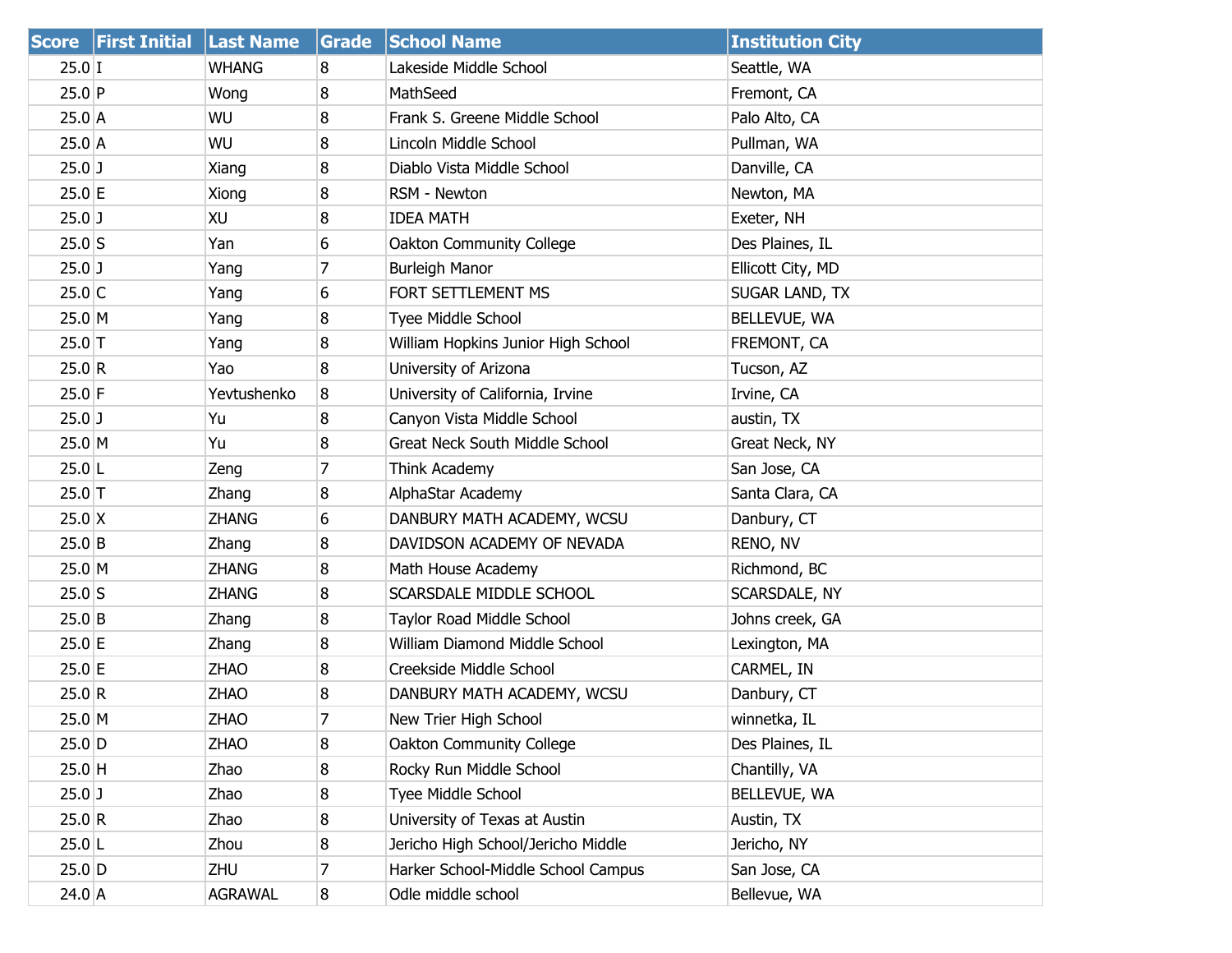| <b>Score</b> | <b>First Initial Last Name</b> |                 | Grade          | <b>School Name</b>                        | <b>Institution City</b> |
|--------------|--------------------------------|-----------------|----------------|-------------------------------------------|-------------------------|
| 24.0 T       |                                | Amdur           | 8              | Kutztown University                       | Kutztown, PA            |
| $24.0$ S     |                                | <b>ARUN</b>     | 8              | Campus Middle School                      | Englewood, CO           |
| 24.0 K       |                                | Au-yeung        | 8              | Upper Canada College                      | Toronto, ON             |
| 24.0 R       |                                | Babu            | 7              | Kennedy Middle                            | Cupertino, CA           |
| 24.0 Y       |                                | Bai             | 8              | William Diamond Middle School             | Lexington, MA           |
| 24.0 A       |                                | <b>BANERJI</b>  | 8              | ST JOHN'S SCHOOL                          | HOUSTON, TX             |
| $24.0 \, M$  |                                | Bean            | 8              | AlphaStar Academy                         | Santa Clara, CA         |
| 24.0 E       |                                | Beckman         | 6              | S B FAMILY SCHOOL                         | <b>GOLETA, CA</b>       |
| 24.0 A       |                                | Bhattacharyya   | 8              | <b>UT Dallas</b>                          | Richardson, TX          |
| $24.0$ G     |                                | <b>Blitz</b>    | 7              | SCIENCE AND ARTS ACADEMY                  | DES PLAINES, IL         |
| $24.0$ B     |                                | Cadsby          | 8              | University of Toronto Schools             | Toronto, ON             |
| $24.0$ D     |                                | <b>CAI</b>      | 8              | Acton-Boxborough Regional School District | Acton, MA               |
| $24.0$ A     |                                | Cao             | 8              | <b>Burleigh Manor</b>                     | Ellicott City, MD       |
| $24.0$ A     |                                | <b>CHEN</b>     | 8              | Evergreen Middle School                   | Redmond, WA             |
| 24.0 K       |                                | Chen            | 7              | FORT SETTLEMENT MS                        | SUGAR LAND, TX          |
| $24.0$ J     |                                | <b>CHEN</b>     | 8              | Pilgrim Park                              | Elm Grove, WI           |
| 24.0 K       |                                | <b>CHEN</b>     | 8              | Redwood Middle School                     | Saratoga, CA            |
| 24.0 A       |                                | Chen            | 8              | TT Math School                            | Markham, ON             |
| $24.0$ D     |                                | <b>CHEN</b>     | 8              | Whitney M Young Magnet High School        | Chicago, IL             |
| $24.0$ A     |                                | <b>CHENG</b>    | 8              | North Central College                     | Naperville, IL          |
| 24.0 A       |                                | Cheng           | 8              | University of Texas at Austin             | Austin, TX              |
| $24.0$ B     |                                | Cheng           | $\overline{7}$ | Upper Canada College                      | Toronto, ON             |
| $24.0$ V     |                                | Chintanaboina   | 7              | AoPS Academy - Santa Clara                | Santa Clara, CA         |
| 24.0 E       |                                | <b>CHU</b>      | 8              | The Meadows School                        | Las Vegas, NV           |
| 24.0 R       |                                | Chung           | 8              | River Bend Middle School                  | Sterling, VA            |
| $24.0$ A     |                                | Davi            | 8              | DAVIDSON ACADEMY OF NEVADA                | RENO, NV                |
| $24.0$ I     |                                | <b>Dhaliwal</b> | 8              | Holmes Junior High School                 | Davis, CA               |
| $24.0$ J     |                                | Du              | 8              | AlphaStar Academy                         | Santa Clara, CA         |
| 24.0 W       |                                | Du              | 6              | Canyon Vista Middle School                | austin, TX              |
| 24.0 A       |                                | Elamaran        | 8              | Thomas Hart Middle                        | Pleasanton, CA          |
| 24.0 K       |                                | Fan             | 8              | <b>IDEA MATH</b>                          | Exeter, NH              |
| 24.0 E       |                                | Fan             | 8              | William Annin Middle School               | Basking Ridge, NJ       |
| 24.0 R       |                                | FU.             | 8              | harvest park middle school                | pleasanton, CA          |
| $24.0$ B     |                                | <b>FU</b>       | 8 <sup>°</sup> | Odle middle school                        | Bellevue, WA            |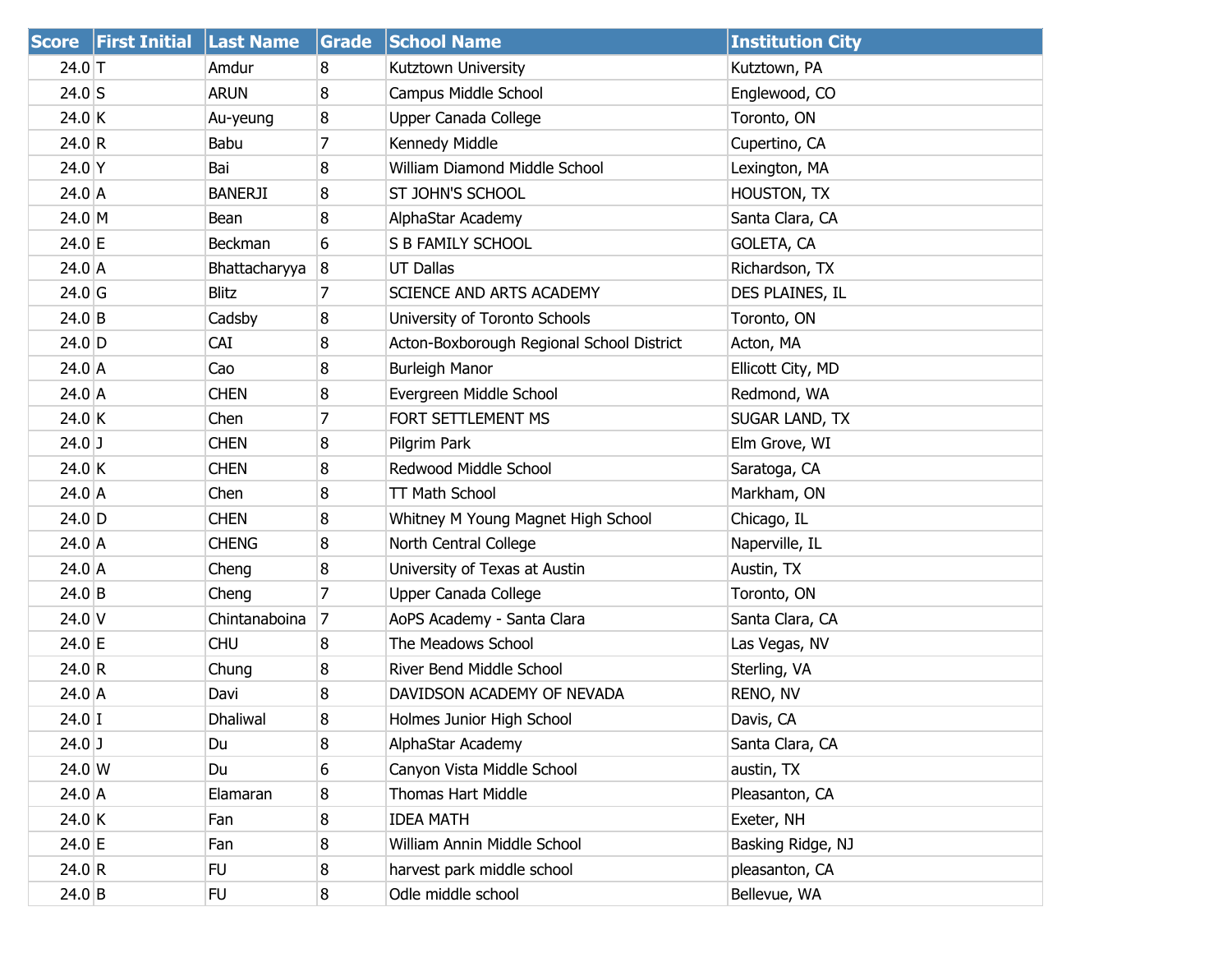| <b>Score</b>  | <b>First Initial Last Name</b> |                 | Grade          | <b>School Name</b>                      | <b>Institution City</b> |
|---------------|--------------------------------|-----------------|----------------|-----------------------------------------|-------------------------|
| $24.0$ Y      |                                | Fu              | 8              | ST GEORGES SENIOR SCHOOL                | VANCOUVER, BC           |
| $24.0$ V      |                                | Gadi            | 7              | Fulton Science Academy Private School   | Alpharetta, GA          |
| $24.0$ S      |                                | <b>GANESH</b>   | 8              | Westminster Schools of Atlanta          | Atlanta, GA             |
| 24.0 R        |                                | <b>GAO</b>      | 8              | RSM-Acton                               | Acton, MA               |
| $24.0$ S      |                                | Garg            | 7              | MathSeed                                | Fremont, CA             |
| 24.0 M        |                                | Ge              | 8              | <b>BASIS Independent Silicon Valley</b> | San Jose, CA            |
| 24.0 R        |                                | Ghosal          | 7              | West Ridge Middle School                | Austin, TX              |
| $24.0$ P      |                                | <b>GOVIND U</b> | 8              | Pine View School                        | Osprey, FL              |
| $24.0$ J      |                                | Greene          | 6              | RSM - Newton                            | Newton, MA              |
| 24.0 e        |                                | guo             | $\overline{7}$ | Cooper Middle School                    | Mclean, VA              |
| $24.0$ A      |                                | Gupta           | 7              | MathSeed                                | Fremont, CA             |
| $24.0$ A      |                                | <b>GUPTA</b>    | 8              | The Nueva School                        | San Mateo, CA           |
| $24.0$ A      |                                | <b>GUPTA</b>    | 8              | The Nueva School                        | San Mateo, CA           |
| $24.0 \times$ |                                | Han             | 6              | Mesa Verde Middle School                | San Diego, CA           |
| 24.0 M        |                                | Han             | 8              | William Diamond Middle School           | Lexington, MA           |
| $24.0$ J      |                                | HU              | 8              | Harker School-Middle School Campus      | San Jose, CA            |
| 24.0 R        |                                | <b>HU</b>       | 6              | Harker School-Middle School Campus      | San Jose, CA            |
| $24.0$ K      |                                | Huang           | 8              | Avenues, The World School               | New York, NY            |
| 24.0 Q        |                                | Huang           | 8              | Lawson middle school                    | cupertino, CA           |
| $24.0$ A      |                                | Huang           | 8              | Orange County Math Circle               | Santa Ana, CA           |
| $24.0$ J      |                                | Huang           | 8              | <b>RSM-Metrowest</b>                    | Framingham, MA          |
| $24.0$ H      |                                | <b>JERRY</b>    | 8              | Montreal Confucius School               | Dollard-des-Ormeaux, QC |
| $24.0$ S      |                                | JI              | 8              | <b>STOLLER MS</b>                       | PORTLAND, OR            |
| $24.0$ A      |                                | <b>JIANG</b>    | 8              | Q300-The 30th Avenue School             | Long Island City, NY    |
| $24.0$ S      |                                | JOO             | 8              | The Bement School                       | Deerfield, MA           |
| $24.0$ K      |                                | Kalanidhi       | 7              | MMC&M (Many Math Circles and More)      | Lenoir City, TN         |
| $24.0$ J      |                                | <b>KONG</b>     | 6              | Sunshine Elite                          | Portland, OR            |
| $24.0$ S      |                                | Kovi            | 8              | Forsyth County Schools                  | Cumming, GA             |
| $24.0$ A      |                                | Kuang           | 8              | <b>UT Dallas</b>                        | Richardson, TX          |
| $24.0$ J      |                                | LANG            | 8              | Westglades Middle School                | Parkland, FL            |
| $24.0$ A      |                                | Le              | 8              | Mount Nittany Middle School             | State College, PA       |
| $24.0$ A      |                                | Lee             | 7              | MathSeed                                | Fremont, CA             |
| $24.0$ A      |                                | Lee             | 8              | Rincon Valley Middle School             | Santa Rosa, CA          |
| $24.0$ J      |                                | Lee             | $\overline{7}$ | Thomas Edison Intermediate School       | Westfield, NJ           |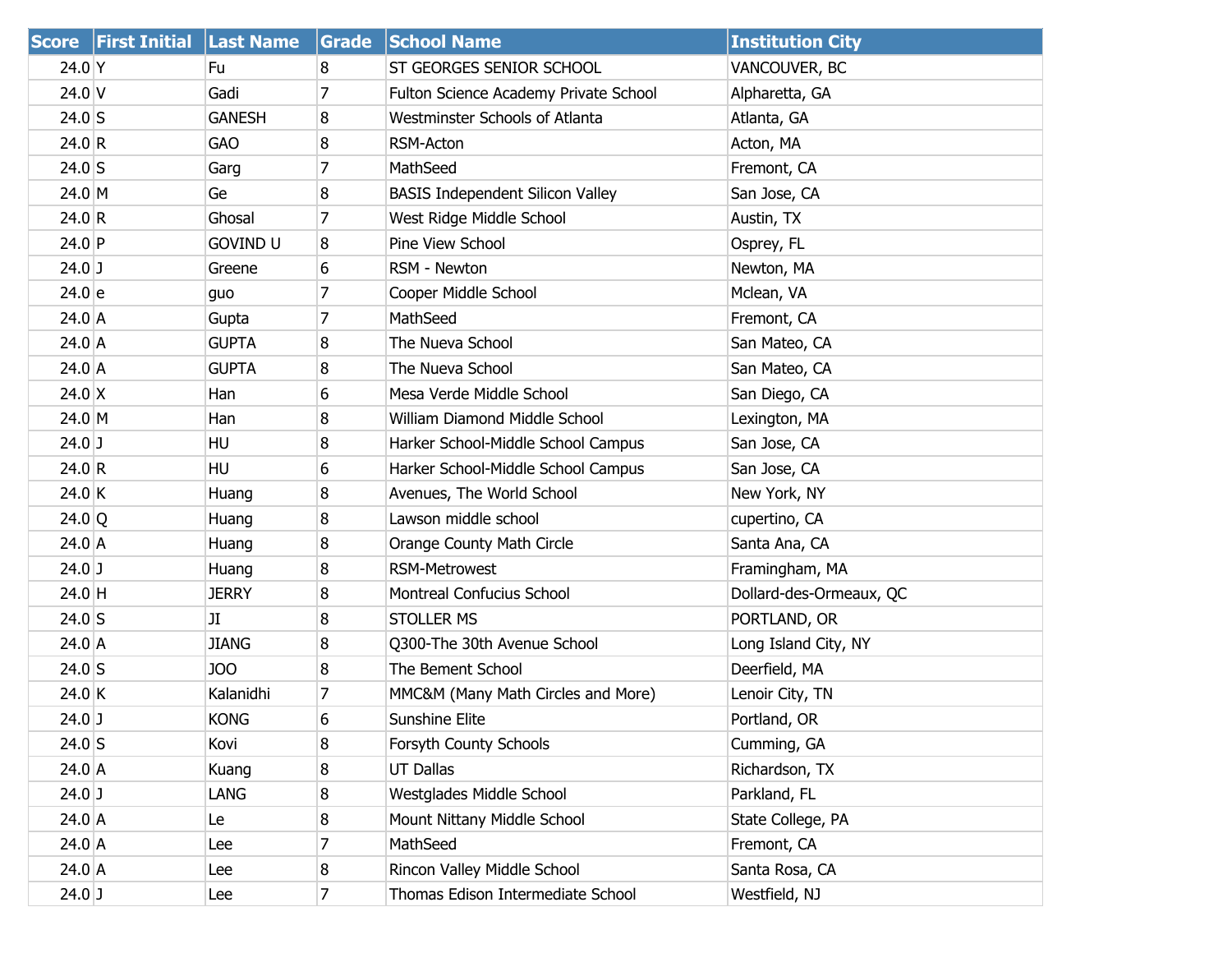|                   | Score First Initial Last Name |                   | Grade          | <b>School Name</b>                    | <b>Institution City</b> |
|-------------------|-------------------------------|-------------------|----------------|---------------------------------------|-------------------------|
| 24.0 K            |                               | Li                | 8              | AlphaStar Academy                     | Santa Clara, CA         |
| $24.0$ J          |                               | Li                | 7              | <b>Burleigh Manor</b>                 | Ellicott City, MD       |
| $24.0$ I          |                               | LI                | 7              | Clifford Crone Middle School          | Naperville, IL          |
| $24.0$ J          |                               | LI                | 7              | Harker School-Middle School Campus    | San Jose, CA            |
| 24.0 D            |                               | Li                | 6              | LinkedKey                             | Mississauga, ON         |
| $24.0 \, E$       |                               | LI                | 8              | Northwest Junior High                 | Coralville, IA          |
| $24.0$ E          |                               | LI                | 7              | <b>Timberline Middle School</b>       | Redmond, WA             |
| $24.0$ B          |                               | Li                | 8              | Treasure Valley Math & Science Center | Boise, ID               |
| $24.0$ J          |                               | Li                | 8              | University of Texas at Austin         | Austin, TX              |
| 24.0 C            |                               | LI                | 0              | Wester Middle School                  | Frisco, TX              |
| $24.0$ S          |                               | Lin               | 8              | AlphaStar Academy                     | Santa Clara, CA         |
| $24.0$ J          |                               | LIN               | 8              | Harker School-Middle School Campus    | San Jose, CA            |
| $24.0$ L          |                               | LIN               | 7              | Young Scholars                        | San Marino, CA          |
| $24.0$ J          |                               | <b>LING</b>       | 8              | The Blake School                      | Hopkins, MN             |
| $24.0$ J          |                               | Liu               | 8              | Carson Middle School                  | Pittsburgh, PA          |
| $24.0$ J          |                               | Liu               | 7              | Challenge School                      | Denver, CO              |
| 24.0 D            |                               | Liu               | 7              | Joaquin Miller middle school          | san jose, CA            |
| 24.0 M            |                               | Liu               | 8              | Joaquin Miller middle school          | san jose, CA            |
| $24.0$ J          |                               | Liu               | 7              | University of Texas at Austin         | Austin, TX              |
| $24.0 \, E$       |                               | Liu               | 8              | Valley Forge Middle School            | Wayne, PA               |
| 24.0 <sub>6</sub> |                               | LU                | 8              | LONG ISLAND SCHOOL FOR THE GIFTED     | South Huntington, NY    |
| $24.0$ I          |                               | Lu                | 8              | Toronto Harvard Intl Academy          | Toronto, ON             |
| 24.0 <sub>6</sub> |                               | Lu                | 7              | <b>UT Dallas</b>                      | Richardson, TX          |
| 24.0 K            |                               | Lum               | 8              | Basis Independent Fremont             | fremont, CA             |
| 24.0 A            |                               | Luo               | 6              | RIDGERCREST INT SCHOOL                | RANCHO PALOS VERDES, CA |
| 24.0 <sub>G</sub> |                               | Ma                | 8              | Think Academy                         | San Jose, CA            |
| 24.0 R            |                               | Mandal            | 6              | William Diamond Middle School         | Lexington, MA           |
| $24.0$ A          |                               | <b>MANTRI</b>     | 7              | Tumwater Middle School                | Portland, OR            |
| $24.0$ S          |                               | <b>MAO</b>        | 7              | Redwood Middle School                 | Saratoga, CA            |
| 24.0 N            |                               | <b>MCGOWAN</b>    | 8              | Sierra Canyon School                  | Chatsworth, CA          |
| 24.0 M            |                               | <b>MIDDLEZONG</b> | 8              | Tenafly Middle School                 | Tenafly, NJ             |
| $24.0$ E          |                               | Min               | $\overline{7}$ | University of Texas at Austin         | Austin, TX              |
| $24.0$ C          |                               | Mo                | 8              | Cooper Middle School                  | Mclean, VA              |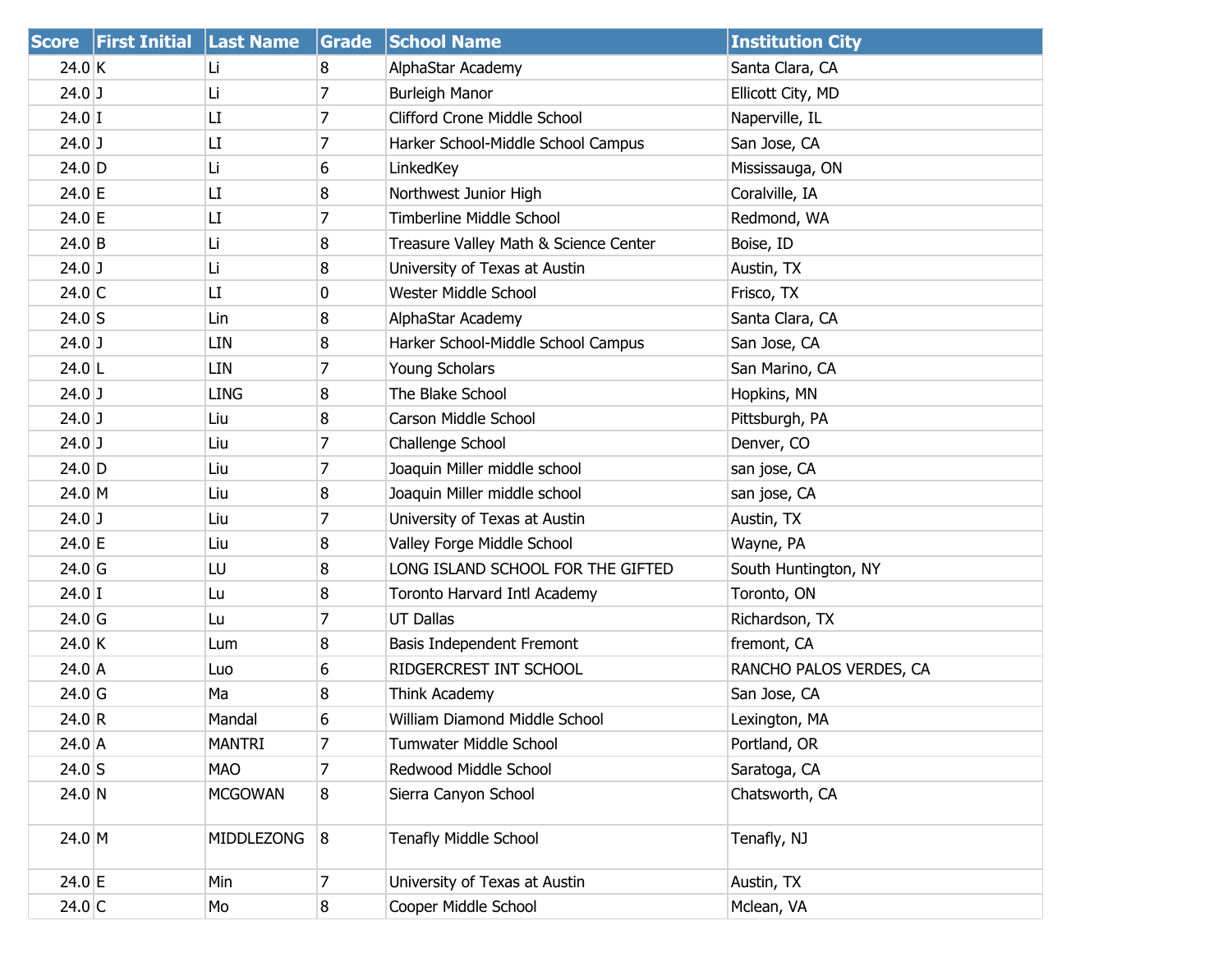| <b>Score</b> | <b>First Initial</b> | <b>Last Name</b> | <b>Grade</b>   | <b>School Name</b>                   | <b>Institution City</b> |
|--------------|----------------------|------------------|----------------|--------------------------------------|-------------------------|
| 24.0 H       |                      | Moon             | 8              | Cresskill Middle/High School         | Cresskill, NJ           |
| 24.0 Q       |                      | Mu               | $\overline{7}$ | Kennedy Middle                       | Cupertino, CA           |
| $24.0$ J     |                      | <b>MUKHERJEE</b> | 7              | Odle middle school                   | Bellevue, WA            |
| $24.0$ S     |                      | <b>Ngo</b>       | 8              | Tyee Middle School                   | BELLEVUE, WA            |
| $24.0$ Y     |                      | Niu              | 8              | <b>UT Dallas</b>                     | Richardson, TX          |
| 24.0 A       |                      | O                | 6              | <b>Emmanuel Christian School</b>     | Manassas, AL            |
| $24.0$ P     |                      | Pan              | 8              | RSM-Lexington                        | Lexington, MA           |
| $24.0$ J     |                      | Park             | 8              | University Laboratory High School    | Urbana, IL              |
| $24.0$ N     |                      | Peck             | 8              | Chenery Middle School                | Belmont, MA             |
| $24.0$ A     |                      | QIAN             | 8              | Creekside Middle School              | CARMEL, IN              |
| $24.0$ Z     |                      | Rahman           | 7              | Enterprise Middle School             | West Richland, WA       |
| $24.0$ S     |                      | Ramesh           | 8              | <b>ICAE</b>                          | TROY, MI                |
| 24.0 R       |                      | Rout             | 8              | Woodrow Wilson                       | Edison, NJ              |
| $24.0$ S     |                      | Sahu             | 8              | Canyon Vista Middle School           | austin, TX              |
| $24.0$ C     |                      | Sakaliyski       | 6              | Edison Regional Gifted Center        | Chicago, IL             |
| $24.0$ J     |                      | Sakunkoo         | 6              | Orange County Math Circle            | Santa Ana, CA           |
| $24.0$ V     |                      | <b>SARKAR</b>    | 8              | BEDFORD MIDDLE SCHOOL                | <b>WESTPORT, CT</b>     |
| $24.0$ T     |                      | <b>SCHEIB</b>    | 8              | Ellen Fletcher MS                    | palo alto, CA           |
| $24.0$ A     |                      | Shah             | 8              | Basis Independent Fremont            | fremont, CA             |
| 24.0 U       |                      | Shankar          | 6              | <b>Russian School of Mathematics</b> | Newton, MA              |
| 24.0 D       |                      | Shao             | 7              | Oxford Academy                       | Cypress, CA             |
| $24.0$ L     |                      | <b>SHEN</b>      | 8              | Hunter College High School           | New York, NY            |
| $24.0$ J     |                      | Shi              | 8              | Ladue Middle School                  | Saint Louis, MO         |
| 24.0 R       |                      | <b>SHIN</b>      | 8              | Rachel Carson MS                     | Herndon, VA             |
| $24.0$ D     |                      | <b>SHING</b>     | 8              | Hunter College High School           | New York, NY            |
| $24.0$ A     |                      | Singh            | 7              | TT Math School                       | Markham, ON             |
| $24.0$ T     |                      | Song             | 8              | Takoma Park Middle School            | Silver Spring, MD       |
| 24.0 M       |                      | <b>SUN</b>       | 7              | Appleby College                      | Oakville, ON            |
| $24.0$ J     |                      | <b>SUN</b>       | 8              | Durham Academy Middle School         | DURHAM, NC              |
| $24.0$ V     |                      | Sundar           | 8              | <b>Emory University</b>              | Atlanta, GA             |
| 24.0 $Z$     |                      | <b>TALWAR</b>    | 7              | Lakeside Middle School               | Seattle, WA             |
| $24.0$ Z     |                      | Tang             | 8              | William Hopkins Junior High School   | FREMONT, CA             |
| $24.0$ N     |                      | <b>TONG</b>      | 6              | DANBURY MATH ACADEMY, WCSU           | Danbury, CT             |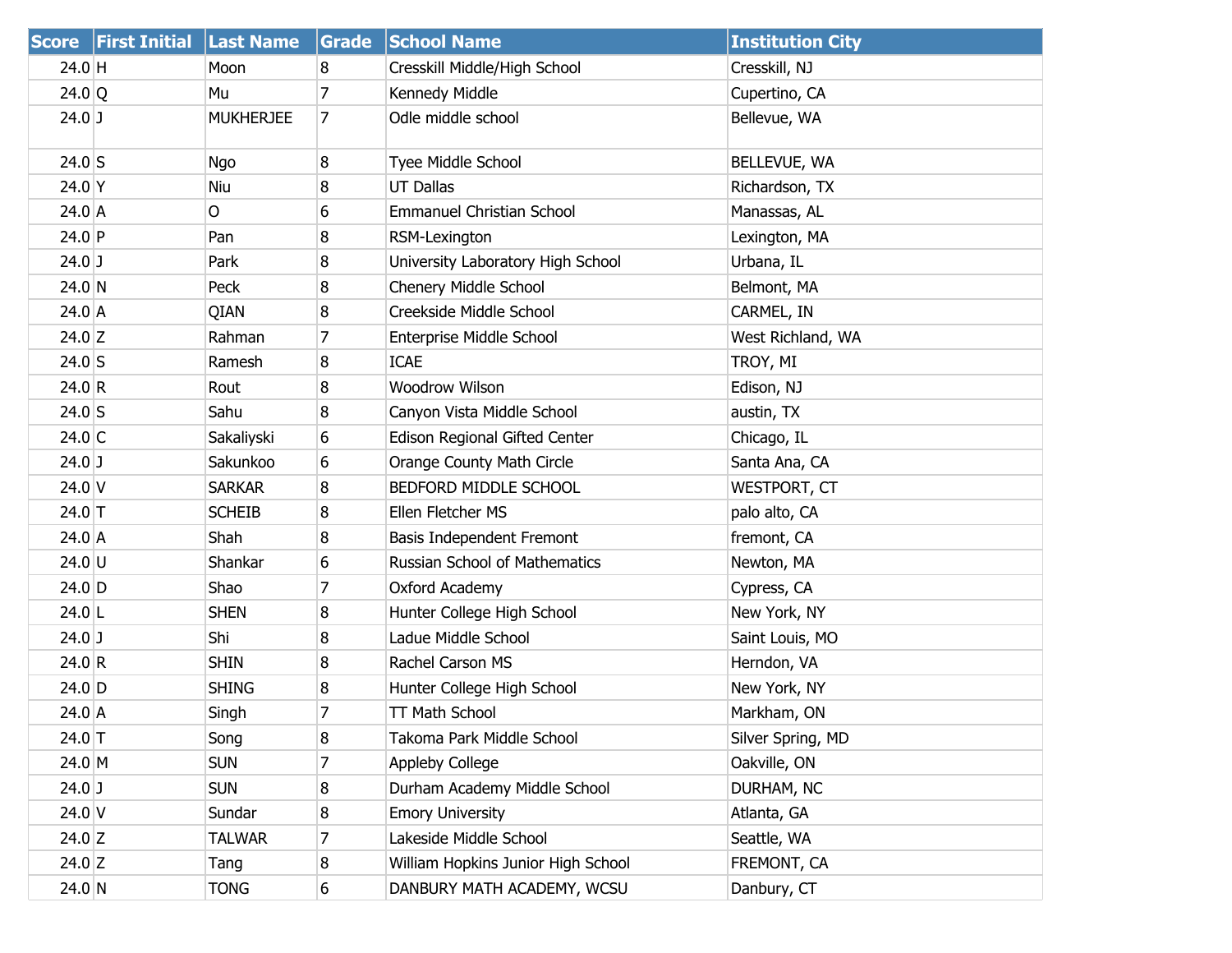| <b>Score</b>     | <b>First Initial Last Name</b> |             | Grade          | <b>School Name</b>                         | <b>Institution City</b> |
|------------------|--------------------------------|-------------|----------------|--------------------------------------------|-------------------------|
| $24.0$ L         |                                | Tsai        | 8              | Saint Andrew's Episcopal School            | Saratoga, CA            |
| 24.0 A           |                                | Wachtel     | 7              | PRIMORIS ACADEMY                           | Westwood, NJ            |
| 24.0 A           |                                | Wang        | 8              | AoPS Academy Gaithersburg                  | Gaithersburg, MD        |
| $24.0 \, X$      |                                | <b>WANG</b> | 7              | DANBURY MATH ACADEMY, WCSU                 | Danbury, CT             |
| 24.0 R           |                                | Wang        | 8              | Frost Middle School                        | Fairfax, VA             |
| $24.0$ L         |                                | <b>WANG</b> | 6              | Lakeside Middle School                     | Seattle, WA             |
| $24.0$ Z         |                                | <b>WANG</b> | 8              | <b>Montreal Confucius School</b>           | Dollard-des-Ormeaux, QC |
| $24.0$ Z         |                                | Wang        | 7              | Orange County Math Circle                  | Santa Ana, CA           |
| $24.0$ C         |                                | Wang        | $\overline{4}$ | Think Academy                              | San Jose, CA            |
| $24.0$ V         |                                | Wang        | 6              | University of Texas at Austin              | Austin, TX              |
| $24.0 \, M$      |                                | WEI         | 8              | F W BUCHHOLZ HS                            | <b>GAINESVILLE, FL</b>  |
| $24.0 \, M$      |                                | Wong        | 8              | MathSeed                                   | Fremont, CA             |
| 24.0 E           |                                | Wu          | 6              | Areteem Institute                          | Lake Forest, CA         |
| $24.0$ S         |                                | WU          | $\overline{7}$ | Enlightenend learning Club                 | Rancho Cucamonga, CA    |
| 24.0 A           |                                | Wu          | 8              | Falcon Cove Middle                         | Weston, FL              |
| $24.0 \text{ X}$ |                                | Wu          | 8              | Far Hills Country Day School               | Far Hills, NJ           |
| 24.0 K           |                                | WU          | 8              | Hunter College High School                 | New York, NY            |
| 24.0 E           |                                | WU          | 8              | Redwood Middle School                      | Saratoga, CA            |
| 24.0 A           |                                | Wu          | 8              | Victoria International College             | North York, ON          |
| $24.0 \, E$      |                                | Xie         | 8              | Longfellow Middle School                   | Falls Church, VA        |
| 24.0 Y           |                                | <b>XING</b> | 7              | Stratford Middle School - Sunnyvale Raynor | Sunnyvale, CA           |
| 24.0 A           |                                | Xing        | 8              | Think Academy                              | San Jose, CA            |
| $24.0 \, M$      |                                | XU          | 8              | Carnage Middle School                      | Raleigh, NC             |
| $24.0$ C         |                                | XU          | 8              | Northwest Junior High                      | Coralville, IA          |
| 24.0 E           |                                | Xu          | 8              | Redmond Middle School                      | Redmond, WA             |
| $24.0$ B         |                                | XU          | 8              | Sterling School                            | Greenville,, SC         |
| $24.0 \, W$      |                                | Xu          | 8              | <b>Tyee Middle School</b>                  | <b>BELLEVUE, WA</b>     |
| 24.0 K           |                                | Yamashita   | 8              | Ashbrook Independent School                | Corvallis, OR           |
| $24.0$ S         |                                | Yan         | 7              | Takoma Park Middle School                  | Silver Spring, MD       |
| 24.0 K           |                                | Yang        | 7              | Chippewa Middle School                     | Shoreview, MN           |
| $24.0 \text{ X}$ |                                | Yang        | 8              | Longfellow Middle School                   | Falls Church, VA        |
| 24.0 A           |                                | Yang        | 7              | MathSeed                                   | Fremont, CA             |
| $24.0$ J         |                                | YAO         | 7              | Odle middle school                         | Bellevue, WA            |
| $24.0$ B         |                                | YIN         | 8              | Jonas Clark Middle School                  | Lexington, MA           |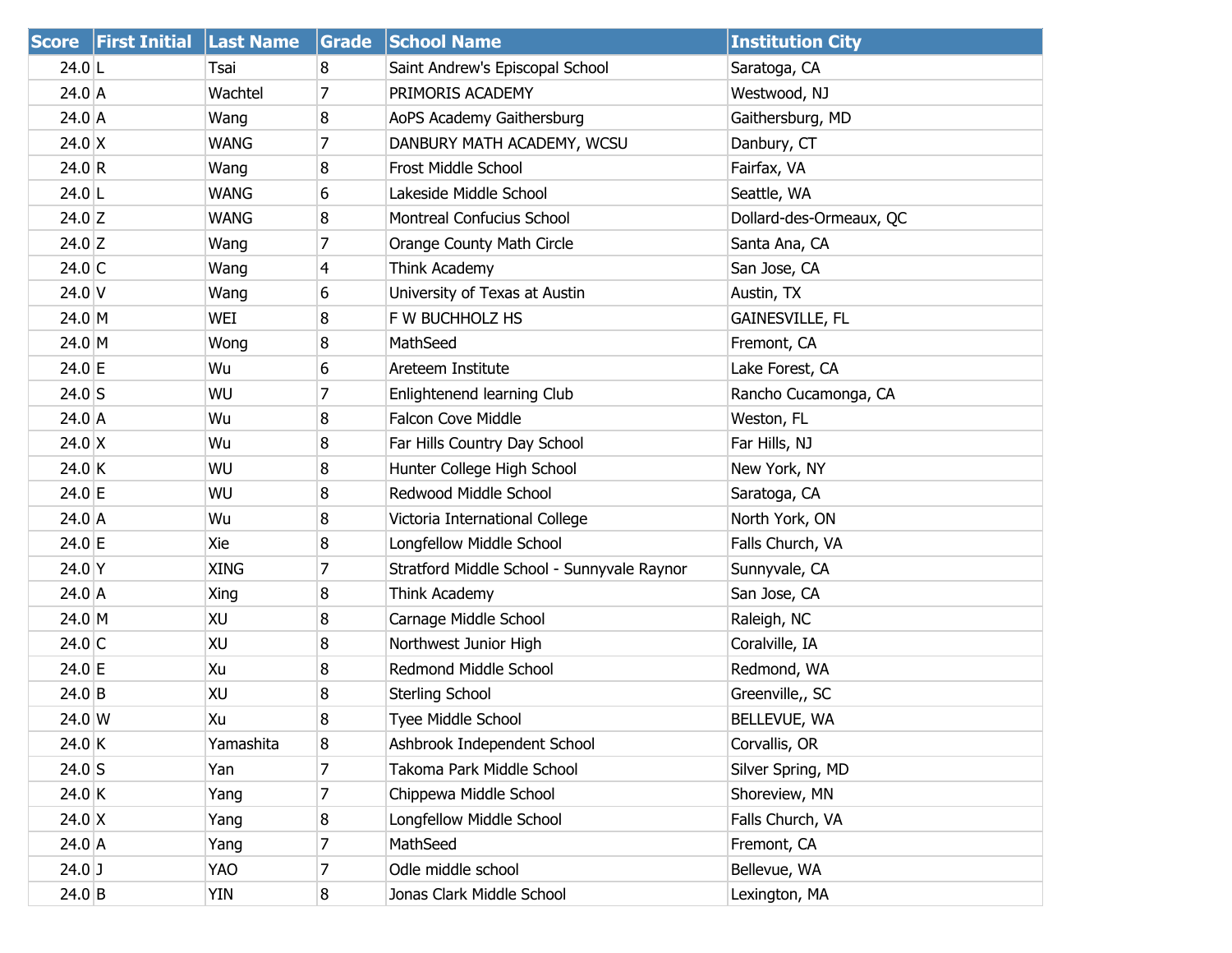|                   | Score First Initial Last Name |              | Grade            | <b>School Name</b>                   | <b>Institution City</b> |
|-------------------|-------------------------------|--------------|------------------|--------------------------------------|-------------------------|
| $24.0$ G          |                               | YU           | 8                | <b>Montreal Confucius School</b>     | Dollard-des-Ormeaux, QC |
| $24.0 \, M$       |                               | Yuan         | 8                | Joaquin Miller middle school         | san jose, CA            |
| 24.0 A            |                               | Zaman        | 6                | AlphaStar Academy                    | Santa Clara, CA         |
| $24.0 \, E$       |                               | Zang         | 7                | Sartartia Middle School              | Sugar Land, TX          |
| 24.0 A            |                               | <b>ZHANG</b> | 8                | Bridgewater-Raritan Middle School    | Bridgewater, NJ         |
| 24.0 E            |                               | <b>ZHANG</b> | 7                | Daniel Wright Junior High            | Lincolnshire, IL        |
| 24.0 E            |                               | Zhang        | 6                | Kutztown University                  | Kutztown, PA            |
| $24.0$ K          |                               | <b>ZHANG</b> | 8                | The Blake School                     | Hopkins, MN             |
| 24.0 A            |                               | <b>ZHANG</b> | 8                | The Pegasus School                   | Huntington Beach, CA    |
| $24.0$ K          |                               | Zhang        | 6                | <b>TT Math School</b>                | Markham, ON             |
| $24.0$ S          |                               | Zhang        | 8                | University of Texas at Austin        | Austin, TX              |
| $24.0$ S          |                               | Zhang        | 8                | University of Toronto                | Toronto, ON             |
| $24.0$ P          |                               | Zhang        | 6                | Upper Canada College                 | Toronto, ON             |
| $24.0$ J          |                               | <b>ZHANG</b> | 8                | Young Scholars                       | San Marino, CA          |
| $24.0 \, M$       |                               | <b>Zhao</b>  | 8                | Alpha STEM                           | Oakton, VA              |
| 24.0 R            |                               | <b>ZHEN</b>  | 6                | Westbrook Intermediate School        | Friendswood, TX         |
| $24.0$ J          |                               | ZHOU         | 8                | Challenger School- Berryessa School  | San Jose, CA            |
| 24.0 R            |                               | <b>ZHOU</b>  | $\overline{7}$   | Odle middle school                   | Bellevue, WA            |
| $24.0$ L          |                               | Zhou         | $\overline{7}$   | Orange County Math Circle            | Santa Ana, CA           |
| $24.0 \, E$       |                               | Zhu          | 7                | <b>CARY ACADEMY</b>                  | CARY, NC                |
| 24.0 R            |                               | ZHU          | 7                | Lakeside Middle School               | Seattle, WA             |
| 24.0 R            |                               | Zong         | 8                | Orange County Math Circle            | Santa Ana, CA           |
| 24.0 <sub>G</sub> |                               | Zuo          | 8                | FORT SETTLEMENT MS                   | SUGAR LAND, TX          |
| $23.0$ A          |                               | Agarwal      | 8                | Sunshine Elite                       | Portland, OR            |
| $23.0$ A          |                               | Aggarwal     | 8                | Sunshine Elite                       | Portland, OR            |
| $23.0 \text{ E}$  |                               | AGRAWAL      | 8                | Evergreen Middle School              | Redmond, WA             |
| $23.0$ O          |                               | Ahn-Clifford | 3                | <b>Texas A&amp;M University</b>      | College Station, TX     |
| $23.0$ S          |                               | <b>ARING</b> | 8                | Lee Burneson Middle School           | Westlake, OH            |
| 23.0 R            |                               | <b>ARUN</b>  | 7                | <b>Community House Middle School</b> | Charlotte, NC           |
| 23.0 A            |                               | Bai          | 7                | Carmel Valley middle school          | San diego, CA           |
| $23.0$ A          |                               | Banerjee     | $\overline{7}$   | Forsyth County Schools               | Cumming, GA             |
| 23.0 E            |                               | <b>BIAN</b>  | 6                | Lakeside Middle School               | Seattle, WA             |
| $23.0$ J          |                               | Binder       | 8                | University of Toronto Schools        | Toronto, ON             |
| $23.0$ S          |                               | Bodaka       | $\boldsymbol{8}$ | <b>BENITO MS</b>                     | TAMPA, FL               |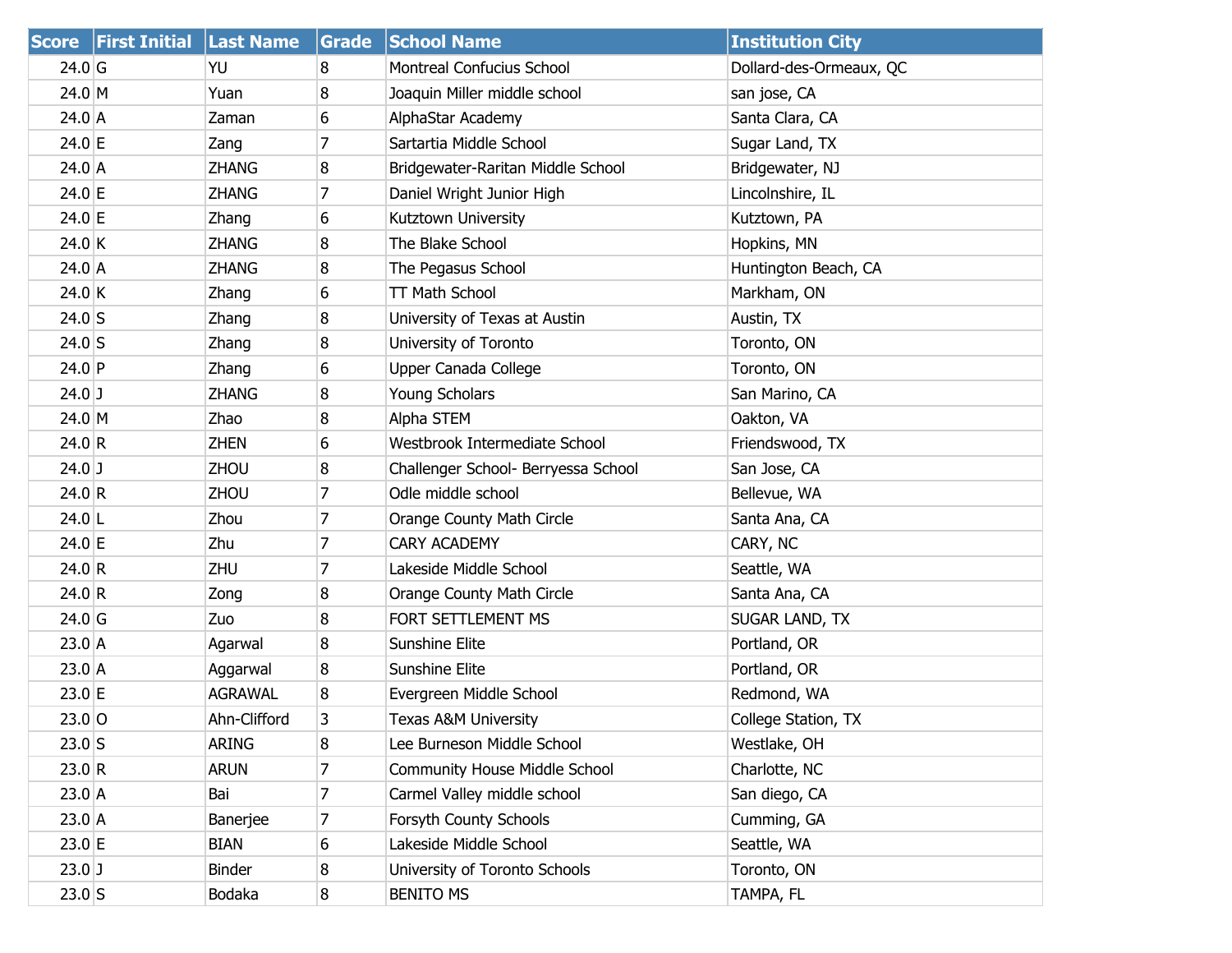|                  | Score First Initial Last Name |                  | Grade          | <b>School Name</b>                  | <b>Institution City</b>   |
|------------------|-------------------------------|------------------|----------------|-------------------------------------|---------------------------|
| $23.0$ N         |                               | <b>BYRAPURAM</b> | 7              | RSM-Acton                           | Acton, MA                 |
| 23.0 R           |                               | Cai              | 8              | Art of Problem Solving Academy      | San Diego, CA             |
| $23.0$ A         |                               | CAO              | 8              | Evergreen Middle School             | Redmond, WA               |
| 23.0 K           |                               | CAO              | 8              | Montreal Confucius School           | Dollard-des-Ormeaux, QC   |
| $23.0$ J         |                               | Cao              | 7              | Orange County Math Circle           | Santa Ana, CA             |
| 23.0 R           |                               | <b>CASEY</b>     | 8              | St John Regional School             | Concord, NH               |
| $23.0$ H         |                               | Chakraborty      | 8              | MathSeed                            | Fremont, CA               |
| 23.0 B           |                               | Chan             | 8              | <b>ICAE</b>                         | TROY, MI                  |
| 23.0 A           |                               | <b>CHANDRA</b>   | 8              | Challenger School- Berryessa School | San Jose, CA              |
| 23.0 R           |                               | Chen             | 7              | Alpha STEM                          | Oakton, VA                |
| 23.0 B           |                               | Chen             | 8              | Areteem Institute                   | Lake Forest, CA           |
| $23.0$ N         |                               | Chen             | 8              | La Canada Flintridge                | La Canada, CA             |
| $23.0$ V         |                               | Chen             | 7              | Langara College                     | Vancouver, BC             |
| $23.0$ A         |                               | Chen             | 8              | Longfellow Middle School            | Falls Church, VA          |
| $23.0$ S         |                               | Chen             | 8              | <b>RSM-Metrowest</b>                | Framingham, MA            |
| $23.0$ W         |                               | Chen             | 6              | Seven Lakes Junior High             | Katy, TX                  |
| $23.0$ Y         |                               | Chen             | 5              | Yu's Elite Education                | Raritan, NJ               |
| 23.0 A           |                               | <b>CHENG</b>     | $\overline{7}$ | Challenger School- Berryessa School | San Jose, CA              |
| $23.0$ S         |                               | <b>CHENG</b>     | $\overline{7}$ | <b>Clifford Crone Middle School</b> | Naperville, IL            |
| $23.0$ J         |                               | Cho              | 6              | The Academy at Lincoln              | Greensboro, NC            |
| $23.0$ A         |                               | Choi             | 8              | Cresskill Middle/High School        | Cresskill, NJ             |
| $23.0$ D         |                               | Choi             | 8              | Longfellow Middle School            | Falls Church, VA          |
| $23.0$ C         |                               | <b>CHOR</b>      | 8              | <b>Richmond Middle School</b>       | Hanover, NH               |
| $23.0$ N         |                               | Choy             | 7              | The Evergreen School                | Shoreline, WA             |
| $23.0$ S         |                               | <b>CHU</b>       | 7              | Metrolina Regional Scholars Academy | Charlotte, NC             |
| $23.0$ C         |                               | Chung            | 8              | Areteem Institute                   | Lake Forest, CA           |
| $23.0$ J         |                               | Cutshall         | 7              | FLOUR BLUFF HS                      | <b>CORPUS CHRISTI, TX</b> |
| $23.0$ D         |                               | Dai              | 8              | <b>QUEST ACADEMY</b>                | PALATINE, IL              |
| $23.0$ T         |                               | <b>DENG</b>      | 8              | Harker School-Middle School Campus  | San Jose, CA              |
| 23.0 A           |                               | Devireddy        | 7              | Russian School of Mathematics       | Newton, MA                |
| 23.0 K           |                               | Dhawan           | 8              | AoPS Academy Gaithersburg           | Gaithersburg, MD          |
| $23.0$ S         |                               | <b>DING</b>      | 7              | Smith middle school                 | Chapel Hill, NC           |
| $23.0 \text{ X}$ |                               | <b>DONG</b>      | $\overline{7}$ | Lakeside Middle School              | Seattle, WA               |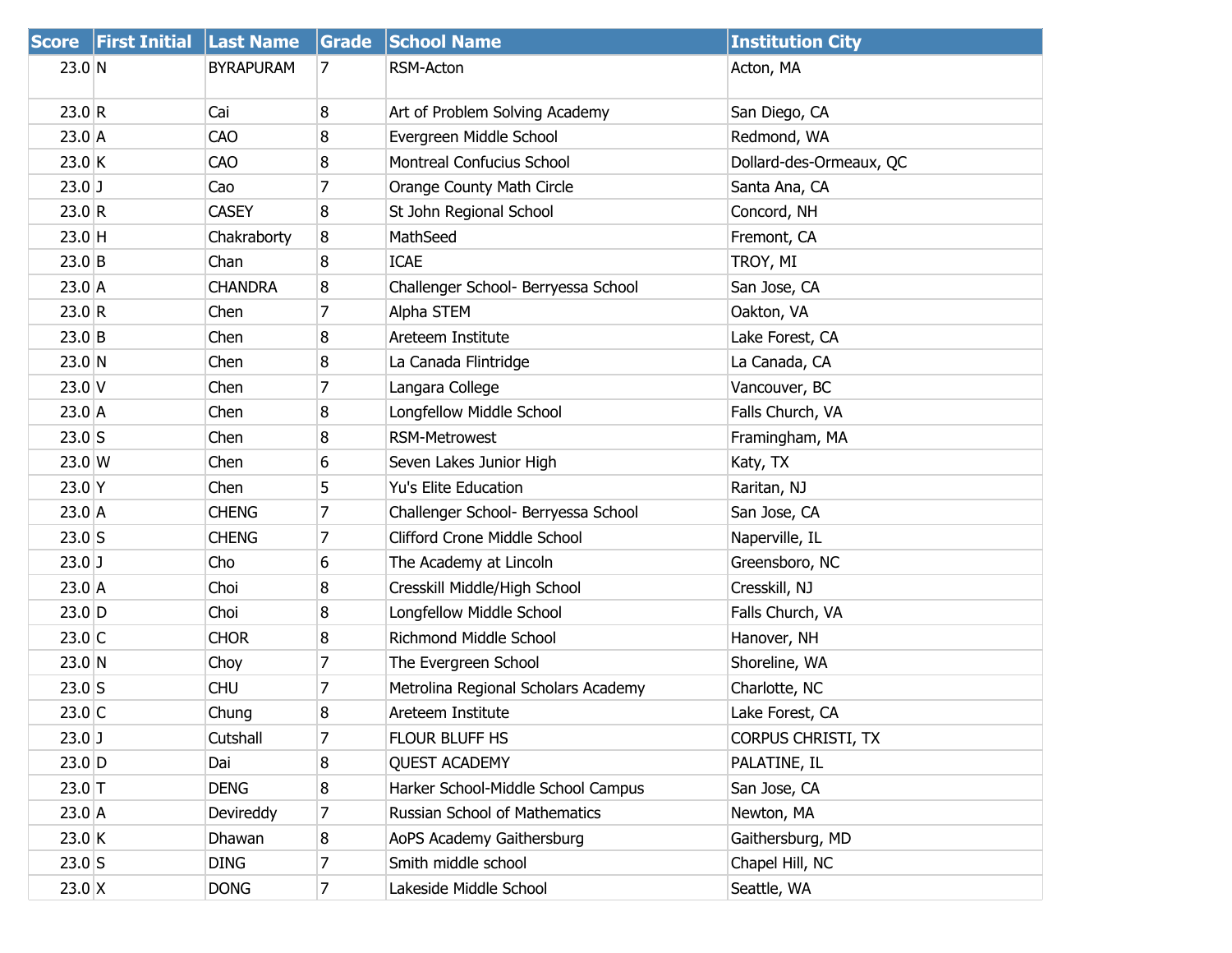|                  | Score First Initial Last Name |                     | Grade            | <b>School Name</b>                          | <b>Institution City</b> |
|------------------|-------------------------------|---------------------|------------------|---------------------------------------------|-------------------------|
| $23.0$ L         |                               | Elieson             | 7                | Prime Factor                                | Redmond, WA             |
| $23.0$ A         |                               | FAN                 | 8                | DANBURY MATH ACADEMY, WCSU                  | Danbury, CT             |
| $23.0$ A         |                               | Fan                 | $\overline{7}$   | Sartartia Middle School                     | Sugar Land, TX          |
| 23.0 K           |                               | Fong                | 8                | DAVIDSON ACADEMY OF NEVADA                  | RENO, NV                |
| 23.0 A           |                               | <b>FONG</b>         | 7                | Orinda Intermediate School                  | Orinda, CA              |
| $23.0$ O         |                               | Francois<br>Watkins | 8                | <b>Emory University</b>                     | Atlanta, GA             |
| $23.0$ J         |                               | Friedman            | 8                | Ramaz MS                                    | New York City, NY       |
| 23.0 M           |                               | <b>FU</b>           | 8                | <b>STOLLER MS</b>                           | PORTLAND, OR            |
| $23.0$ C         |                               | <b>FU</b>           | 8                | THE PECK SCHOOL                             | MORRISTOWN, NJ          |
| $23.0$ A         |                               | G.                  | $\overline{7}$   | University of North Carolina at Chapel Hill | Chapel Hill, NC         |
| $23.0$ S         |                               | <b>GANDHI</b>       | 8                | Beckendorff Junior High                     | Katy, TX                |
| $23.0$ D         |                               | <b>GANGARAJU</b>    | 8                | University of North Carolina at Chapel Hill | Chapel Hill, NC         |
| $23.0$ S         |                               | <b>GANJYAL</b>      | 8                | Lincoln Middle School                       | Pullman, WA             |
| $23.0$ W         |                               | Gao                 | 8                | Pacific Trail Middle School                 | San Diego, CA           |
| $23.0$ A         |                               | Garg                | 7                | Eagle Ridge Middle School                   | Ashburn, WV             |
| 23.0 M           |                               | Ge                  | 5                | Vincent Massey PS                           | Ottawa, AB              |
| $23.0$ J         |                               | Girotto             | 6                | MMC&M (Many Math Circles and More)          | Lenoir City, TN         |
| $23.0$ D         |                               | Goktepe             | 7                | <b>Veritas Education</b>                    | Vienna, VA              |
| $23.0$ A         |                               | Gong                | 7                | Eastside Preparatory School                 | Kirkland, WA            |
| $23.0$ J         |                               | Gong                | 8                | <b>ICAE</b>                                 | TROY, MI                |
| $23.0$ I         |                               | Goodman             | 6                | Rindge Avenue Upper Campus                  | Cambridge, MA           |
| $23.0$ C         |                               | Guo                 | 8                | Think Academy                               | San Jose, CA            |
| 23.0 W           |                               | Guo                 | 8                | Woodside Priory School                      | Portola Valley, CA      |
| $23.0$ V         |                               | <b>GUPTA</b>        | 6                | Harker School-Middle School Campus          | San Jose, CA            |
| $23.0$ K         |                               | Hall                | 8                | Jefferson Middle School                     | Columbia, MO            |
| $23.0$ N         |                               | <b>HAN</b>          | 8                | harvest park middle school                  | pleasanton, CA          |
| $23.0$ P         |                               | Hao                 | 8                | <b>WESTON MS</b>                            | <b>WESTON, MA</b>       |
| $23.0 \text{ W}$ |                               | He                  | 8                | Ann-Hua Math                                | Dearborn, MI            |
| 23.0 K           |                               | He                  | 7                | Longfellow Middle School                    | Falls Church, VA        |
| $23.0$ S         |                               | <b>HENNINGSEN</b>   | 8                | Fallen Middle School                        | Dublin, CA              |
| $23.0$ A         |                               | Ho                  | 8                | Jeffrey C Still Middle School               | Aurora, IL              |
| $23.0$ S         |                               | <b>HONG</b>         | $\boldsymbol{8}$ | Whitney M Young Magnet High School          | Chicago, IL             |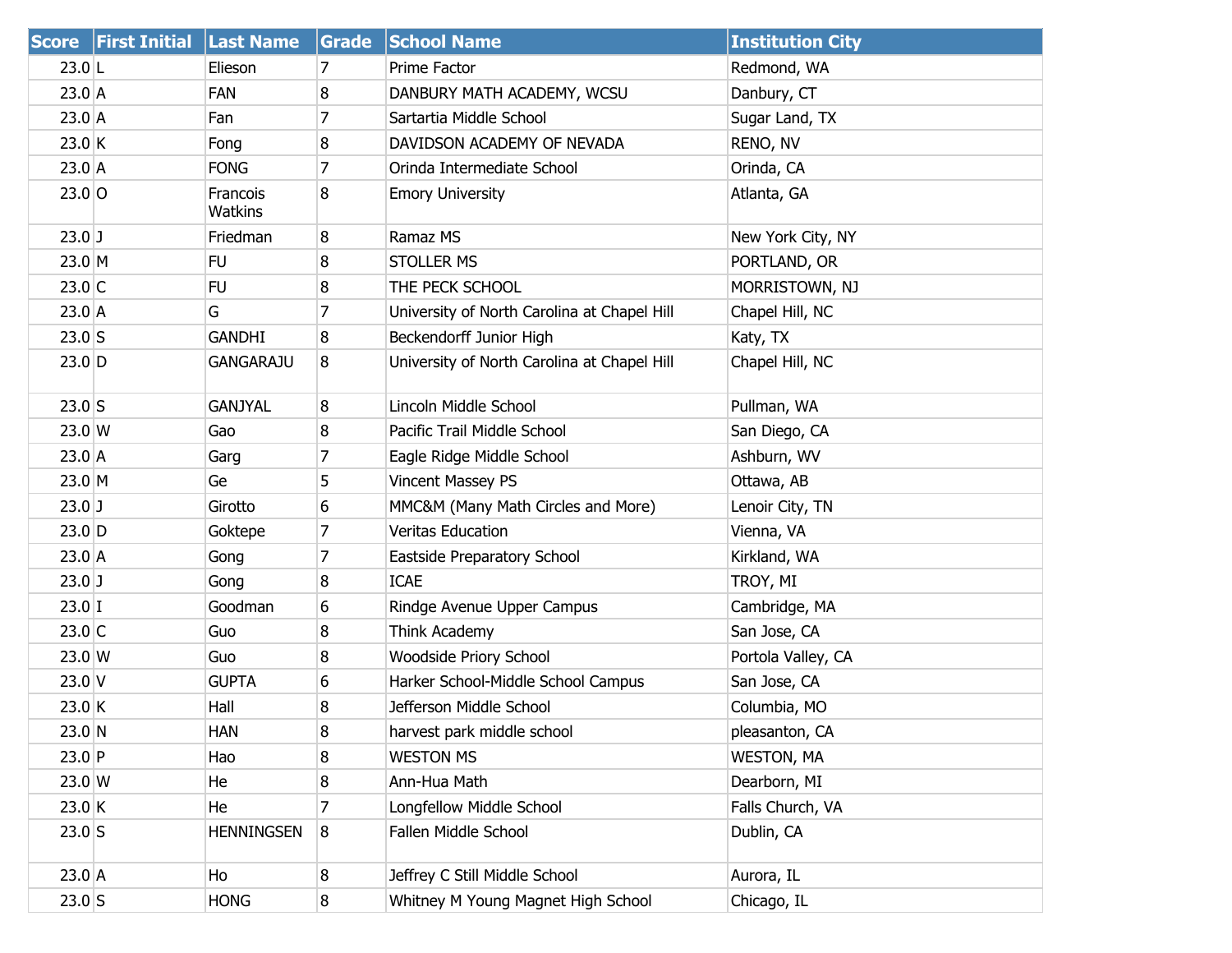| <b>Score</b>        | <b>First Initial</b> | <b>Last Name</b>  | Grade | <b>School Name</b>                          | <b>Institution City</b> |
|---------------------|----------------------|-------------------|-------|---------------------------------------------|-------------------------|
| $23.0$ S            |                      | Hou               | 8     | Longfellow Middle School                    | Falls Church, VA        |
| $23.0$ J            |                      | <b>HU</b>         | 8     | harvest park middle school                  | pleasanton, CA          |
| $23.0$ X            |                      | <b>HUANG</b>      | 8     | Hunter College High School                  | New York, NY            |
| $23.0$ H            |                      | Huang             | 7     | SpringLight Education Institute             | Cupertino, CA           |
| $23.0$ C            |                      | Huang             | 7     | Taylor Road Middle School                   | Johns creek, GA         |
| $23.0$ A            |                      | <b>Jackson</b>    | 8     | Catlin Gabel School                         | Portland, OR            |
| $23.0$ S            |                      | Jacobson          | 6     | Forsyth School                              | St. Louis, MO           |
| $23.0$ A            |                      | Jahng             | 6     | Solana Pacific Elementary School            | San Diego, CA           |
| $23.0$ A            |                      | Jeong             | 8     | Dartmouth Middle School                     | San Jose, CA            |
| $23.0$ D            |                      | Ji                | 7     | Thomas Grover Middle School                 | West Windsor, NJ        |
| $23.0 \, M$         |                      | Jian              | 7     | Orange County Math Circle                   | Santa Ana, CA           |
| $23.0$ L            |                      | Jiang             | 8     | Hamden Hall Country Day School              | Hamden, CT              |
| $23.0$ B            |                      | <b>JIANG</b>      | 6     | Pine View School                            | Osprey, FL              |
| $23.0$ B            |                      | <b>JIANG</b>      | 6     | Pine View School                            | Osprey, FL              |
| 23.0 R              |                      | <b>JIANG</b>      | 8     | University of Central Oklahoma School of CS | Edmond, OK              |
| $23.0$ J            |                      | Jung              | 8     | University of Toronto Schools               | Toronto, ON             |
| $23.0$ A            |                      | Kalashnikov       | 8     | RSM - Newton                                | Newton, MA              |
| $23.0$ S            |                      | Kang              | 8     | Proof School                                | San Francisco, CA       |
| $23.0$ <sup>Q</sup> |                      | <b>KANG</b>       | 6     | Think Academy                               | San Jose, CA            |
| $23.0$ G            |                      | <b>KOKAS</b>      | 8     | Great Valley Middle School                  | Malvern, PA             |
| 23.0 N              |                      | Kolekar           | 7     | Proof School                                | San Francisco, CA       |
| $23.0$ T            |                      | Kolhe             | 6     | SpringLight Education Institute             | Cupertino, CA           |
| $23.0$ S            |                      | Konar             | 8     | <b>OLENTANGY Orange Middle School</b>       | Lewis Center, OH        |
| $23.0$ D            |                      | <b>KONDRATYEV</b> | 6     | Timberline Middle School                    | Redmond, WA             |
| $23.0$ A            |                      | Kong              | 7     | Orange County Math Circle                   | Santa Ana, CA           |
| $23.0$ D            |                      | <b>KONG</b>       | 8     | Sunshine Elite                              | Portland, OR            |
| $23.0$ A            |                      | Kothuri           | 8     | Lawson middle school                        | cupertino, CA           |
| $23.0$ H            |                      | KOTLA             | 8     | Challenger School- Berryessa School         | San Jose, CA            |
| 23.0 M              |                      | Koukos            | 8     | William Annin Middle School                 | Basking Ridge, NJ       |
| $23.0$ A            |                      | Krishnamurthy     | 8     | Woodrow Wilson                              | Edison, NJ              |
| $23.0$ J            |                      | Kuang             | 6     | DAVIDSON ACADEMY OF NEVADA                  | RENO, NV                |
| $23.0$ B            |                      | Kuang             | 6     | <b>UT Dallas</b>                            | Richardson, TX          |
| $23.0$ A            |                      | Lazarchyk         | 6     | Victoria International College              | North York, ON          |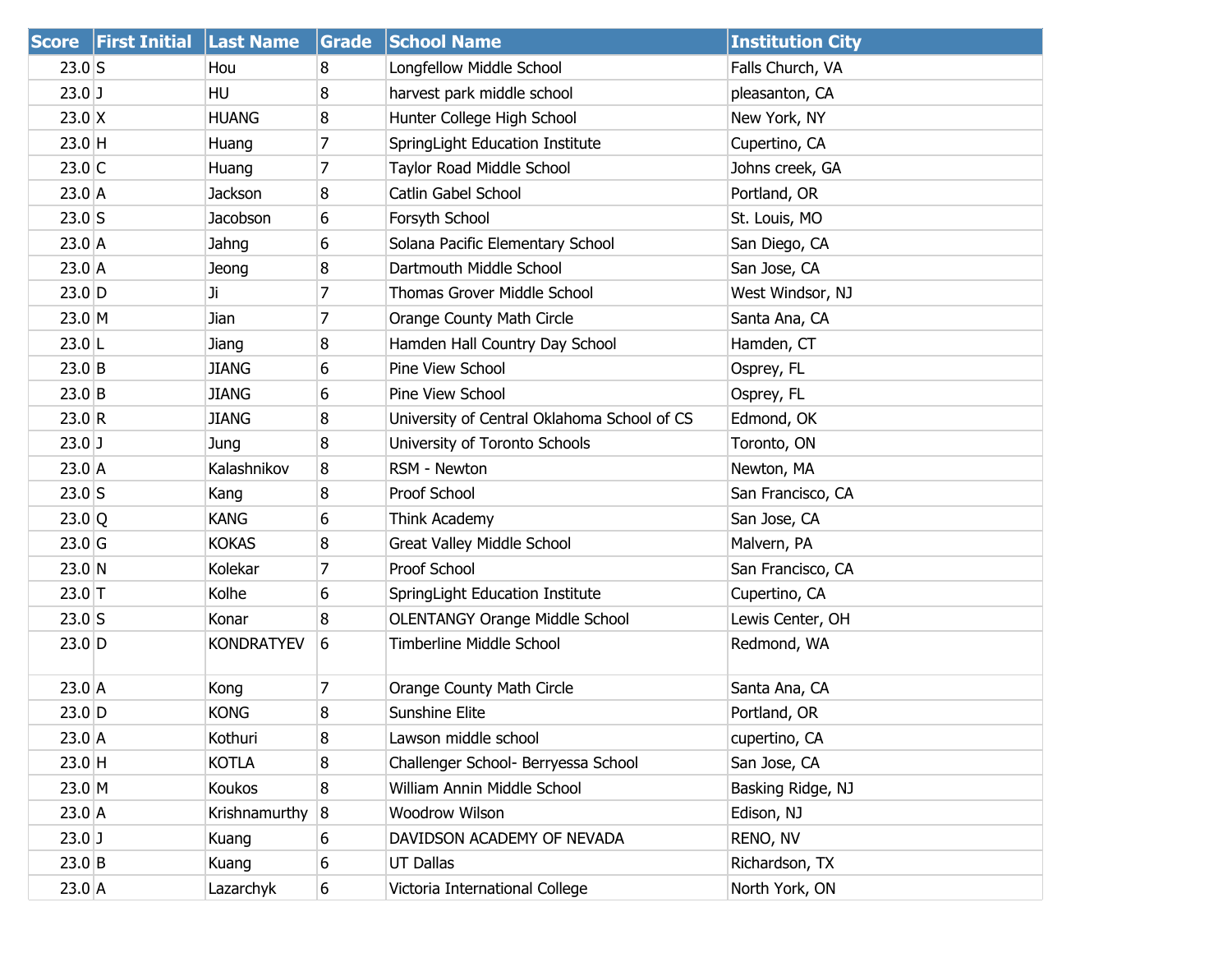|                  | <b>Score First Initial Last Name</b> |                 | Grade | <b>School Name</b>                | <b>Institution City</b> |
|------------------|--------------------------------------|-----------------|-------|-----------------------------------|-------------------------|
| $23.0$ J         |                                      | Lee             | 6     | Explora Math Circle               | Cupertino, CA           |
| $23.0$ S         |                                      | LEE             | 7     | Jonas Clark Middle School         | Lexington, MA           |
| $23.0$ D         |                                      | LEE             | 8     | Tenafly Middle School             | Tenafly, NJ             |
| 23.0 M           |                                      | Leung           | 8     | Cupertino Middle School           | Sunnyvale, CA           |
| 23.0 Q           |                                      | Li              | 7     | Hyde Middle School                | Cupertino, CA           |
| $23.0$ T         |                                      | Li              | 6     | Toronto Harvard Intl Academy      | Toronto, ON             |
| $23.0$ G         |                                      | Li              | 8     | University of Toronto             | Toronto, ON             |
| $23.0 \text{ X}$ |                                      | LI              | 8     | Vancouver Olympiad School Inc.    | Vancouver, BC           |
| $23.0$ A         |                                      | Li              | 8     | <b>WISSAHICKON MS</b>             | AMBLER, PA              |
| $23.0$ J         |                                      | <b>LIANG</b>    | 7     | Hillhouse Education Inc.          | Vancouver, AB           |
| $23.0$ Y         |                                      | Liang           | 8     | Mesa Verde Middle School          | San Diego, CA           |
| $23.0$ P         |                                      | Liang           | 5     | Olga Radko Math Circle at UCLA    | Los Angeles, CA         |
| 23.0 R           |                                      | Licht           | 8     | Chenery Middle School             | Belmont, MA             |
| $23.0 \text{ W}$ |                                      | LIN             | 7     | Bridgewater-Raritan Middle School | Bridgewater, NJ         |
| $23.0$ S         |                                      | LIN             | 8     | SCARSDALE MIDDLE SCHOOL           | SCARSDALE, NY           |
| $23.0$  L        |                                      | Liu             | 8     | AoPS Academy - Bellevue           | Bellevue, WA            |
| $23.0$ P         |                                      | Liu             | 8     | <b>CARY ACADEMY</b>               | CARY, NC                |
| 23.0 E           |                                      | Liu             | 8     | Joaquin Miller middle school      | san jose, CA            |
| $23.0$ W         |                                      | Liu             | 8     | Mount Nittany Middle School       | State College, PA       |
| $23.0$ B         |                                      | Liu             | 8     | The Healdsburg School             | Healdsburg, CA          |
| $23.0$ Z         |                                      | Liu             | 7     | TT Math School                    | Markham, ON             |
| $23.0$ V         |                                      | LOH             | 8     | Winchester Thurston School        | Pittsburgh, PA          |
| $23.0$ A         |                                      | LUO             | 8     | Redwood Middle School             | Saratoga, CA            |
| $23.0$ A         |                                      | Luo             | 8     | Tyee Middle School                | BELLEVUE, WA            |
| $23.0$ H         |                                      | МA              | 7     | Lakeside Middle School            | Seattle, WA             |
| 23.0 R           |                                      | <b>MAHALE</b>   | 8     | Chippewa Middle School            | Okemos, MI              |
| 23.0 R           |                                      | Mallick         | 6     | Solana Pacific Elementary School  | San Diego, CA           |
| $23.0$ A         |                                      | MANE            | 8     | Pond Road Middle School           | Robbinsville, NJ        |
| $23.0$ S         |                                      | <b>MAZUMDAR</b> | 6     | Mathnasium School Of Math         | Acton, MA               |
| 23.0 W           |                                      | McCracken       | 7     | Project MEGSSS                    | St Louis, MO            |
| $23.0 \, M$      |                                      | Menaker         | 8     | Orange County Math Circle         | Santa Ana, CA           |
| $23.0$ S         |                                      | Meyers          | 8     | AlphaStar Academy                 | Santa Clara, CA         |
| 23.0 E           |                                      | MIN             | 8     | Carden Cascade Academy            | Hillsboro, OR           |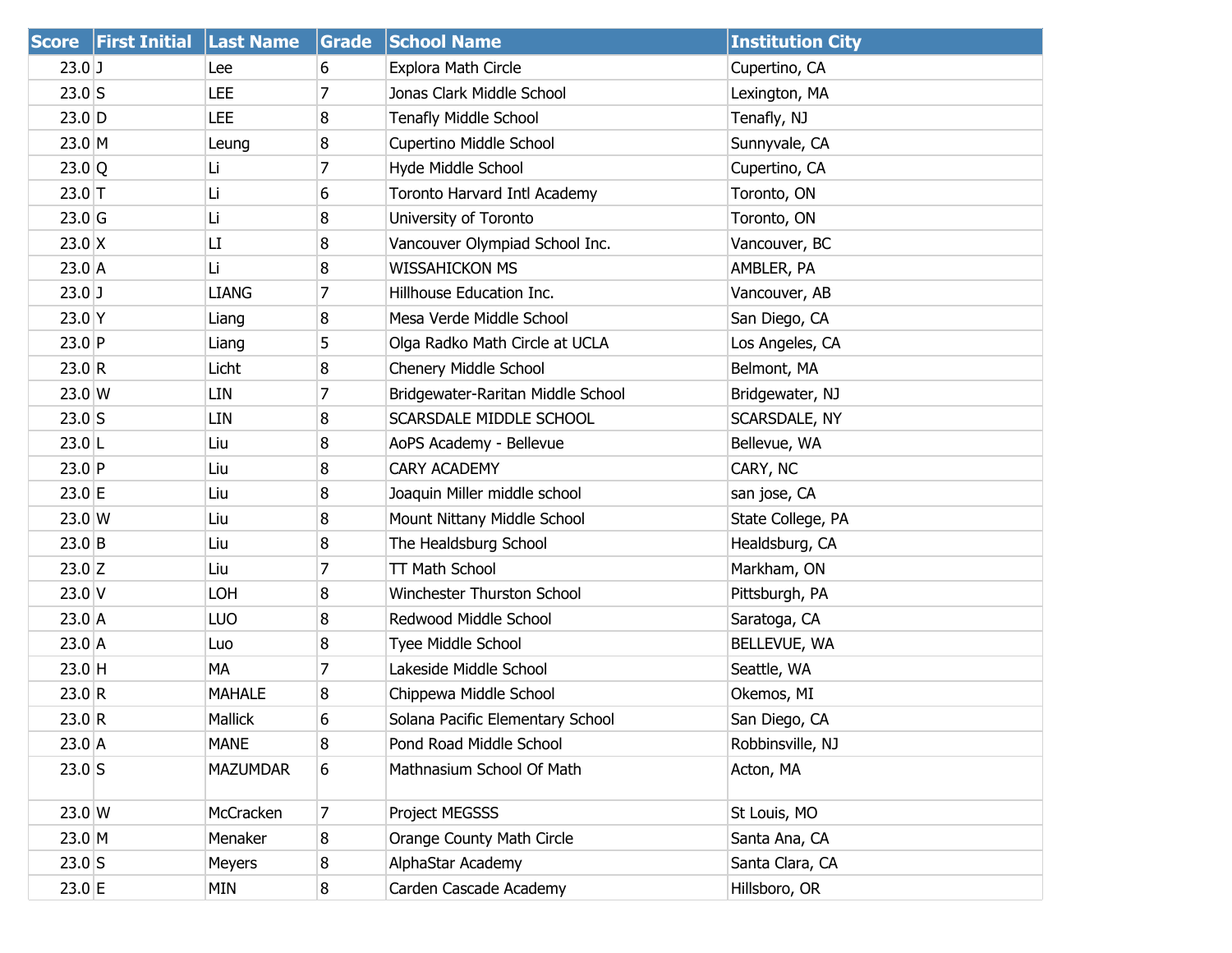| <b>Score</b> | <b>First Initial Last Name</b> |                  | Grade          | <b>School Name</b>                          | <b>Institution City</b> |
|--------------|--------------------------------|------------------|----------------|---------------------------------------------|-------------------------|
| $23.0$ A     |                                | Mondal           | 8              | WAYZATA SCHOOL DISTRICT                     | PLYMOUTH, MN            |
| 23.0 E       |                                | Mu               | $\overline{7}$ | Joaquin Moraga Intermediate School          | MORAGA, CA              |
| $23.0$ S     |                                | <b>MURAKAMI</b>  | 7              | Iolani School                               | Honolulu, HI            |
| 23.0 E       |                                | Mykland          | 7              | University of Chicago Lab School            | Chicago, IL             |
| $23.0$ I     |                                | Nadeem           | 8              | Art of Problem Solving Academy - Pleasanton | Pleasanton, CA          |
| $23.0$ S     |                                | <b>NAIR</b>      | 8              | <b>RSM Stamford</b>                         | Stamford, CT            |
| $23.0$ I     |                                | ΝG               | 8              | Sierra Madre Middle School                  | Sierra Madre, CA        |
| $23.0$ B     |                                | NI               | 8              | Jonas Clark Middle School                   | Lexington, MA           |
| 23.0 E       |                                | <b>Ning</b>      | 8              | Victoria International College              | North York, ON          |
| $23.0$ H     |                                | O                | 8              | <b>UT Dallas</b>                            | Richardson, TX          |
| $23.0$ D     |                                | Obstgarten       | 8              | Coral Academy of Science, LV (Sandy Ridge)  | Henderson, NV           |
| 23.0 R       |                                | <b>PARANJAPE</b> | 8              | Creekside Middle School                     | CARMEL, IN              |
| 23.0 M       |                                | <b>PARK</b>      | 8              | Deerlake Middle                             | Tallahassee, FL         |
| $23.0$ D     |                                | <b>PATEL</b>     | 8              | Westglades Middle School                    | Parkland, FL            |
| 23.0 A       |                                | Pathak           | $\overline{7}$ | BERGEN CO ACADEMIES                         | HACKENSACK, NJ          |
| $23.0$ C     |                                | <b>PENG</b>      | 7              | Lakeside Middle School                      | Seattle, WA             |
| $23.0$ V     |                                | Pirozzo          | 6              | STONEY CREEK HS                             | ROCHESTER HILLS, MI     |
| $23.0$ S     |                                | Prakash          | 6              | Art of Problem Solving Academy              | San Diego, CA           |
| $23.0$ G     |                                | <b>PRASAD</b>    | 6              | Timothy Edwards Middle School               | South Windsor, CT       |
| 23.0 R       |                                | Pratt            | 8              | William Hopkins Junior High School          | FREMONT, CA             |
| $23.0$ H     |                                | Qian             | 8              | Lawson middle school                        | cupertino, CA           |
| 23.0 B       |                                | QIAN             | 5              | <b>SUNY Canton</b>                          | Canton, NY              |
| $23.0$ S     |                                | Qiu              | 8              | Areteem Institute                           | Lake Forest, CA         |
| $23.0$ M     |                                | Rajkumar         | 7              | Oakton Community College                    | Des Plaines, IL         |
| $23.0$ T     |                                | Rapaka           | $\overline{7}$ | <b>Texas A&amp;M University</b>             | College Station, TX     |
| 23.0 B       |                                | <b>REN</b>       | 8              | Harker School-Middle School Campus          | San Jose, CA            |
| $23.0$ A     |                                | <b>RESCHLY</b>   | 8              | NORTHRIDGE MIDDLE SCHOOL                    | MIDDLEBURY, IN          |
| $23.0$ A     |                                | Rotte            | 8              | Forsyth County Schools                      | Cumming, GA             |
| 23.0 A       |                                | <b>RU</b>        | 8              | Durham Academy Middle School                | DURHAM, NC              |
| $23.0$ J     |                                | Sang             | 8              | Clairbourn School                           | San Gabriel, CA         |
| 23.0 R       |                                | Shah             | 8              | Sartartia Middle School                     | Sugar Land, TX          |
| 23.0 E       |                                | Shan             | 7              | Cooper Middle School                        | Mclean, VA              |
| $23.0$ S     |                                | Shaw             | $\overline{7}$ | Ladue Middle School                         | Saint Louis, MO         |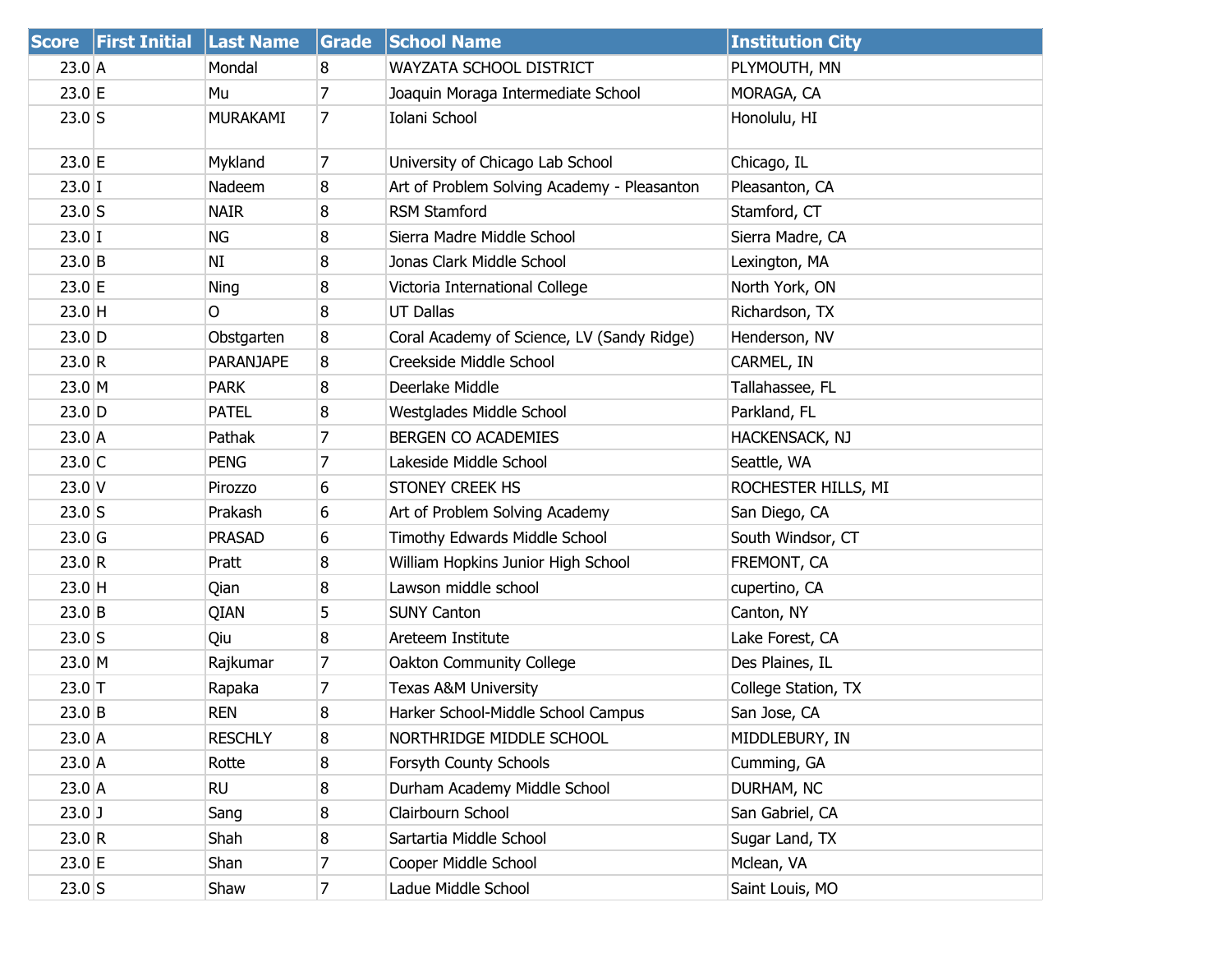|             | Score First Initial Last Name |                  | Grade          | <b>School Name</b>            | <b>Institution City</b> |
|-------------|-------------------------------|------------------|----------------|-------------------------------|-------------------------|
| $23.0$ J    |                               | <b>SHE</b>       | 8              | Deerlake Middle               | Tallahassee, FL         |
| $23.0$ N    |                               | Shen             | 7              | Ladue Middle School           | Saint Louis, MO         |
| 23.0 A      |                               | Shen             | 7              | Sartartia Middle School       | Sugar Land, TX          |
| $23.0$ V    |                               | Shen             | 8              | William Annin Middle School   | Basking Ridge, NJ       |
| $23.0$ A    |                               | <b>SHI</b>       | 8              | Frank S. Greene Middle School | Palo Alto, CA           |
| 23.0 E      |                               | Shi              | 5              | Manhattanville College        | Purchase, NY            |
| $23.0$ I    |                               | <b>SHI</b>       | 8              | RSM-Acton                     | Acton, MA               |
| $23.0$ S    |                               | <b>SHI</b>       | 8              | Southridge School             | Surrey, BC              |
| 23.0 H      |                               | <b>SHIEH</b>     | 8              | RSM - Nashua LLC              | Acton, MA               |
| 23.0 H      |                               | Simon            | 8              | The Evergreen School          | Shoreline, WA           |
| $23.0$ A    |                               | Sinha            | 7              | <b>Fairview Middle School</b> | tallahassee, FL         |
| 23.0 E      |                               | Song             | 8              | Pacific Trail Middle School   | San Diego, CA           |
| $23.0$ I    |                               | Stienhans        | 7              | Proof School                  | San Francisco, CA       |
| $23.0$ C    |                               | Strohmann        | 6              | Kennedy Middle                | Cupertino, CA           |
| 23.0 A      |                               | SUBRAMANIAN 8    |                | Daniel Wright Junior High     | Lincolnshire, IL        |
| 23.0 A      |                               | Sun              | 8              | AoPS Academy Gaithersburg     | Gaithersburg, MD        |
| $23.0 \, M$ |                               | Sun              | 5              | <b>KAMIAKIN MIDDLE</b>        | KIRKLAND, WA            |
| $23.0$ D    |                               | Sun              | $\overline{4}$ | Mirman School                 | Los Angeles, CA         |
| 23.0 A      |                               | Sun              | 7              | Sartartia Middle School       | Sugar Land, TX          |
| $23.0$ Z    |                               | <b>SUN</b>       | 6              | Toronto Harvard Intl Academy  | Toronto, ON             |
| $23.0$ E    |                               | Swann            | 8              | Asheville Math                | Asheville, NC           |
| 23.0 A      |                               | Swaroop          | 7              | Russian School of Mathematics | Newton, MA              |
| $23.0$  L   |                               | Tang             | $\overline{7}$ | <b>CARY ACADEMY</b>           | CARY, NC                |
| 23.0 M      |                               | Tang             | 6              | Joaquin Miller middle school  | san jose, CA            |
| $23.0$ X    |                               | <b>TANNER</b>    | 7              | <b>Connections Program</b>    | Soldotna, AK            |
| $23.0$ G    |                               | Thatcher         | $\overline{7}$ | Pike School                   | Andover, MA             |
| 23.0 R      |                               | <b>THOMAS</b>    | 7              | Campus Middle School          | Englewood, CO           |
| 23.0 K      |                               | <b>TIAN</b>      | 7              | harvest park middle school    | pleasanton, CA          |
| $23.0$ N    |                               | TIEN             | 8              | Chaparral Middle School       | Diamond Bar, CA         |
| $23.0$ L    |                               | TO               | 6              | Cavallini Middle School       | Upper Saddle River, NJ  |
| $23.0$ S    |                               | Vaddadi          | 8              | <b>RSM-Metrowest</b>          | Framingham, MA          |
| $23.0$ T    |                               | <b>VENKATESH</b> | 7              | Jonas Clark Middle School     | Lexington, MA           |
| $23.0$ S    |                               | VIJAY-BABU       | 8              | Community House Middle School | Charlotte, NC           |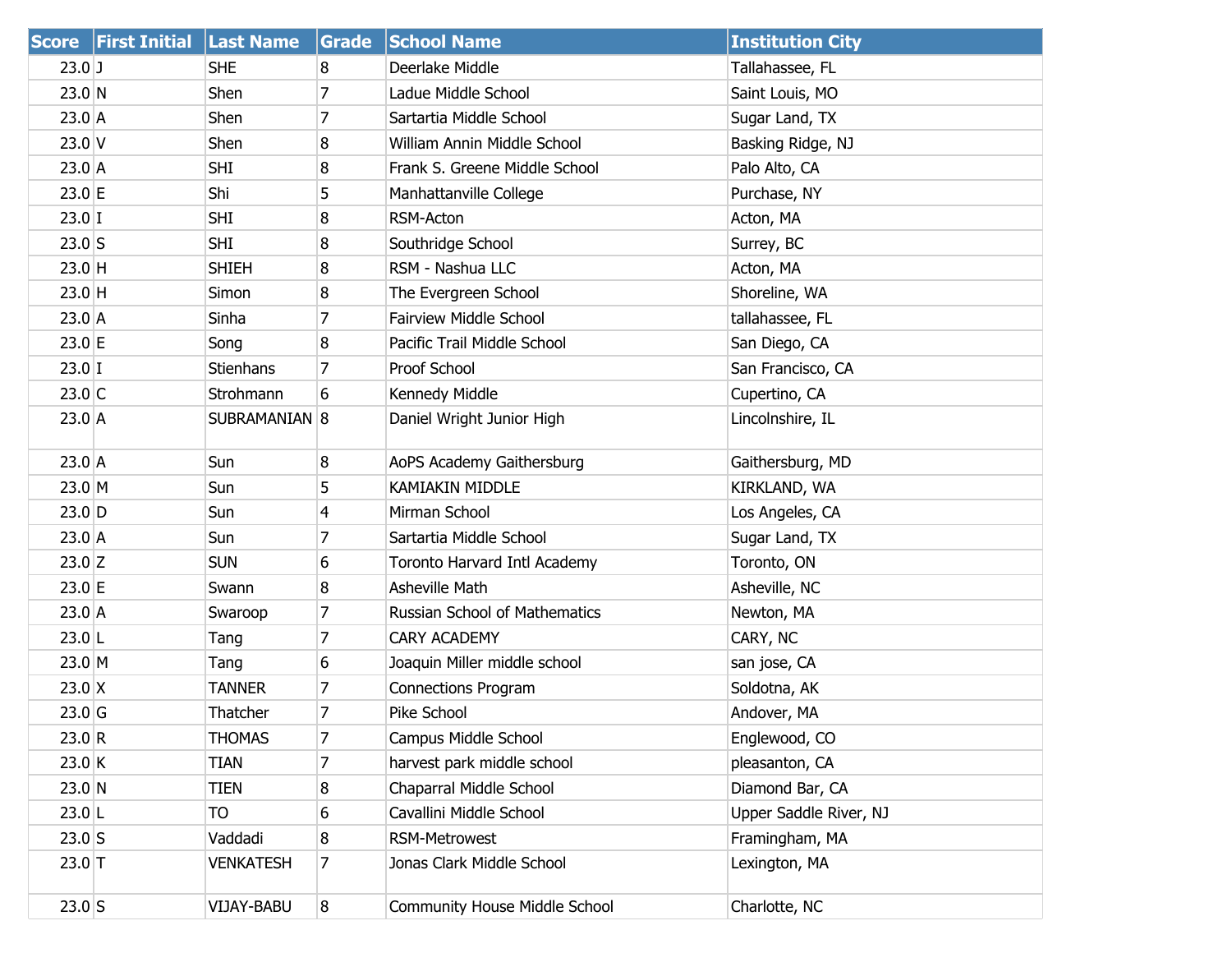| <b>Score</b> | <b>First Initial Last Name</b> |             | Grade          | <b>School Name</b>                                  | <b>Institution City</b> |
|--------------|--------------------------------|-------------|----------------|-----------------------------------------------------|-------------------------|
| $23.0$ A     |                                | Wang        | 8              | AMC HQ                                              | Washington, DC          |
| $23.0$ J     |                                | Wang        | 5              | Areteem Institute                                   | Lake Forest, CA         |
| $23.0$ L     |                                | Wang        | 8              | Bala Cynwyd Middle School                           | Bala Cynwyd, PA         |
| 23.0 R       |                                | Wang        | 6              | Basis Independent Fremont                           | fremont, CA             |
| $23.0$ J     |                                | <b>WANG</b> | 8              | Great Valley Middle School                          | Malvern, PA             |
| $23.0$ H     |                                | <b>WANG</b> | 7              | Harker School-Middle School Campus                  | San Jose, CA            |
| 23.0 R       |                                | Wang        | 8              | Jericho High School/Jericho Middle                  | Jericho, NY             |
| 23.0 A       |                                | <b>WANG</b> | 8              | Lake Norman Charter                                 | Huntersville, NC        |
| $23.0$ B     |                                | <b>WANG</b> | 6              | Lakeside Middle School                              | Seattle, WA             |
| $23.0$ O     |                                | Wang        | 7              | Millburn Middle School                              | Millburn, NJ            |
| $23.0$ S     |                                | <b>WANG</b> | 8              | <b>STOLLER MS</b>                                   | PORTLAND, OR            |
| $23.0$ D     |                                | Wang        | 7              | Takoma Park Middle School                           | Silver Spring, MD       |
| $23.0$ C     |                                | Wang        | 8              | Think Academy                                       | San Jose, CA            |
| $23.0$ D     |                                | <b>WANG</b> | 4              | Think Academy                                       | San Jose, CA            |
| $23.0$ A     |                                | Wang        | 7              | University of Minnesota - Twin Cities               | Minneapolis, MN         |
| $23.0$ J     |                                | Wang        | 6              | Youth STEM Academy                                  | White Rock, BC          |
| 23.0 M       |                                | <b>WEN</b>  | 8              | Fairmont Private Schools/Historic Anaheim<br>Campus | Anaheim, CA             |
| $23.0$ C     |                                | Weng        | 8              | FORT SETTLEMENT MS                                  | <b>SUGAR LAND, TX</b>   |
| $23.0$ O     |                                | Wu          | 8              | Alpha STEM                                          | Oakton, VA              |
| 23.0 Q       |                                | WU          | 7              | Calgary Olympic Math School                         | Calgary, AB             |
| $23.0$  L    |                                | Wu          | 7              | DAVIDSON ACADEMY OF NEVADA                          | RENO, NV                |
| $23.0$ D     |                                | WU          | $\overline{7}$ | DORRIS EATON SCHOOL                                 | San Ramon, CA           |
| $23.0$ D     |                                | WU          | 7              | harvest park middle school                          | pleasanton, CA          |
| $23.0$ D     |                                | WU          | 7              | MCCALL MS                                           | WINCHESTER, MA          |
| 23.0 B       |                                | Wu          | 7              | Orange County Math Circle                           | Santa Ana, CA           |
| $23.0$ E     |                                | Wu          | 5              | University of Texas at Austin                       | Austin, TX              |
| $23.0$ S     |                                | XIA         | 7              | Susan B. Anthony Middle School                      | Manhattan, KS           |
| $23.0$ D     |                                | Xiao        | 8              | Immanuel Lutheran School                            | Palatine, IL            |
| $23.0$ P     |                                | Xiao        | 8              | Takoma Park Middle School                           | Silver Spring, MD       |
| 23.0 E       |                                | Xiao        | 7              | University of Texas at Austin                       | Austin, TX              |
| $23.0$ J     |                                | XIE         | 7              | Hunter College High School                          | New York, NY            |
| $23.0$ A     |                                | Xu          | 7              | ARDSLEY MIDDLE SCHOOL                               | ARDSLEY, NY             |
| $23.0$ J     |                                | XU          | 8              | Jonas Clark Middle School                           | Lexington, MA           |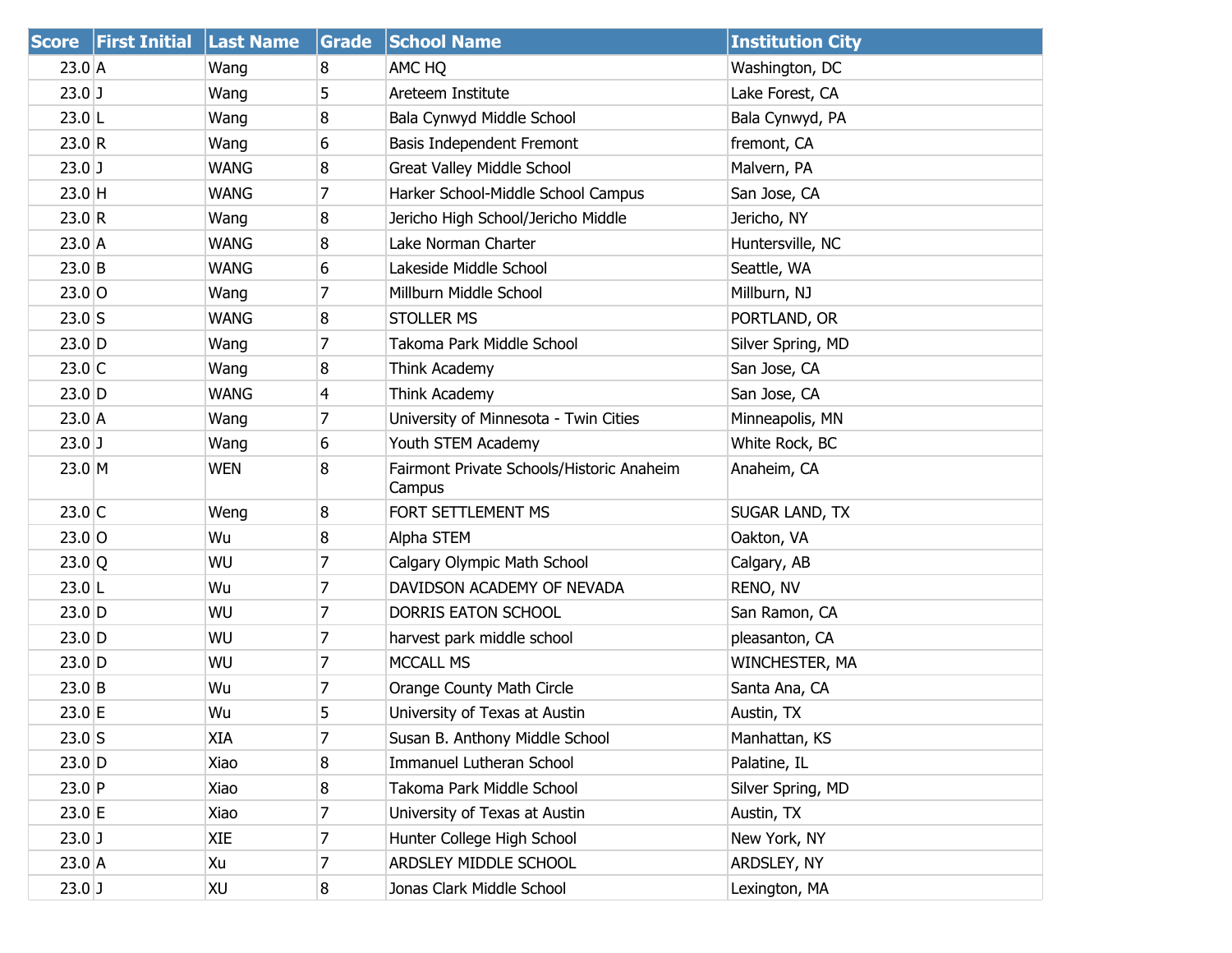|                  | Score First Initial Last Name |              | Grade | <b>School Name</b>                 | <b>Institution City</b> |
|------------------|-------------------------------|--------------|-------|------------------------------------|-------------------------|
| $23.0 \text{ E}$ |                               | Xu           | 7     | <b>Tessellations School</b>        | Cupertino, CA           |
| 23.0 R           |                               | Xu           | 8     | The Speyer Legacy School           | New York, NY            |
| $23.0$ D         |                               | Xu           | 8     | TT Math School                     | Markham, ON             |
| $23.0$ W         |                               | Xuan         | 8     | Dr Meng Academy                    | Cincinnati, OH          |
| $23.0$ O         |                               | Xuan         | 8     | Jane Addams Middle School          | Seattle, WA             |
| $23.0$ S         |                               | Xue          | 8     | Takoma Park Middle School          | Silver Spring, MD       |
| $23.0$ J         |                               | Yang         | 8     | The Masters Prep                   | Cresskill, NJ           |
| $23.0$ J         |                               | Yang         | 7     | William Diamond Middle School      | Lexington, MA           |
| $23.0$ A         |                               | Yao          | 7     | PEARLAND WEST J H                  | Pearland, TX            |
| 23.0 K           |                               | Υi           | 7     | Pacific Trail Middle School        | San Diego, CA           |
| $23.0$ A         |                               | Yoo          | 7     | Stratford Middle School San Jose   | San Jose, CA            |
| $23.0$ J         |                               | <b>YOON</b>  | 7     | Ivy Prep Academy                   | Honolulu, HI            |
| $23.0$ L         |                               | Yoon         | 8     | MMC&M (Many Math Circles and More) | Lenoir City, TN         |
| $23.0$ J         |                               | Yu           | 8     | Gilman School                      | BALTIMORE, MD           |
| 23.0 K           |                               | Yu           | 7     | Jericho High School/Jericho Middle | Jericho, NY             |
| 23.0 M           |                               | YU           | 8     | SCARSDALE MIDDLE SCHOOL            | SCARSDALE, NY           |
| $23.0$ C         |                               | Zhang        | 8     | Areteem Institute                  | Lake Forest, CA         |
| 23.0 E           |                               | Zhang        | 8     | Herbert Hoover Middle School       | Potomac, MD             |
| $23.0$ D         |                               | <b>ZHANG</b> | 8     | Rolla Junior High School           | Rolla, MO               |
| $23.0$ B         |                               | <b>ZHANG</b> | 7     | RSM - Nashua LLC                   | Acton, MA               |
| 23.0 R           |                               | Zhang        | 8     | San Diego Math Circle              | San Diego, CA           |
| $23.0$ J         |                               | Zhang        | 7     | South Pasadena Middle School       | SOUTH PASADENA, CA      |
| 23.0 K           |                               | Zhang        | 8     | TT Math School                     | Markham, ON             |
| $23.0$ J         |                               | Zhang        | 7     | University of Toronto Schools      | Toronto, ON             |
| $23.0$ L         |                               | Zhang        | 8     | William Hopkins Junior High School | FREMONT, CA             |
| $23.0$ J         |                               | <b>ZHANG</b> | 7     | Young Scholars                     | San Marino, CA          |
| $23.0$ A         |                               | <b>ZHAO</b>  | 8     | <b>Avery Coonley</b>               | Downers Grove, IL       |
| 23.0 R           |                               | Zhao         | 7     | <b>IDEA MATH</b>                   | Exeter, NH              |
| $23.0$ C         |                               | Zhao         | 8     | Olga Radko Math Circle at UCLA     | Los Angeles, CA         |
| $23.0 \text{ W}$ |                               | Zhao         | 8     | Outlook Club                       | SASKATOON, SK           |
| $23.0$ S         |                               | Zhao         | 8     | Redmond Middle School              | Redmond, WA             |
| 23.0 M           |                               | ZHAO         | 8     | THE BISHOP'S SCHOOL                | LA JOLLA, CA            |
| $23.0$ A         |                               | ZHAO         | 7     | Vancouver Olympiad School Inc.     | Vancouver, BC           |
| $23.0$ I         |                               | Zheng        | 8     | Redmond Middle School              | Redmond, WA             |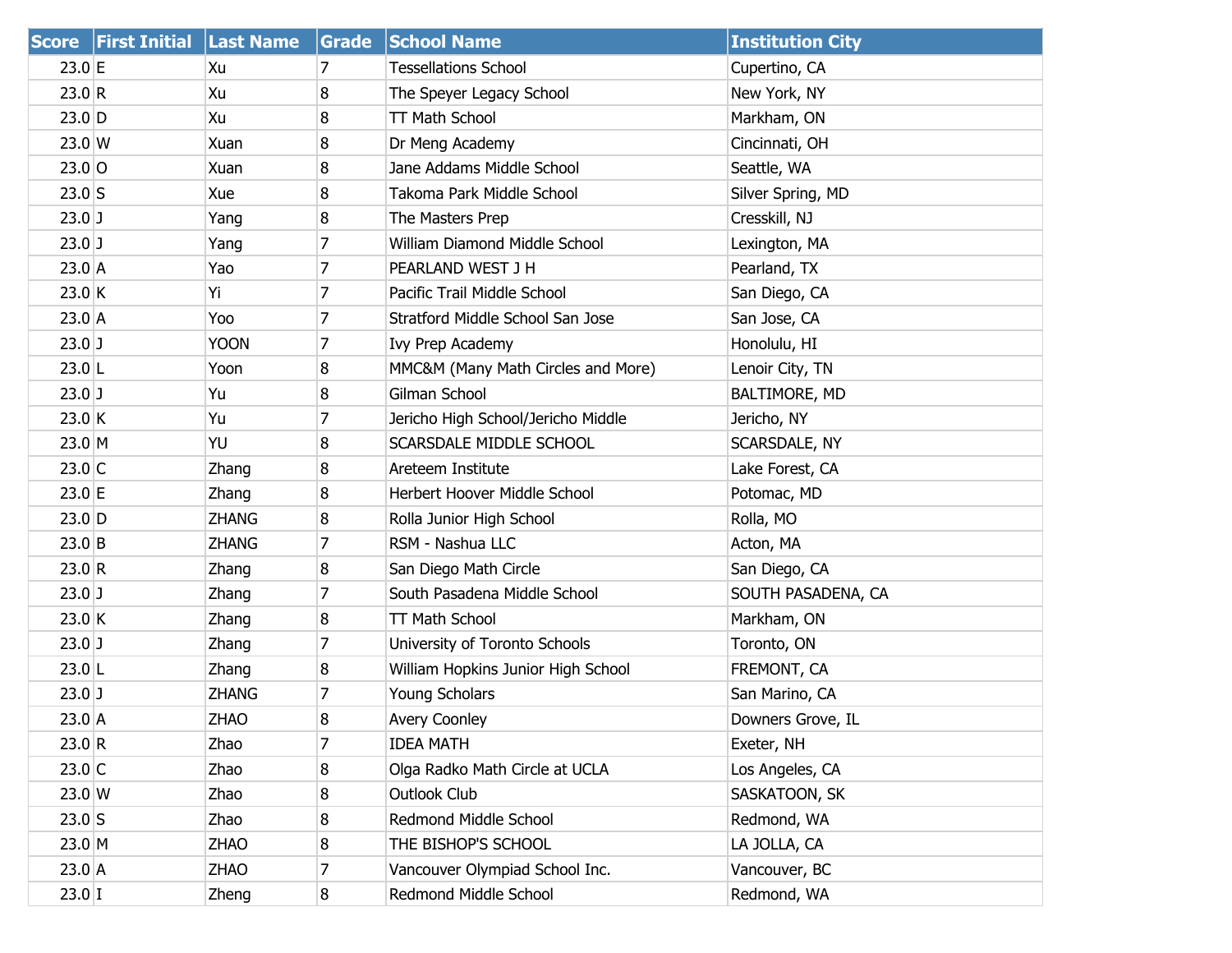|          | Score First Initial Last Name |                   | Grade          | <b>School Name</b>                   | <b>Institution City</b> |
|----------|-------------------------------|-------------------|----------------|--------------------------------------|-------------------------|
| $23.0$ V |                               | <b>ZHONG</b>      | 7              | Redwood Middle School                | Saratoga, CA            |
| $23.0$ O |                               | <b>ZHOU</b>       | 8              | <b>Basis Scottsdale</b>              | Scottsdale, AZ          |
| $23.0$ B |                               | <b>ZHOU</b>       | 7              | Beaver Lake Middle School            | Issaquah, WA            |
| $23.0$ A |                               | Zhou              | 8              | Montgomery LoneStar College          | Conroe, TX              |
| 23.0 H   |                               | <b>ZHU</b>        | 7              | Harker School-Middle School Campus   | San Jose, CA            |
| $23.0$ B |                               | Zhu               | 8              | <b>IDEA MATH</b>                     | Exeter, NH              |
| 23.0 K   |                               | Zhu               | 8              | Joaquin Miller middle school         | san jose, CA            |
| $23.0$ L |                               | Zhu               | $\overline{7}$ | Orange County Math Circle            | Santa Ana, CA           |
| $23.0$ D |                               | <b>ZHU</b>        | 8              | SCARSDALE MIDDLE SCHOOL              | SCARSDALE, NY           |
| $23.0$ V |                               | Zhu               | 4              | Think Academy                        | San Jose, CA            |
| 23.0 R   |                               | <b>ZHU</b>        | 7              | <b>Timberline Middle School</b>      | Redmond, WA             |
| 23.0 R   |                               | ZOU               | 7              | DANBURY MATH ACADEMY, WCSU           | Danbury, CT             |
| 23.0 A   |                               | Zou               | 7              | Meadow Glen Middle School            | Lexington, SC           |
| $23.0$ J |                               | Zuo               | 6              | AoPS Academy - Bellevue              | Bellevue, WA            |
| $22.0$ C |                               | Abbott            | 8              | AoPS Academy - Bellevue              | Bellevue, WA            |
| $22.0$ P |                               | Agrawal           | 8              | Sierramont Middle School             | San Jose, CA            |
| $22.0$ T |                               | Ahn               | 7              | Orange County Math Circle            | Santa Ana, CA           |
| $22.0$ O |                               | <b>AHN</b>        | 8              | Union middle                         | San Jose, CA            |
| 22.0 R   |                               | <b>ALBRIGHT</b>   | 8              | The Nueva School                     | San Mateo, CA           |
| 22.0 R   |                               | <b>ALBRIGHT</b>   | 8              | The Nueva School                     | San Mateo, CA           |
| $22.0$ A |                               | Anjankar          | 8              | Lakewood Middle school               | Overland Park, KS       |
| 22.0 E   |                               | <b>ASHOORI</b>    | 8              | <b>MCCALL MS</b>                     | WINCHESTER, MA          |
| $22.0$ L |                               | <b>BACHTELER</b>  | 8              | Eric Hamber Secondary                | Vancouver, BC           |
| $22.0$ A |                               | BAI               | 7              | Buckingham Browne and Nichols School | Cambridge, MA           |
| $22.0$ L |                               | <b>BALAYOGHAN</b> | 8              | Odle middle school                   | Bellevue, WA            |
| $22.0$ A |                               | <b>BAWISKAR</b>   | 7              | North Central College                | Naperville, IL          |
| $22.0$ I |                               | <b>BEHERA</b>     | 7              | Community House Middle School        | Charlotte, NC           |
| $22.0$ Z |                               | Berchenko         | 7              | Chippewa Middle School               | Shoreview, MN           |
| 22.0 Y   |                               | Bie               | 8              | Tyee Middle School                   | BELLEVUE, WA            |
| $22.0$ S |                               | Bok               | 7              | Dixie State University               | St. George, UT          |
| 22.0 E   |                               | Cai               | 7              | Heritage Hall                        | OKC, OK                 |
| $22.0$ C |                               | Cai               | 8              | TT Math School                       | Markham, ON             |
| $22.0$ C |                               | Calkowski         | 8              | University of Toronto                | Toronto, ON             |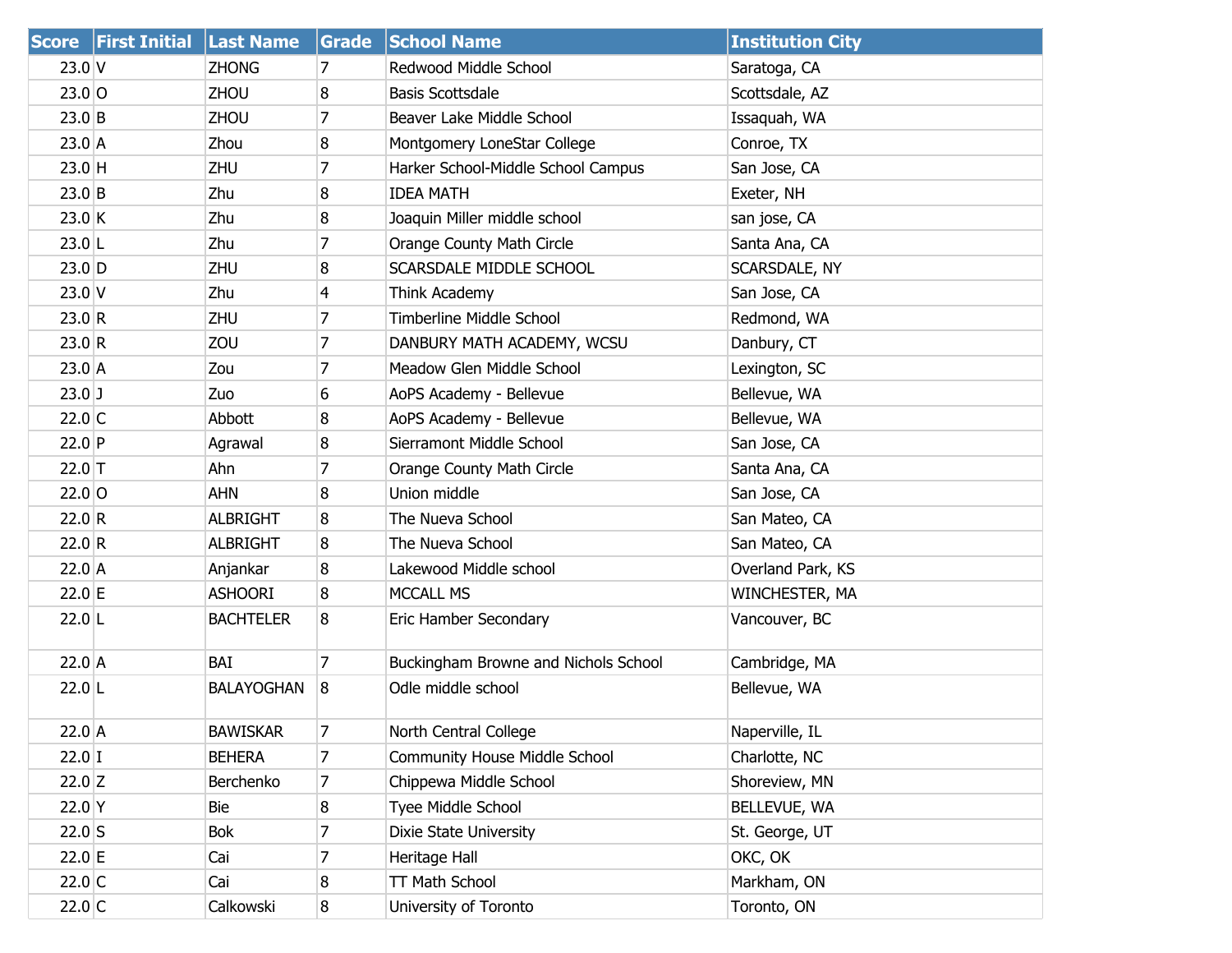|                 | Score First Initial Last Name |                          | Grade          | <b>School Name</b>                          | <b>Institution City</b> |
|-----------------|-------------------------------|--------------------------|----------------|---------------------------------------------|-------------------------|
| $22.0$ A        |                               | Chai                     | 7              | William Annin Middle School                 | Basking Ridge, NJ       |
| $22.0$ N        |                               | Chan                     | 8              | Russian School of Mathematics               | Newton, MA              |
| $22.0$ J        |                               | Chang                    | 8              | Project MEGSSS                              | St Louis, MO            |
| $22.0$ J        |                               | <b>CHANG</b>             | 8              | Think Academy                               | San Jose, CA            |
| $22.0$ C        |                               | <b>CHEN</b>              | 8              | Challenger School- Berryessa School         | San Jose, CA            |
| $22.0$ J        |                               | Chen                     | 8              | Eagle Ridge Middle School                   | Ashburn, WV             |
| $22.0$ A        |                               | <b>CHEN</b>              | 8              | East Middle School                          | CantonPlymouth, MI      |
| $22.0$ S        |                               | <b>CHEN</b>              | 7              | Harker School-Middle School Campus          | San Jose, CA            |
| $22.0$ J        |                               | Chen                     | 8              | <b>ICAE</b>                                 | TROY, MI                |
| $22.0$ A        |                               | Chen                     | 8              | Joaquin Miller middle school                | san jose, CA            |
| 22.0 E          |                               | <b>CHEN</b>              | 8              | Montgomery Bell Academy                     | Nashville, TN           |
| 22.0 E          |                               | Chen                     | 7              | Noble and Greenough School                  | Dedham, MA              |
| $22.0$ L        |                               | <b>CHEN</b>              | 6              | <b>ST JOHN'S SCHOOL</b>                     | HOUSTON, TX             |
| $22.0$ Z        |                               | <b>CHEN</b>              | 8              | St. Margaret's Episcopal School             | San Juan Capistrano, CA |
| $22.0$ P        |                               | Chen                     | 8              | Toronto Harvard Intl Academy                | Toronto, ON             |
| 22.0 c          |                               | chen                     | 8              | TT Math School                              | Markham, ON             |
| $22.0$ J        |                               | Chen                     | 7              | TT Math School                              | Markham, ON             |
| 22.0 K          |                               | Chen                     | $\overline{4}$ | TT Math School                              | Markham, ON             |
| 22.0 H          |                               | <b>CHEN</b>              | 7              | University of North Carolina at Chapel Hill | Chapel Hill, NC         |
| $22.0$ I        |                               | Chen                     | 8              | Victoria International College              | North York, ON          |
| $22.0$ O        |                               | Chen                     | 7              | Webb Bridge Middle School                   | Alpharetta`, GA         |
| $22.0 \, M$     |                               | Chen                     | 8              | Whittier Middle School                      | Norman, OK              |
| $22.0$ L        |                               | Chernyakhovsk 8<br>iy    |                | Steindorf STEAM School                      | San Jose, CA            |
| $22.0$ B        |                               | Choi                     | 8              | AoPS Academy - Santa Clara                  | Santa Clara, CA         |
| $22.0 \text{W}$ |                               | Choi                     | $\overline{7}$ | Random Math Inc.                            | Cupertino, CA           |
| $22.0$ C        |                               | <b>CHONG</b>             | 6              | Discovery World Montessori                  | diamond bar, CA         |
| $22.0$ I        |                               | Chou                     | 8              | Joaquin Miller middle school                | san jose, CA            |
| $22.0$ A        |                               | Chu                      | 7              | Frost Middle School                         | Fairfax, VA             |
| $22.0$ J        |                               | Chu                      | 7              | Hockaday School                             | Irving, TX              |
| 22.0 R          |                               | Dai                      | 8              | <b>Cornell University</b>                   | Ithaca, NY              |
| $22.0$ A        |                               | Dai                      | 8              | Maple School                                | Northbrook, IL          |
| $22.0$ A        |                               | DAS-<br><b>CHOWDHURY</b> | 8              | Lakeside Middle School                      | Seattle, WA             |
| $22.0$ D        |                               | David                    | $\overline{7}$ | RSM - Newton                                | Newton, MA              |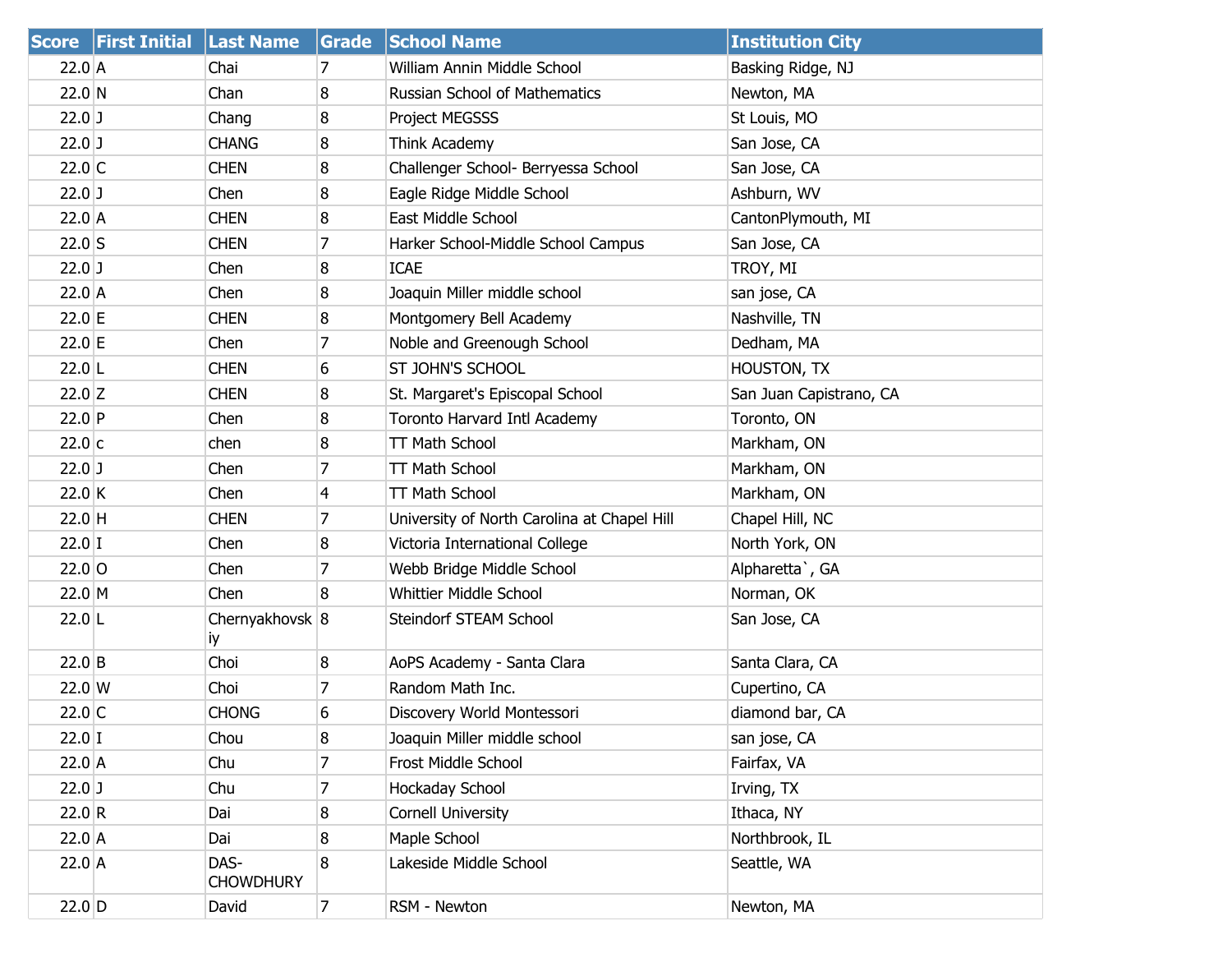|          | Score First Initial Last Name |                          | Grade          | <b>School Name</b>                   | <b>Institution City</b>    |
|----------|-------------------------------|--------------------------|----------------|--------------------------------------|----------------------------|
| $22.0$ C |                               | <b>DENG</b>              | 7              | Harker School-Middle School Campus   | San Jose, CA               |
| $22.0$ S |                               | Deng                     | 8              | Maxfield Academy                     | Whitchurch-Stouffville, ON |
| $22.0$ T |                               | Deng                     | 8              | The Masters Prep                     | Cresskill, NJ              |
| $22.0$ C |                               | Ding                     | 6              | BERGEN CO ACADEMIES                  | HACKENSACK, NJ             |
| 22.0 E   |                               | Ding                     | 6              | John Adams Middle School             | Rocheter, MN               |
| $22.0$ S |                               | Dogra                    | 8              | Oak Valley Middle School             | San Diego, CA              |
| 22.0 W   |                               | <b>DONG</b>              | 8              | Boulan Park Middle School            | Troy, MI                   |
| 22.0 A   |                               | DU                       | 8              | West Lafayette Jr/Sr High School     | West Lafayette, IN         |
| 22.0 R   |                               | Dutt                     | 7              | Thinking Feet                        | Charlotte, NC              |
| $22.0$ K |                               | Eng                      | $\overline{8}$ | Millburn Middle School               | Millburn, NJ               |
| $22.0$ D |                               | <b>ESPARZA</b>           | 8              | Doral Academy                        | Doral, FL                  |
| $22.0$ C |                               | Fan                      | 8              | AoPS Academy Gaithersburg            | Gaithersburg, MD           |
| $22.0$ V |                               | <b>FENG</b>              | 8              | Jonas Clark Middle School            | Lexington, MA              |
| 22.0 R   |                               | <b>FENG</b>              | 8              | St. Margaret's Episcopal School      | San Juan Capistrano, CA    |
| $22.0$ W |                               | Feng                     | 7              | WAYZATA SCHOOL DISTRICT              | PLYMOUTH, MN               |
| $22.0$ D |                               | Fox                      | 6              | Proof School                         | San Francisco, CA          |
| $22.0$ J |                               | FU                       | 8              | Harker School-Middle School Campus   | San Jose, CA               |
| $22.0$ B |                               | Fu                       | 6              | <b>UT Dallas</b>                     | Richardson, TX             |
| $22.0$ H |                               | Furst                    | 7              | Mirman School                        | Los Angeles, CA            |
| $22.0$ T |                               | Ganesh                   | 7              | Kilmer Middle School                 | Vienna, VA                 |
| $22.0$ S |                               | <b>GANG</b>              | 7              | River Dell Regional Middle School    | River Edge, NJ             |
| 22.0 y   |                               | gao                      | 8              | Pacific Trail Middle School          | San Diego, CA              |
| $22.0$ T |                               | Gao                      | 8              | Pizitz Middle School                 | Vestavia Hills, AL         |
| $22.0$ A |                               | <b>GE</b>                | 7              | Bert Lynn Middle School              | Torrance, CA               |
| $22.0$ T |                               | Germain                  | 8              | Russian School of Mathematics        | Newton, MA                 |
| $22.0$ S |                               | Gitelson                 | 8              | Mount Nittany Middle School          | State College, PA          |
| $22.0$ A |                               | <b>GNANAGURUS</b><br>AMY | 8              | <b>Community House Middle School</b> | Charlotte, NC              |
| $22.0$ P |                               | Gong                     | 8              | SHAKER HS                            | LATHAM, NY                 |
| $22.0$ P |                               | Gowda                    | 7              | Oak Valley Middle School             | San Diego, CA              |
| $22.0$ S |                               | <b>GOYAL</b>             | 7              | Mathnasium of East Windsor           | East Windsor, NJ           |
| $22.0$ S |                               | Grover                   | 6              | STEM4ALL                             | Fremont, CA                |
| $22.0$ J |                               | <b>GUO</b>               | 8              | <b>Brunswick Middle School</b>       | Greenwich, CT              |
| $22.0$ J |                               | Guo                      | 8              | Mesa Verde Middle School             | San Diego, CA              |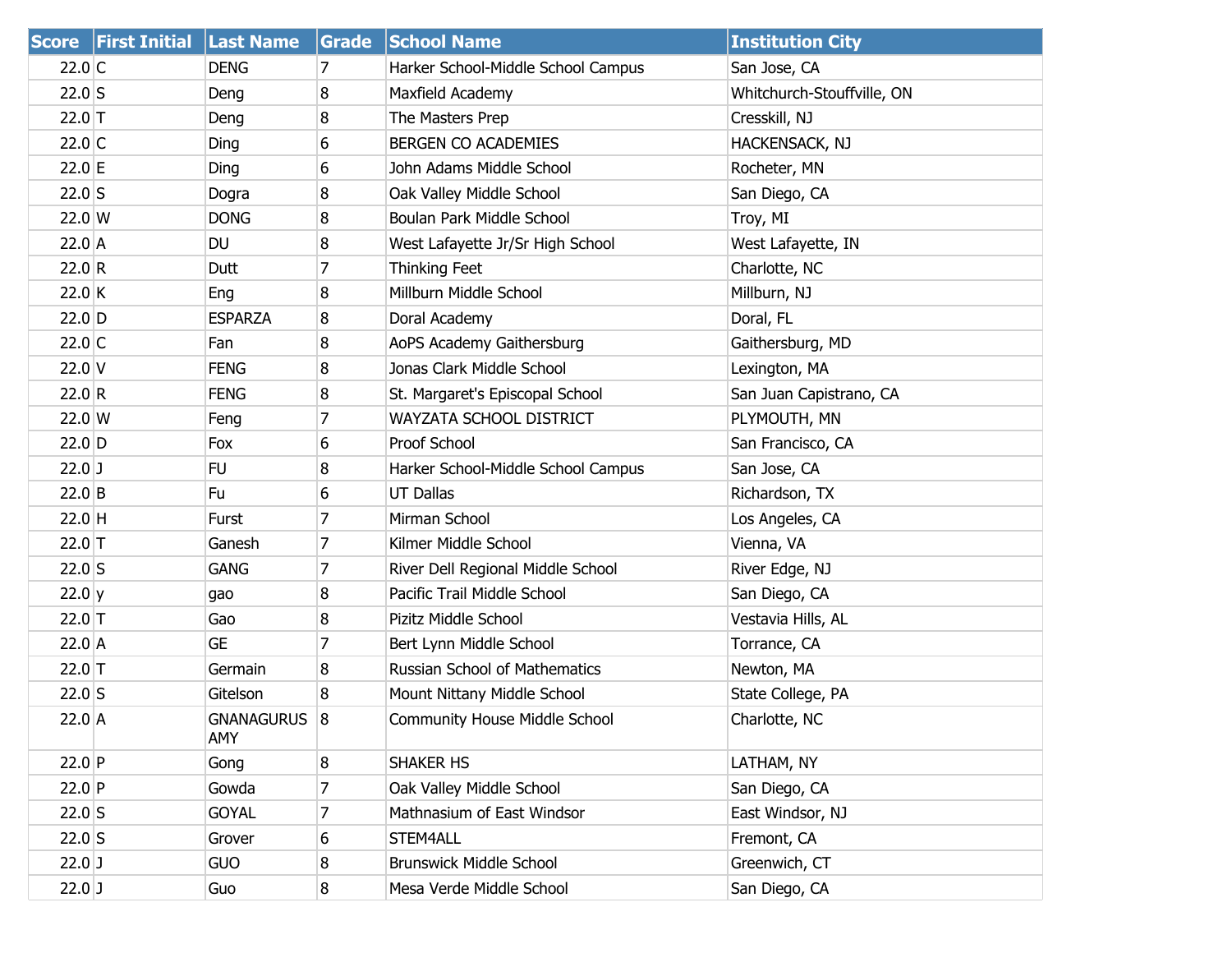| <b>Score</b> | <b>First Initial Last Name</b> |                  | Grade          | <b>School Name</b>                 | <b>Institution City</b> |
|--------------|--------------------------------|------------------|----------------|------------------------------------|-------------------------|
| $22.0$ B     |                                | Guo              | 6              | St. John's Academy                 | Vancouver, BC           |
| $22.0$ J     |                                | Gupta            | 8              | Orlando Math Circle                | Maitland, FL            |
| 22.0 Z       |                                | Gupta            | 8              | RSM-Lexington                      | Lexington, MA           |
| $22.0$ T     |                                | НA               | 8              | SHARON MIDDLE SCHOOL               | SHARON, MA              |
| $22.0$ J     |                                | <b>HAMMEL</b>    | 7              | Brecksville-Broadview Hts. MS      | Broadview Heights, OH   |
| $22.0$ A     |                                | Han              | 8              | ST JOSEPH OF CUPERTINO ELEM        | CUPERTINO, CA           |
| 22.0 E       |                                | Han              | $\overline{4}$ | Think Academy                      | San Jose, CA            |
| $22.0$ I     |                                | Harchich         | 8              | Frost Middle School                | Fairfax, VA             |
| 22.0K        |                                | Harish           | 7              | Quail Valley Middle School         | Missouri City, TX       |
| $22.0$ D     |                                | He               | 8              | black mountain middle school       | San Diego, CA           |
| 22.0 E       |                                | He               | 7              | Garnet Valley Middle School        | Glen Mills, PA          |
| $22.0$ S     |                                | He               | 8              | RSM-Metrowest                      | Framingham, MA          |
| 22.0 Q       |                                | He               | 8              | William Diamond Middle School      | Lexington, MA           |
| $22.0$ G     |                                | <b>HEDGEPETH</b> | 6              | 4Schoolers                         | Brookline, MA           |
| $22.0$ A     |                                | Hemrajani        | 8              | Taylor Road Middle School          | Johns creek, GA         |
| $22.0$ I     |                                | Ho               | 8              | Catlin Gabel School                | Portland, OR            |
| 22.0 R       |                                | <b>HONG</b>      | 8              | Fay School                         | SOUTHBOROUGH, MA        |
| 22.0 E       |                                | <b>HOU</b>       | $\overline{7}$ | RJ Fisher Middle School            | Los Gatos, CA           |
| $22.0$ C     |                                | HU               | 7              | Cupertino Middle School            | Sunnyvale, CA           |
| $22.0$ A     |                                | HU               | $\overline{7}$ | Harker School-Middle School Campus | San Jose, CA            |
| $22.0$ J     |                                | HU               | 8              | Sycamore School                    | Indianapolis, IN        |
| $22.0$ L     |                                | Huang            | 8              | Alpha STEM                         | Oakton, VA              |
| $22.0$ B     |                                | Huang            | 5              | Areteem Institute                  | Lake Forest, CA         |
| $22.0$ P     |                                | Huang            | $\overline{7}$ | <b>Blach Intermediate School</b>   | Los Altos, CA           |
| $22.0$ B     |                                | <b>HUANG</b>     | 8              | Chaparral Middle School            | Diamond Bar, CA         |
| $22.0$ A     |                                | Huang            | 8              | Joaquin Miller middle school       | san jose, CA            |
| $22.0$ Y     |                                | <b>HUANG</b>     | 5              | Montreal Confucius School          | Dollard-des-Ormeaux, QC |
| 22.0 K       |                                | Huang            | 8              | Quarry Lane School                 | dublin, CA              |
| $22.0$ J     |                                | Huang            | 6              | RSM - Newton                       | Newton, MA              |
| $22.0$ S     |                                | <b>HUANG</b>     | 8              | Southridge School                  | Surrey, BC              |
| $22.0$ J     |                                | Huang            | 8              | Think Academy                      | San Jose, CA            |
| $22.0$ Z     |                                | Huang            | 5              | Think Academy                      | San Jose, CA            |
| $22.0$ T     |                                | Hwang            | 8              | Holmes Junior High School          | Davis, CA               |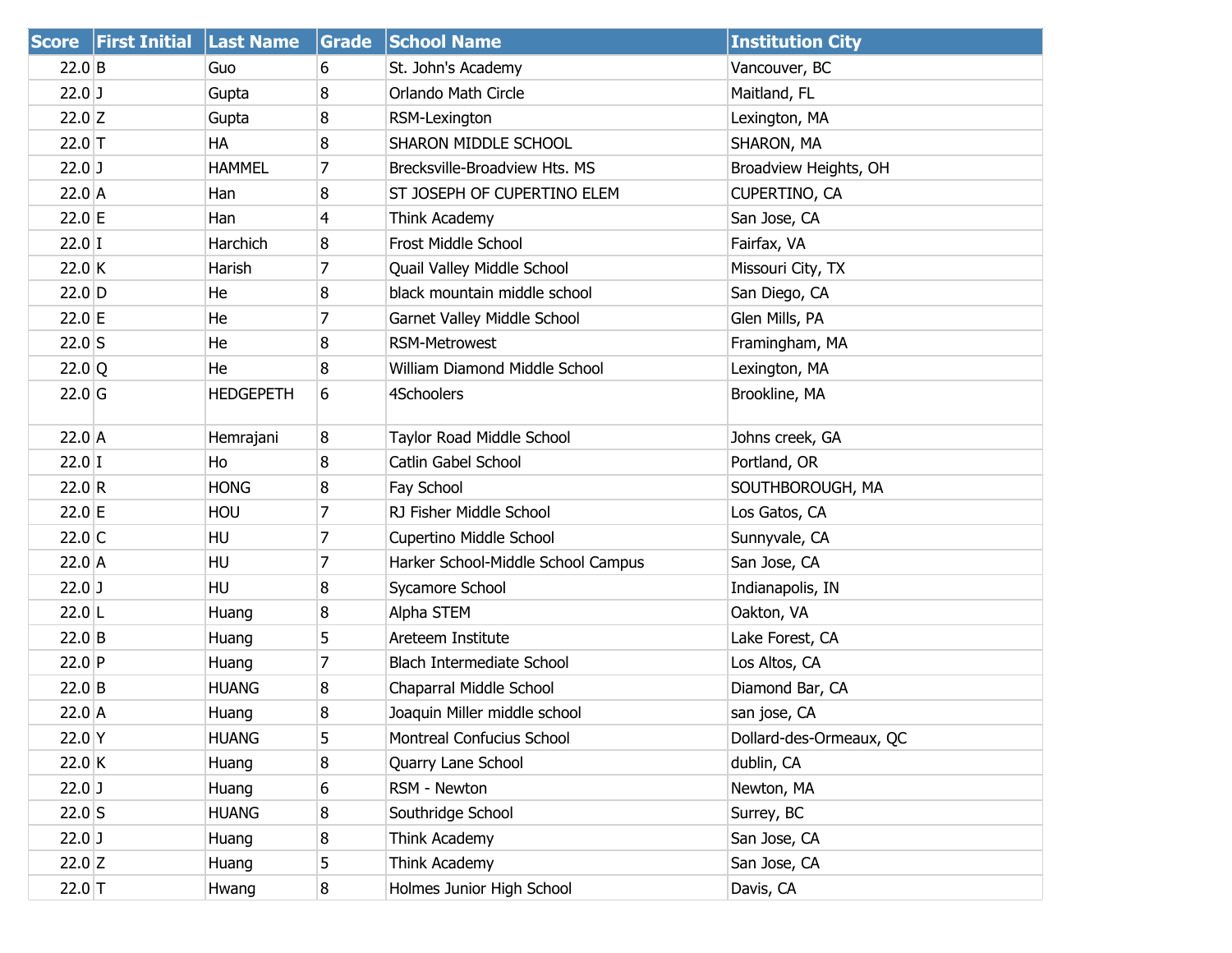|          | Score   First Initial   Last Name |                | Grade          | <b>School Name</b>                       | <b>Institution City</b> |
|----------|-----------------------------------|----------------|----------------|------------------------------------------|-------------------------|
| 22.0 M   |                                   | <b>ISAACS</b>  | 8              | <b>ACCESS Academy</b>                    | Portland, OR            |
| 22.0 M   |                                   | Jadhav         | 8              | Areteem Institute                        | Lake Forest, CA         |
| $22.0$ H |                                   | Jau            | 8              | Desert Ridge Middle School               | Albuquerque, NM         |
| $22.0$ J |                                   | Ji.            | 8              | Cranbury School                          | Cranbury, NJ            |
| $22.0$ E |                                   | Jia            | 8              | Victoria International College           | North York, ON          |
| $22.0$ J |                                   | <b>JIANG</b>   | 8              | F W BUCHHOLZ HS                          | <b>GAINESVILLE, FL</b>  |
| $22.0$ D |                                   | <b>JIANG</b>   | 8              | RSM - Nashua LLC                         | Acton, MA               |
| $22.0$ K |                                   | Jiang          | 7              | William Hopkins Junior High School       | FREMONT, CA             |
| $22.0$ D |                                   | JIN            | 7              | Hunter College High School               | New York, NY            |
| $22.0$ L |                                   | Jing           | 7              | Plum Grove Junior High                   | Rolling Meadows, IL     |
| $22.0$ A |                                   | JO             | 8              | Harvard-Westlake School                  | Los Angeles, CA         |
| $22.0$ A |                                   | Joshi          | $\overline{4}$ | The Study Huddle                         | Naperville, IL          |
| $22.0$ S |                                   | Kadam          | 8              | Cooper Middle School                     | Mclean, VA              |
| $22.0$ S |                                   | <b>KHOWALA</b> | 7              | Harker School-Middle School Campus       | San Jose, CA            |
| $22.0$ D |                                   | KIM            | 8              | A1 College Prep                          | Los Angeles, CA         |
| 22.0 R   |                                   | Kim            | 6              | Bala Cynwyd Middle School                | Bala Cynwyd, PA         |
| $22.0$ K |                                   | KIM            | 8              | Chaparral Middle School                  | Diamond Bar, CA         |
| $22.0$ J |                                   | Kim            | 8              | Cooper Middle School                     | Mclean, VA              |
| $22.0$ J |                                   | KIM            | 8              | Hyde Park Middle School                  | Las Vegas, NV           |
| $22.0$ B |                                   | KIM            | 7              | Ivy Golden Union Education Group Inc.    | Vancouver, BC           |
| 22.0 M   |                                   | Kim            | 8              | Leonia Middle School                     | Leonia, NJ              |
| 22.0 N   |                                   | KIM            | 8              | Oak Hill Middle School                   | Newton, MA              |
| $22.0$ A |                                   | KIM            | 8              | Oklahoma State University                | Stillwater, OK          |
| 22.0 R   |                                   | Kim            | 8              | Plum Grove Junior High                   | Rolling Meadows, IL     |
| $22.0$ J |                                   | Kim            | $\overline{4}$ | RIDGERCREST INT SCHOOL                   | RANCHO PALOS VERDES, CA |
| $22.0$ A |                                   | KIM            | 8              | The Anderson School                      | New York, NY            |
| 22.0 R   |                                   | <b>KONG</b>    | 7              | North Central College                    | Naperville, IL          |
| $22.0$ A |                                   | <b>KRAMER</b>  | 6              | Art of Problem Solving Academy Princeton | Princeton, NJ           |
| 22.0 R   |                                   | Kukreja        | 8              | Longfellow Middle School                 | Falls Church, VA        |
| 22.0 R   |                                   | <b>KUO</b>     | 7              | Chaparral Middle School                  | Diamond Bar, CA         |
| 22.0 K   |                                   | Kurtev         | 7              | Russian School of Mathematics            | Newton, MA              |
| 22.0 M   |                                   | Laine          | 7              | University of Texas at Austin            | Austin, TX              |
| $22.0$ J |                                   | LEE            | 7              | Dwight-Englewood School                  | Englewood, NJ           |
| $22.0$ A |                                   | Lee            | 8              | Explora Math Circle                      | Cupertino, CA           |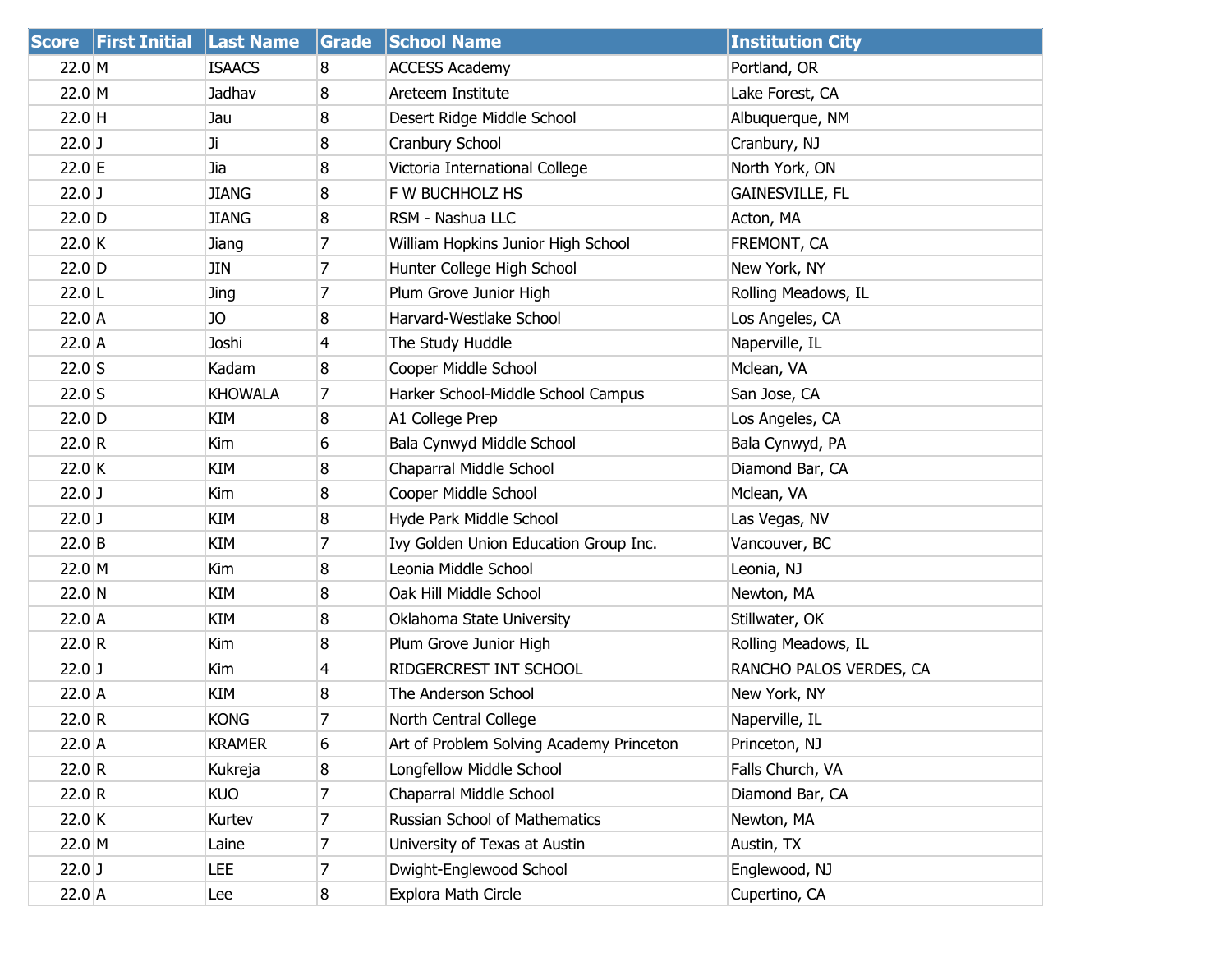|                  | Score   First Initial   Last Name |              | Grade | <b>School Name</b>                    | <b>Institution City</b> |
|------------------|-----------------------------------|--------------|-------|---------------------------------------|-------------------------|
| $22.0$ J         |                                   | Lee          | 8     | Kutztown University                   | Kutztown, PA            |
| 22.0 K           |                                   | Lee          | 8     | MONTGOMERY UPPER MS                   | SKILLMAN, NJ            |
| $22.0$ J         |                                   | Lee          | 8     | Spring Branch Academic Institute SC   | Houston, TX             |
| $22.0$ T         |                                   | LEE          | 7     | <b>Tenafly Middle School</b>          | Tenafly, NJ             |
| $22.0$ A         |                                   | Lee          | 8     | Velma Hamilton Middle School          | Madison, WI             |
| $22.0$ H         |                                   | Lee          | 8     | Vestal Middle School                  | Vestal, NY              |
| $22.0$ V         |                                   | LEI          | 8     | Redwood Middle School                 | Saratoga, CA            |
| $22.0$ C         |                                   | <b>LEONG</b> | 7     | WILLIAM H CROCKER MIDDLE SCH          | HILLSBOROUGH, CA        |
| $22.0$ G         |                                   | <b>LEVIN</b> | 8     | Hunter College High School            | New York, NY            |
| 22.0 M           |                                   | <b>LEVIN</b> | 7     | Hunter College High School            | New York, NY            |
| $22.0$ J         |                                   | LI           | 6     | Creekside Middle School               | CARMEL, IN              |
| $22.0$ C         |                                   | LI           | 7     | DANBURY MATH ACADEMY, WCSU            | Danbury, CT             |
| 22.0 M           |                                   | Li           | 8     | Jericho High School/Jericho Middle    | Jericho, NY             |
| $22.0$ B         |                                   | LI           | 8     | Montreal Confucius School             | Dollard-des-Ormeaux, QC |
| 22.0 A           |                                   | Li           | 5     | Prime Factor                          | Redmond, WA             |
| 22.0 E           |                                   | Li           | 7     | Redmond Middle School                 | Redmond, WA             |
| $22.0$ J         |                                   | Li           | 8     | South Pasadena Middle School          | SOUTH PASADENA, CA      |
| 22.0 M           |                                   | Li           | 5     | Think Academy                         | San Jose, CA            |
| $22.0$  L        |                                   | Li           | 8     | <b>Thurston Middle School</b>         | Westwood, MA            |
| $22.0$ D         |                                   | Li           | 7     | University of Chicago Lab School      | Chicago, IL             |
| 22.0 E           |                                   | Li           | 8     | University of Toronto Schools         | Toronto, ON             |
| 22.0 R           |                                   | Li           | 7     | University of Toronto Schools         | Toronto, ON             |
| $22.0 \text{ X}$ |                                   | Li           | 6     | <b>UT Dallas</b>                      | Richardson, TX          |
| $22.0$ B         |                                   | <b>LIANG</b> | 8     | Redwood Middle School                 | Saratoga, CA            |
| $22.0$ J         |                                   | Liao         | 8     | Orange County Math Circle             | Santa Ana, CA           |
| $22.0$ D         |                                   | LIM          | 7     | Peterson Middle School                | Sunnyvale, CA           |
| $22.0$ S         |                                   | Lin          | 8     | Charles N. Holden Elementary          | chicago, IL             |
| $22.0$ S         |                                   | LIN          | 8     | Farragut Middle School                | Knoxville, TN           |
| $22.0$ L         |                                   | Lin          | 6     | <b>International Community School</b> | Kirkland, WA            |
| 22.0 M           |                                   | Lin          | 6     | Montgomery College                    | Germantown, MD          |
| $22.0$ J         |                                   | Lin          | 8     | Prime Factor                          | Redmond, WA             |
| $22.0$ S         |                                   | Lin          | 7     | SHAKER HS                             | LATHAM, NY              |
| $22.0$ A         |                                   | Lin          | 8     | William R. Satz School                | Holmdel, NJ             |
| $22.0$ A         |                                   | LIU          | 8     | Chippewa Middle School                | Okemos, MI              |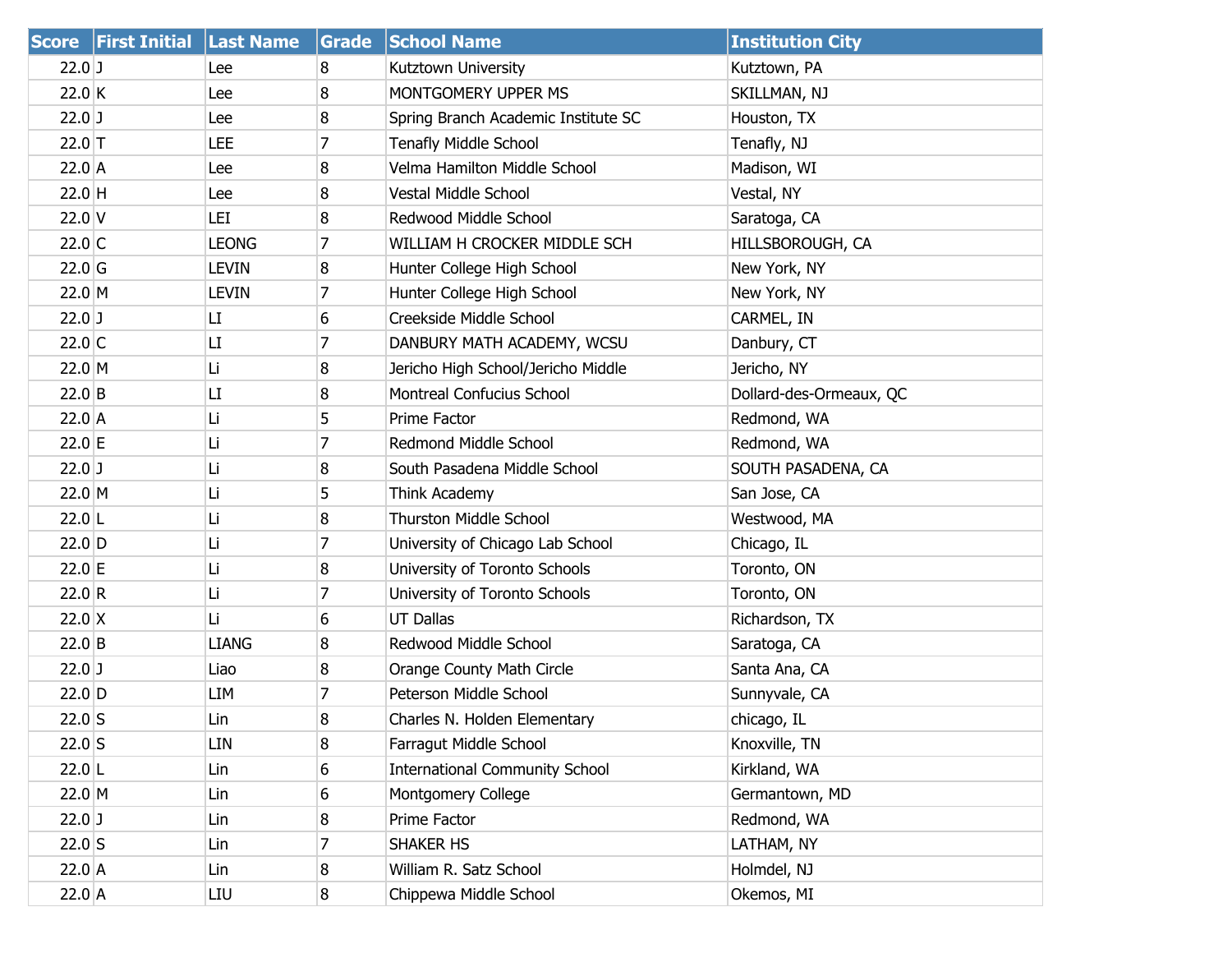| <b>Score</b>  | <b>First Initial</b> | <b>Last Name</b> | <b>Grade</b>   | <b>School Name</b>                 | <b>Institution City</b>   |
|---------------|----------------------|------------------|----------------|------------------------------------|---------------------------|
| $22.0$ A      |                      | LIU              | 7              | CHURCHILL (WINSTON) MIDDLE         | CARMICHAEL, CA            |
| 22.0 a        |                      | liu              | $\overline{7}$ | <b>Clemson University</b>          | Clemson, SC               |
| $22.0$ H      |                      | LIU              | 7              | DANBURY MATH ACADEMY, WCSU         | Danbury, CT               |
| $22.0$ A      |                      | LIU              | 6              | Discovery World Montessori         | diamond bar, CA           |
| $22.0 \times$ |                      | Liu              | 6              | <b>Eastside Education</b>          | Redmond, WA               |
| $22.0$ A      |                      | Liu              | 8              | Lake Oswego Junior High            | Lake Oswego, OR           |
| $22.0$ C      |                      | LIU              | 8              | Lakeside Middle School             | Seattle, WA               |
| 22.0 K        |                      | LIU              | 8              | Oklahoma State University          | Stillwater, OK            |
| $22.0$ L      |                      | Liu              | 8              | Orange County Math Circle          | Santa Ana, CA             |
| 22.0 M        |                      | Liu              | 8              | Peninsula Academy                  | Rolling Hills Estates, CA |
| $22.0$ D      |                      | Liu              | 8              | Random Math Inc.                   | Cupertino, CA             |
| $22.0$ Y      |                      | LIU              | 8              | Southridge School                  | Surrey, BC                |
| $22.0$ A      |                      | Liu              | 8              | Takoma Park Middle School          | Silver Spring, MD         |
| 22.0 M        |                      | LIU              | 8              | Westminster Schools of Atlanta     | Atlanta, GA               |
| 22.0 M        |                      | Liu              | 8              | William Hopkins Junior High School | FREMONT, CA               |
| $22.0$ L      |                      | Liu              | 8              | Wisconsin Hills Middle School      | Brookfield, WI            |
| $22.0$ C      |                      | <b>LOVELADY</b>  | 7              | Smith middle school                | Chapel Hill, NC           |
| $22.0$ T      |                      | LU               | 8              | First Ave Middle School            | Arcadia, CA               |
| $22.0$ C      |                      | Lu               | 7              | Joaquin Miller middle school       | san jose, CA              |
| $22.0$ A      |                      | LUO              | 7              | Harker School-Middle School Campus | San Jose, CA              |
| $22.0$ A      |                      | Ma               | 8              | University of Toronto Schools      | Toronto, ON               |
| $22.0$ K      |                      | МA               | 8              | Whitney M Young Magnet High School | Chicago, IL               |
| $22.0$ P      |                      | <b>MALLICK</b>   | 8              | Cross Timbers Middle School        | Grapevine, TX             |
| $22.0$ A      |                      | <b>MANDIWAL</b>  | 5              | American Preparatory Academy       | Draper, UT                |
| $22.0$ K      |                      | Mao              | 5              | Medina Elementary School           | Medina, WA                |
| $22.0$ I      |                      | <b>MAO</b>       | 7              | William Mason High                 | Mason, OH                 |
| 22.0 K        |                      | Marcelais        | 8              | Willows Preparatory School         | Redmond, WA               |
| $22.0 \, N$   |                      | <b>MCCARTHY</b>  | 7              | Lakeside Middle School             | Seattle, WA               |
| $22.0$ A      |                      | <b>MEHROTRA</b>  | 8              | Whitney M Young Magnet High School | Chicago, IL               |
| $22.0$ J      |                      | МI               | 8              | Oak Hill Middle School             | Newton, MA                |
| $22.0$ B      |                      | Miao             | 8              | Central High School/Scholars       | Springfield, MO           |
| $22.0$ L      |                      | MIAO             | 8              | <b>MCCALL MS</b>                   | WINCHESTER, MA            |
| $22.0$ S      |                      | MITTAL           | 8              | The Pegasus School                 | Huntington Beach, CA      |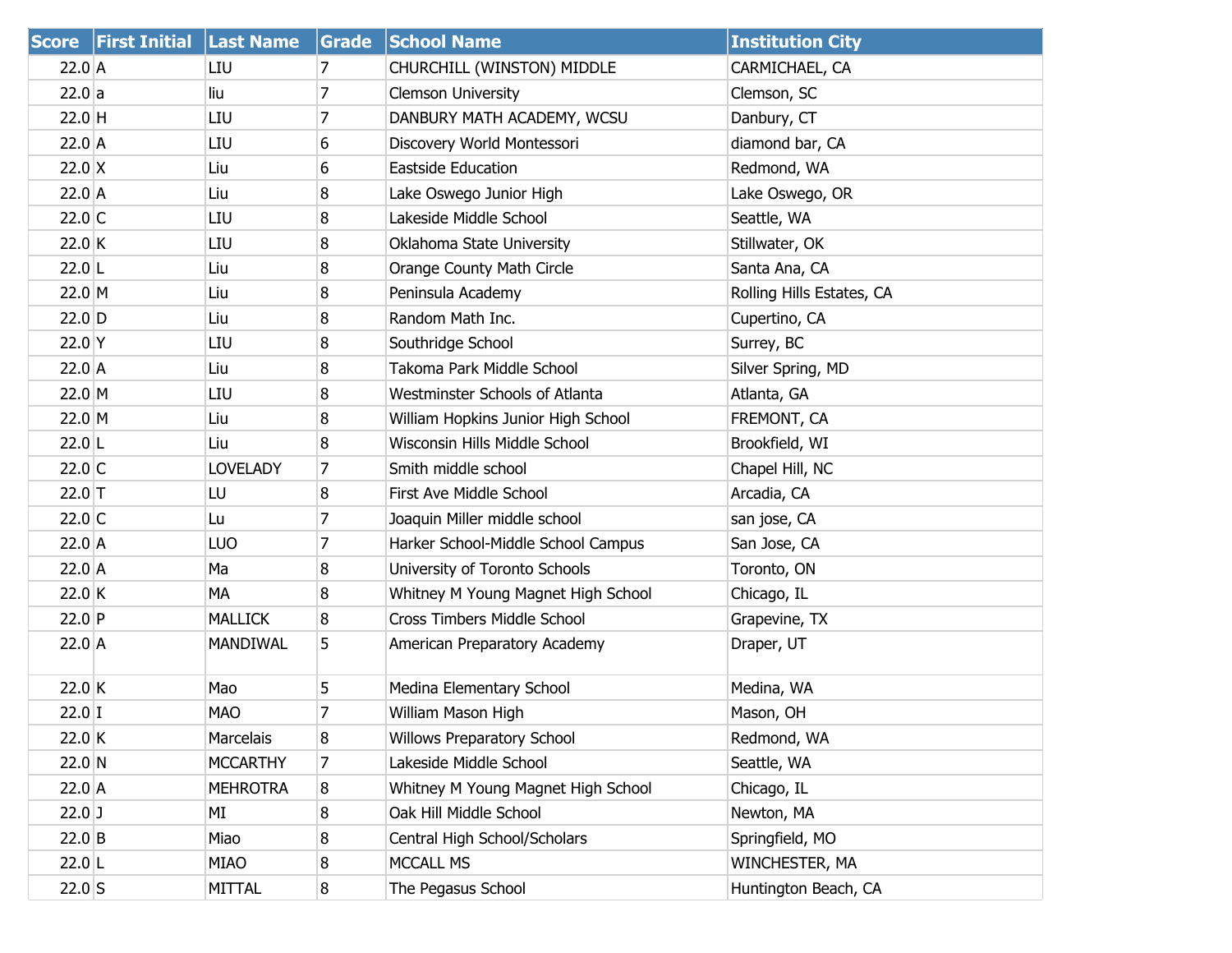|                  | <b>Score First Initial Last Name</b> |               | Grade          | <b>School Name</b>                       | <b>Institution City</b> |
|------------------|--------------------------------------|---------------|----------------|------------------------------------------|-------------------------|
| $22.0$ P         |                                      | Mukewar       | 8              | <b>IDEA MATH</b>                         | Exeter, NH              |
| $22.0$ P         |                                      | <b>MURTHY</b> | 8              | Redwood Middle School                    | Saratoga, CA            |
| $22.0$ E         |                                      | Ogushi        | 8              | <b>KAMIAKIN MIDDLE</b>                   | KIRKLAND, WA            |
| $22.0$ D         |                                      | <b>PAIK</b>   | 7              | <b>Tenafly Middle School</b>             | Tenafly, NJ             |
| $22.0$ V         |                                      | Paliwal       | $\overline{7}$ | Sunshine Elite                           | Portland, OR            |
| $22.0$ J         |                                      | <b>PALMA</b>  | 8              | Westside Middle School Academy           | Danbury, CT             |
| $22.0$ T         |                                      | Pan           | 8              | Toronto Harvard Intl Academy             | Toronto, ON             |
| $22.0$ S         |                                      | <b>PARK</b>   | 8              | <b>Community House Middle School</b>     | Charlotte, NC           |
| 22.0 M           |                                      | <b>PARK</b>   | 8              | Montreal Confucius School                | Dollard-des-Ormeaux, QC |
| $22.0$ J         |                                      | Park          | 8              | Pacific Trail Middle School              | San Diego, CA           |
| $22.0$ K         |                                      | Park          | 8              | Whitney High School                      | Cerritos, CA            |
| $22.0$ A         |                                      | <b>PATEL</b>  | 8              | F W BUCHHOLZ HS                          | <b>GAINESVILLE, FL</b>  |
| 22.0 R           |                                      | Pavuluri      | 8              | West Ridge Middle School                 | Austin, TX              |
| $22.0$ A         |                                      | <b>PRASAD</b> | $\overline{7}$ | Art of Problem Solving Academy Princeton | Princeton, NJ           |
| $22.0 \text{ W}$ |                                      | Prasetyo      | 7              | Murphy Middle School                     | Murphy, TX              |
| $22.0$ J         |                                      | Pu            | 8              | Toronto Harvard Intl Academy             | Toronto, ON             |
| 22.0 W           |                                      | Qian          | 7              | Takoma Park Middle School                | Silver Spring, MD       |
| $22.0$ H         |                                      | Qin           | 7              | Longfellow Middle School                 | Falls Church, VA        |
| $22.0$ J         |                                      | Qiu           | 8              | <b>TT Math School</b>                    | Markham, ON             |
| 22.0 K           |                                      | Qiu           | 8              | WAYZATA SCHOOL DISTRICT                  | PLYMOUTH, MN            |
| $22.0$ J         |                                      | Quan          | 8              | Pacific Trail Middle School              | San Diego, CA           |
| $22.0$ A         |                                      | RAMAN         | 8              | Bridgewater-Raritan Middle School        | Bridgewater, NJ         |
| 22.0 R           |                                      | Ranga         | 8              | Centerville Junior High School           | Fremont, CA             |
| $22.0$ I         |                                      | Ranka         | 8              | RAMAPO RIDGE MIDDLE SCHOOL               | MAHWAH, NJ              |
| $22.0$ A         |                                      | RAVI          | 8              | F W BUCHHOLZ HS                          | <b>GAINESVILLE, FL</b>  |
| 22.0 N           |                                      | Ravishankar   | 8              | Joaquin Miller middle school             | san jose, CA            |
| 22.0 R           |                                      | Reddy         | 8              | William Hopkins Junior High School       | FREMONT, CA             |
| $22.0$ D         |                                      | Ren           | 8              | Rootofmath Academy                       | Surrey, BC              |
| $22.0$ Y         |                                      | Ren           | 8              | Victoria International College           | North York, ON          |
| $22.0$ Y         |                                      | Rim           | 6              | Kennedy Middle                           | Cupertino, CA           |
| $22.0$ A         |                                      | Sarma         | 7              | Avenues, The World School                | New York, NY            |
| $22.0$ L         |                                      | SATTERWHITE 7 |                | The Barstow School                       | Kansas City, MO         |
| $22.0$ S         |                                      | Shah          | 8              | MathSeed                                 | Fremont, CA             |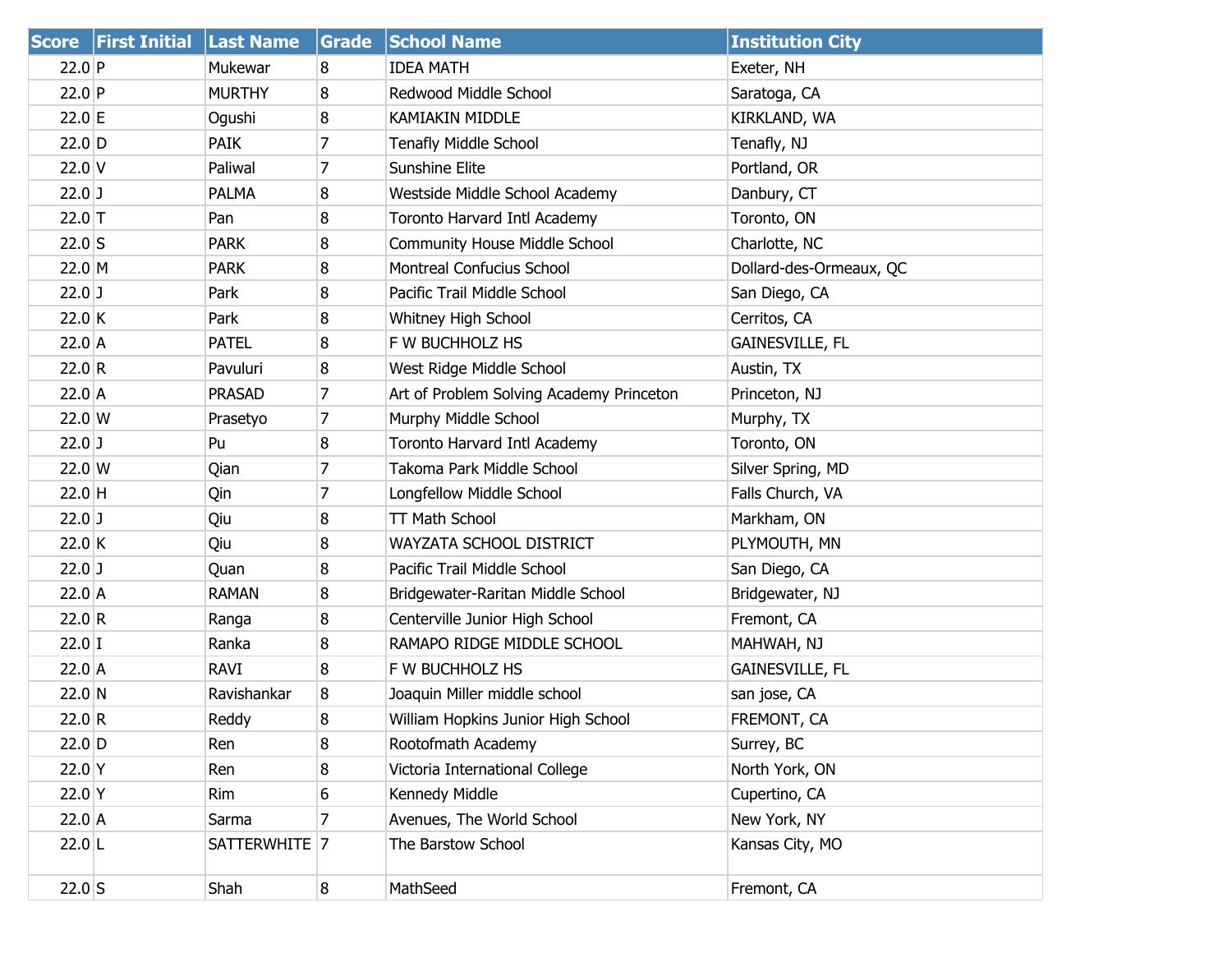|          | Score   First Initial   Last Name |                 | Grade | <b>School Name</b>                     | <b>Institution City</b> |
|----------|-----------------------------------|-----------------|-------|----------------------------------------|-------------------------|
| $22.0$ G |                                   | Shah            | 4     | Sunshine Elite                         | Portland, OR            |
| 22.0 R   |                                   | Shah            | 8     | William Hopkins Junior High School     | FREMONT, CA             |
| $22.0$ J |                                   | <b>SHAN</b>     | 8     | The King's Academy                     | Sunnyvale, CA           |
| 22.0 M   |                                   | <b>SHARMA</b>   | 8     | <b>JOHN GLENN MS</b>                   | BEDFORD, MA             |
| 22.0 A   |                                   | SHI             | 6     | Harker School-Middle School Campus     | San Jose, CA            |
| $22.0$ L |                                   | <b>SHI</b>      | 8     | Harker School-Middle School Campus     | San Jose, CA            |
| $22.0$ I |                                   | SHI             | 8     | RSM-Acton                              | Acton, MA               |
| $22.0$ S |                                   | Shim            | 7     | AlphaStar Academy                      | Santa Clara, CA         |
| $22.0$ A |                                   | Shome           | 6     | AlphaStar Academy                      | Santa Clara, CA         |
| $22.0$ H |                                   | Siddiqui        | 7     | New Albany Middle School               | New Albany, OH          |
| $22.0$ A |                                   | Singh           | 8     | Quail Valley Middle School             | Missouri City, TX       |
| $22.0$ J |                                   | Sloan           | 8     | PRIMORIS ACADEMY                       | Westwood, NJ            |
| $22.0$ E |                                   | <b>SONG</b>     | 8     | <b>BL Education Consulting Company</b> | Richmond, BC            |
| $22.0$ P |                                   | <b>SPRADLIN</b> | 8     | <b>Wheeler School</b>                  | Providence, RI          |
| 22.0 E   |                                   | Stanat          | 8     | <b>Tessellations School</b>            | Cupertino, CA           |
| $22.0$ G |                                   | <b>STERN</b>    | 8     | The King's Academy                     | Sunnyvale, CA           |
| $22.0$ J |                                   | <b>Strik</b>    | 8     | Noble and Greenough School             | Dedham, MA              |
| $22.0$ J |                                   | SU              | 6     | DANBURY MATH ACADEMY, WCSU             | Danbury, CT             |
| $22.0$ Y |                                   | Su              | 8     | Paul J. Gelinas Junior High School     | Setauket, NY            |
| 22.0 C   |                                   | Sue             | 8     | Think Academy                          | San Jose, CA            |
| 22.0 M   |                                   | <b>SUN</b>      | 7     | harvest park middle school             | pleasanton, CA          |
| $22.0$ T |                                   | Sun             | 8     | <b>IDEA MATH</b>                       | Exeter, NH              |
| $22.0$ B |                                   | Sun             | 7     | <b>RSM-Metrowest</b>                   | Framingham, MA          |
| 22.0 Q   |                                   | Sun             | 4     | Think Academy                          | San Jose, CA            |
| $22.0$ P |                                   | Tammana         | 7     | FORT SETTLEMENT MS                     | SUGAR LAND, TX          |
| $22.0$ S |                                   | TAN             | 8     | <b>Wredling Middle School</b>          | St Charles, IL          |
| 22.0 R   |                                   | Tang            | 7     | FORT SETTLEMENT MS                     | SUGAR LAND, TX          |
| 22.0 E   |                                   | <b>TANG</b>     | 7     | La Jolla Country Day School            | La Jolla, CA            |
| 22.0 E   |                                   | Tang            | 6     | Ladue Middle School                    | Saint Louis, MO         |
| $22.0$ J |                                   | Tang            | 5     | Russian School of Mathematics          | Newton, MA              |
| $22.0$ Z |                                   | <b>TANG</b>     | 8     | <b>STOLLER MS</b>                      | PORTLAND, OR            |
| 22.0 N   |                                   | Tavakoli        | 7     | Pike School                            | Andover, MA             |
| $22.0$ B |                                   | <b>TAYCHER</b>  | 8     | The Sage School                        | FOXBORO, MA             |
| $22.0$ G |                                   | Thuduppathy     | 8     | Cabin John Middle School               | Potomac, MD             |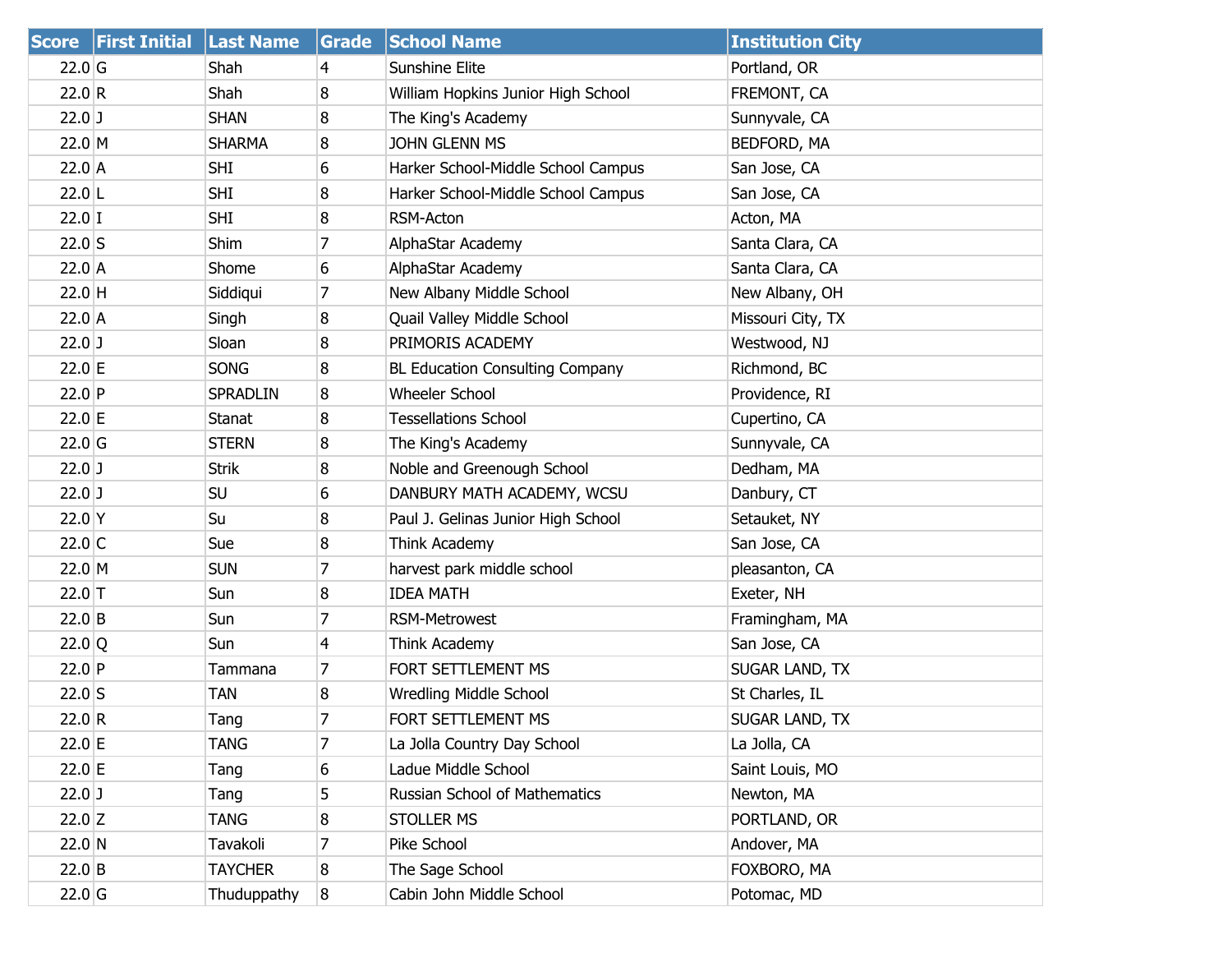|                    | <b>Score First Initial Last Name</b> |                 | Grade          | <b>School Name</b>                   | <b>Institution City</b> |
|--------------------|--------------------------------------|-----------------|----------------|--------------------------------------|-------------------------|
| $22.0$ C           |                                      | TIAN            | 7              | Harker School-Middle School Campus   | San Jose, CA            |
| $22.0$ T           |                                      | Tian            | 7              | MONTGOMERY UPPER MS                  | SKILLMAN, NJ            |
| $22.0$ A           |                                      | Tran            | 6              | Velma Hamilton Middle School         | Madison, WI             |
| $22.0$ S           |                                      | Tsui            | 7              | William Diamond Middle School        | Lexington, MA           |
| $22.0$ J           |                                      | Tvedt           | 8              | Southwoods Middle School             | Syosset, NY             |
| $22.0$ A           |                                      | Tyagi           | 8              | AlphaStar Academy                    | Santa Clara, CA         |
| $22.0$ C           |                                      | <b>TYSDAL</b>   | 8              | Rolling Hills Middle School          | Los Gatos, CA           |
| $22.0$ D           |                                      | VAIDHYAN        | 7              | G.M. Walters Middle School           | Fremont, CA             |
| $22.0$ I           |                                      | Vannadil        | 8              | University of California, Irvine     | Irvine, CA              |
| $22.0$ K           |                                      | <b>VOLOVNYK</b> | 8              | Hunter College High School           | New York, NY            |
| $22.0$ C           |                                      | <b>WANG</b>     | 8              | <b>BMS Prairie</b>                   | Barrington, IL          |
| $22.0$ A           |                                      | <b>WANG</b>     | 7              | Buckingham Browne and Nichols School | Cambridge, MA           |
| $22.0$ A           |                                      | <b>WANG</b>     | 8              | DANBURY MATH ACADEMY, WCSU           | Danbury, CT             |
| 22.0 R             |                                      | <b>WANG</b>     | 7              | DORRIS EATON SCHOOL                  | San Ramon, CA           |
| $22.0$ A           |                                      | Wang            | 8              | ECOLE SAINTE ELIZABETH               | REGINA, SK              |
| $22.0$ B           |                                      | Wang            | 8              | FORT SETTLEMENT MS                   | SUGAR LAND, TX          |
| $22.0$ H           |                                      | Wang            | 6              | Joaquin Miller middle school         | san jose, CA            |
| 22.0 R             |                                      | Wang            | 5              | MathSeed                             | Fremont, CA             |
| $22.0$ K           |                                      | Wang            | 7              | Parkway West Middle School           | Chesterfield, MO        |
| $22.0 \, \text{E}$ |                                      | Wang            | 8              | Pleasanton Middle School             | Pleasanton, CA          |
| 22.0 K             |                                      | Wang            | 8              | Pyramid Academy for Gifted Youth     | Naperville, IL          |
| $22.0$ J           |                                      | Wang            | 6              | Rice Middle School                   | PLANO, TX               |
| $22.0$ B           |                                      | Wang            | 8              | Sartartia Middle School              | Sugar Land, TX          |
| $22.0$ K           |                                      | Wang            | 7              | Spring Branch Academic Institute SC  | Houston, TX             |
| $22.0$ H           |                                      | Wang            | 6              | St. John's Academy                   | Vancouver, BC           |
| 22.0 E             |                                      | Wang            | 7              | Sunrise Middle School                | Scottsdale, AZ          |
| $22.0$ C           |                                      | Wang            | 7              | Takoma Park Middle School            | Silver Spring, MD       |
| $22.0$ S           |                                      | Wang            | 8              | Takoma Park Middle School            | Silver Spring, MD       |
| $22.0$ A           |                                      | <b>WANG</b>     | 7              | Think Academy                        | San Jose, CA            |
| 22.0 A             |                                      | Wang            | 7              | TT Math School                       | Markham, ON             |
| $22.0$ J           |                                      | Wang            | 8              | Tyee Middle School                   | BELLEVUE, WA            |
| $22.0$ J           |                                      | <b>WANG</b>     | 7              | UNIVERSITY OF COLORADO AT BOULDER    | BOULDER, CO             |
| $22.0$ G           |                                      | Wang            | 6              | University of Michigan               | Ann Arbor, MI           |
| $22.0$ S           |                                      | Wei             | $\overline{7}$ | Forsyth County Schools               | Cumming, GA             |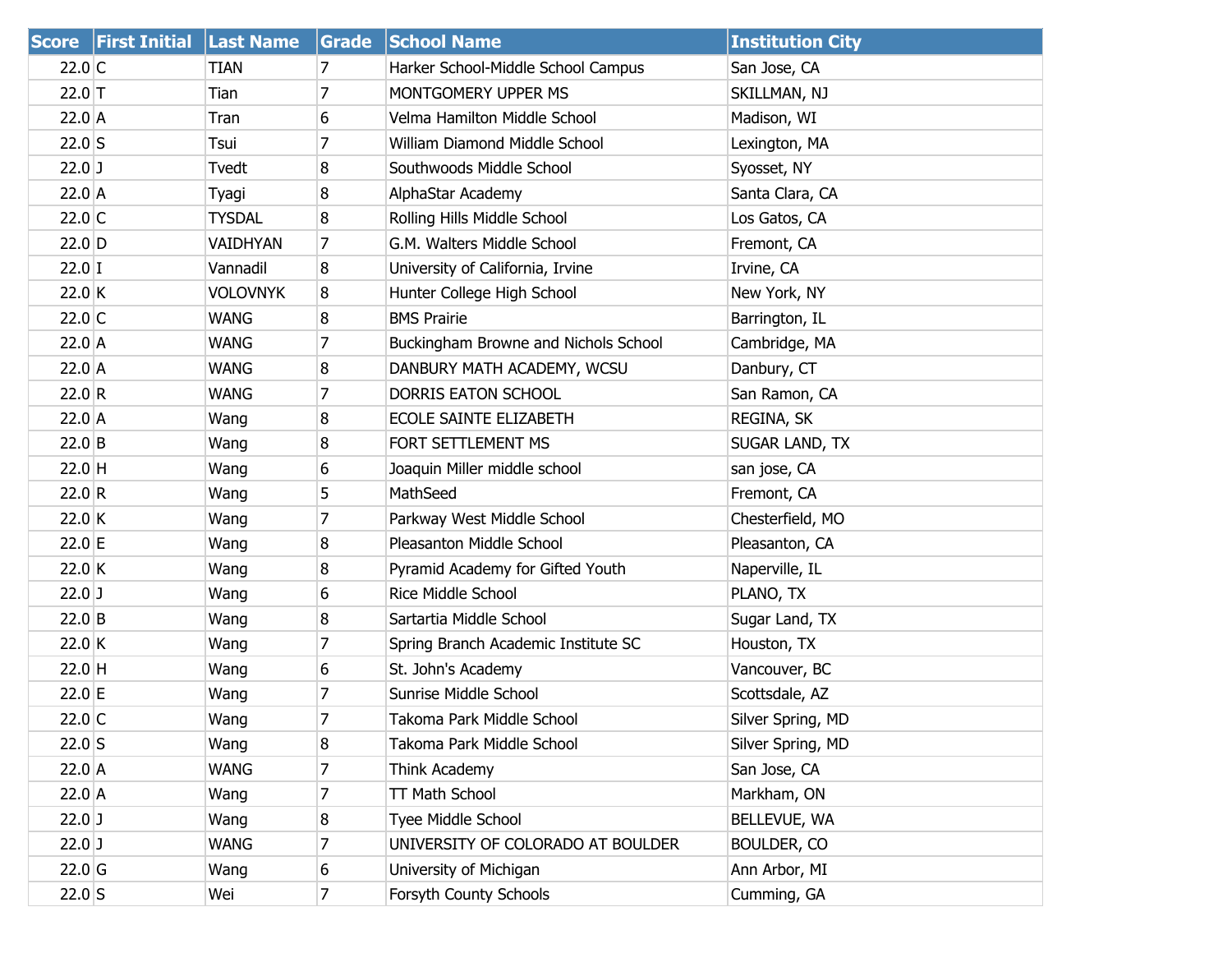|                  | <b>Score First Initial Last Name</b> |             | Grade | <b>School Name</b>                      | <b>Institution City</b> |
|------------------|--------------------------------------|-------------|-------|-----------------------------------------|-------------------------|
| 22.0 E           |                                      | Wei         | 8     | Orange County Math Circle               | Santa Ana, CA           |
| 22.0 M           |                                      | <b>WENG</b> | 8     | Union middle                            | San Jose, CA            |
| $22.0$ J         |                                      | Wu          | 8     | AlphaStar Academy                       | Santa Clara, CA         |
| $22.0$ J         |                                      | Wu          | 8     | AoPS Academy                            | Frisco, TX              |
| $22.0$ C         |                                      | Wu          | 8     | AoPS Academy Gaithersburg               | Gaithersburg, MD        |
| $22.0$ Y         |                                      | WU          | 8     | <b>Basis Scottsdale</b>                 | Scottsdale, AZ          |
| 22.0 M           |                                      | WU          | 8     | Harmony Middle School                   | Overland Park, KS       |
| $22.0$ A         |                                      | WU          | 8     | Houghton Middle School                  | Houghton, MI            |
| $22.0$ A         |                                      | Wu          | 8     | Millburn Middle School                  | Millburn, NJ            |
| $22.0$ J         |                                      | Wu          | 7     | Oak Valley Middle School                | San Diego, CA           |
| $22.0 \text{ W}$ |                                      | WU          | 7     | St Albans School for Boys               | Washington, DC          |
| $22.0 \text{ y}$ |                                      | wu          | 4     | Think Academy                           | San Jose, CA            |
| $22.0$ W         |                                      | Wu          | 6     | Tyee Middle School                      | BELLEVUE, WA            |
| $22.0$ Y         |                                      | Wu          | 6     | Tyee Middle School                      | BELLEVUE, WA            |
| $22.0$ J         |                                      | Wu          | 5     | Yu's Elite Education                    | Raritan, NJ             |
| $22.0$ I         |                                      | XIA         | 6     | Chaparral Middle School                 | Diamond Bar, CA         |
| $22.0$ B         |                                      | Xia         | 7     | Lawson middle school                    | cupertino, CA           |
| $22.0 \text{ W}$ |                                      | Xiao        | 6     | AlphaStar Academy                       | Santa Clara, CA         |
| $22.0$ T         |                                      | XIE         | 8     | Harker School-Middle School Campus      | San Jose, CA            |
| $22.0$ C         |                                      | Xie         | 8     | Redmond Middle School                   | Redmond, WA             |
| $22.0$ W         |                                      | <b>XIE</b>  | 8     | <b>Stratford Middle School</b>          | Fremont, CA             |
| $22.0$ J         |                                      | XU          | 7     | Fun Learning Place                      | Acton, MA               |
| $22.0$ S         |                                      | XU          | 8     | Odle middle school                      | Bellevue, WA            |
| $22.0$ J         |                                      | XU          | 6     | Pilgrim Park                            | Elm Grove, WI           |
| 22.0 M           |                                      | XU          | 7     | River Trail Middle School               | Johns Creek, GA         |
| $22.0$ K         |                                      | XU          | 8     | The Bement School                       | Deerfield, MA           |
| $22.0$ Z         |                                      | Xu          | 8     | Toronto Harvard Intl Academy            | Toronto, ON             |
| $22.0$ S         |                                      | Xu          | 7     | Victoria International College          | North York, ON          |
| $22.0$ F         |                                      | <b>XUE</b>  | 8     | Montreal Confucius School               | Dollard-des-Ormeaux, QC |
| 22.0 A           |                                      | Yan         | 7     | Longfellow Middle School                | Falls Church, VA        |
| $22.0$ J         |                                      | Yan         | 7     | William Hopkins Junior High School      | FREMONT, CA             |
| 22.0 E           |                                      | Yang        | 6     | <b>BASIS Independent Silicon Valley</b> | San Jose, CA            |
| 22.0 R           |                                      | Yang        | 8     | <b>Cupertino Middle School</b>          | Sunnyvale, CA           |
| $22.0$ J         |                                      | Yang        | 6     | Lawson middle school                    | cupertino, CA           |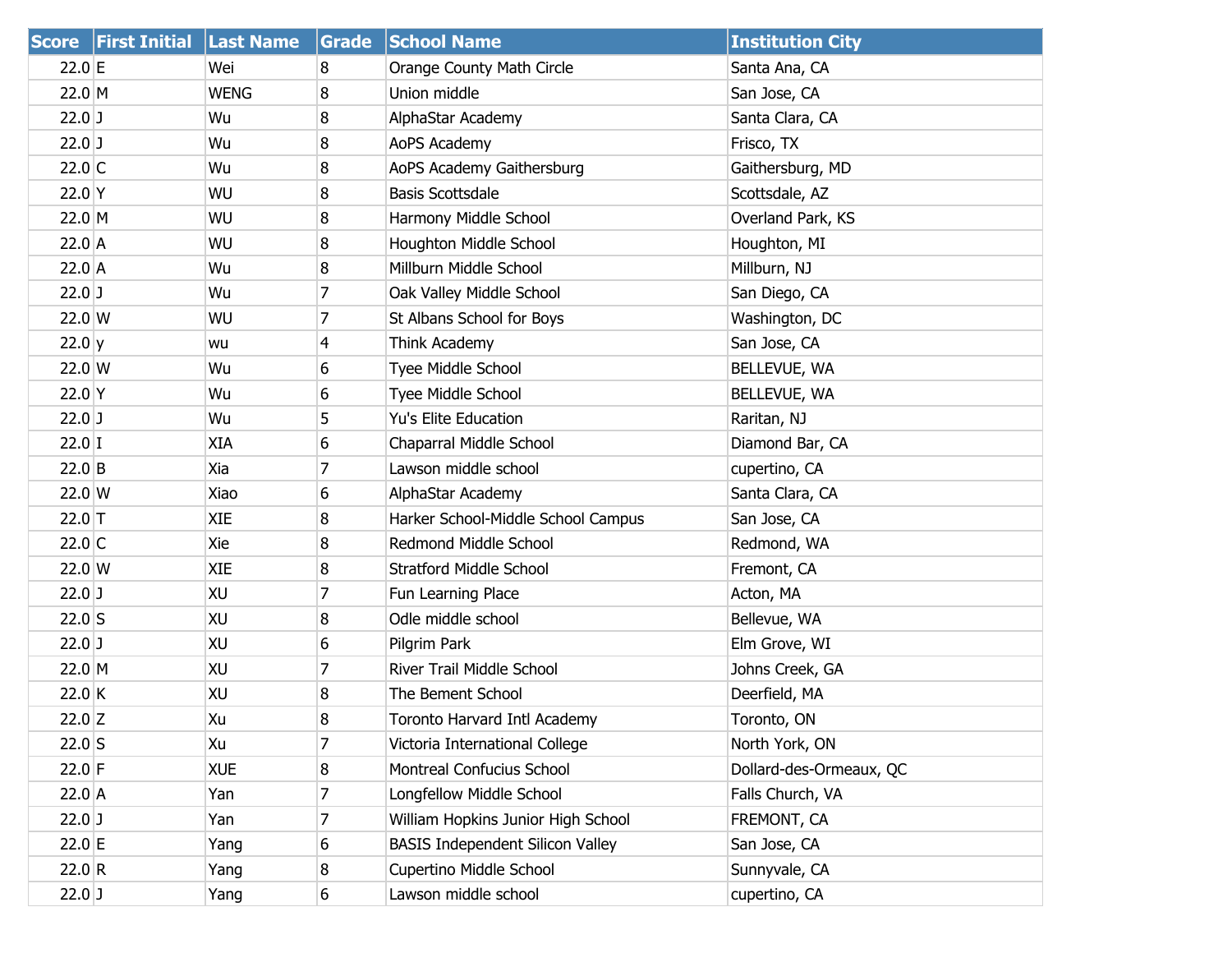| <b>Score</b>     | <b>First Initial Last Name</b> |              | Grade          | <b>School Name</b>                  | <b>Institution City</b>    |
|------------------|--------------------------------|--------------|----------------|-------------------------------------|----------------------------|
| 22.0 R           |                                | <b>YANG</b>  | 8              | Montreal Confucius School           | Dollard-des-Ormeaux, QC    |
| $22.0$ L         |                                | YANG         | 8              | Smith middle school                 | Chapel Hill, NC            |
| $22.0$ J         |                                | Yang         | 8              | Victoria International College      | North York, ON             |
| $22.0$ J         |                                | <b>YAO</b>   | 8              | <b>Crescent School</b>              | Toronto, ON                |
| $22.0$ J         |                                | <b>YAO</b>   | 8              | Crescent School                     | Toronto, ON                |
| $22.0 \, M$      |                                | Yao          | 8              | TT Math School                      | Markham, ON                |
| $22.0$ H         |                                | Yao          | 8              | Windemere Ranch Middle School       | San Ramon, CA              |
| $22.0$ D         |                                | Yin          | 7              | <b>Clemson University</b>           | Clemson, SC                |
| $22.0$ H         |                                | <b>YING</b>  | $\overline{7}$ | Challenger School- Berryessa School | San Jose, CA               |
| $22.0$ H         |                                | YU           | 8              | Eaglebrook School                   | Deerfield, MA              |
| $22.0$ J         |                                | Yu           | 7              | Forsyth County Schools              | Cumming, GA                |
| $22.0$ A         |                                | Yu           | 8              | Montgomery College                  | Germantown, MD             |
| $22.0$ Y         |                                | YU           | 7              | <b>STOLLER MS</b>                   | PORTLAND, OR               |
| $22.0$ A         |                                | Yu           | 8              | TT Math School                      | Markham, ON                |
| 22.0K            |                                | <b>YUAN</b>  | 8              | <b>Clifford Crone Middle School</b> | Naperville, IL             |
| $22.0$ C         |                                | Yue          | 6              | Columbia Middle School              | Berkeley Heights, NJ       |
| 22.0 E           |                                | <b>ZENG</b>  | 8              | West Lafayette Jr/Sr High School    | West Lafayette, IN         |
| $22.0$ P         |                                | Zeng         | 8              | William Hopkins Junior High School  | FREMONT, CA                |
| 22.0 E           |                                | <b>ZHANG</b> | 8              | Beckendorff Junior High             | Katy, TX                   |
| $22.0$ J         |                                | <b>ZHANG</b> | 5              | Beckendorff Junior High             | Katy, TX                   |
| $22.0 \text{ W}$ |                                | Zhang        | 8              | Cabin John Middle School            | Potomac, MD                |
| 22.0 E           |                                | Zhang        | $\overline{7}$ | DAVIDSON ACADEMY OF NEVADA          | RENO, NV                   |
| 22.0 E           |                                | Zhang        | 8              | Joaquin Miller middle school        | san jose, CA               |
| $22.0$ B         |                                | Zhang        | 6              | Math Is Cool                        | Temple City, CA            |
| $22.0$ J         |                                | Zhang        | $\overline{7}$ | Maxfield Academy                    | Whitchurch-Stouffville, ON |
| $22.0$ D         |                                | Zhang        | 8              | Toronto Harvard Intl Academy        | Toronto, ON                |
| $22.0$ A         |                                | Zhang        | 8              | TREDYFFRIN-EASTTOWN MIDDLE SCH      | BERWYN, PA                 |
| $22.0$ B         |                                | Zhang        | 8              | TT Math School                      | Markham, ON                |
| $22.0 \, M$      |                                | Zhang        | 8              | Twin Groves Middle School           | Buffalo Grove, IL          |
| 22.0 A           |                                | <b>ZHANG</b> | 7              | UNIVERSITY OF COLORADO AT BOULDER   | BOULDER, CO                |
| 22.0 K           |                                | <b>ZHAO</b>  | 8              | <b>BASIS Chandler</b>               | CHANDLER, AZ               |
| 22.0 K           |                                | <b>ZHAO</b>  | 7              | <b>Bumpus Middle School</b>         | Hoover, AL                 |
| 22.0 Y           |                                | <b>ZHAO</b>  | 7              | Debang College                      | Richmond, BC               |
| $22.0$ Z         |                                | <b>ZHAO</b>  | $\overline{7}$ | Elisabeth Morrow School             | Englewood, NJ              |